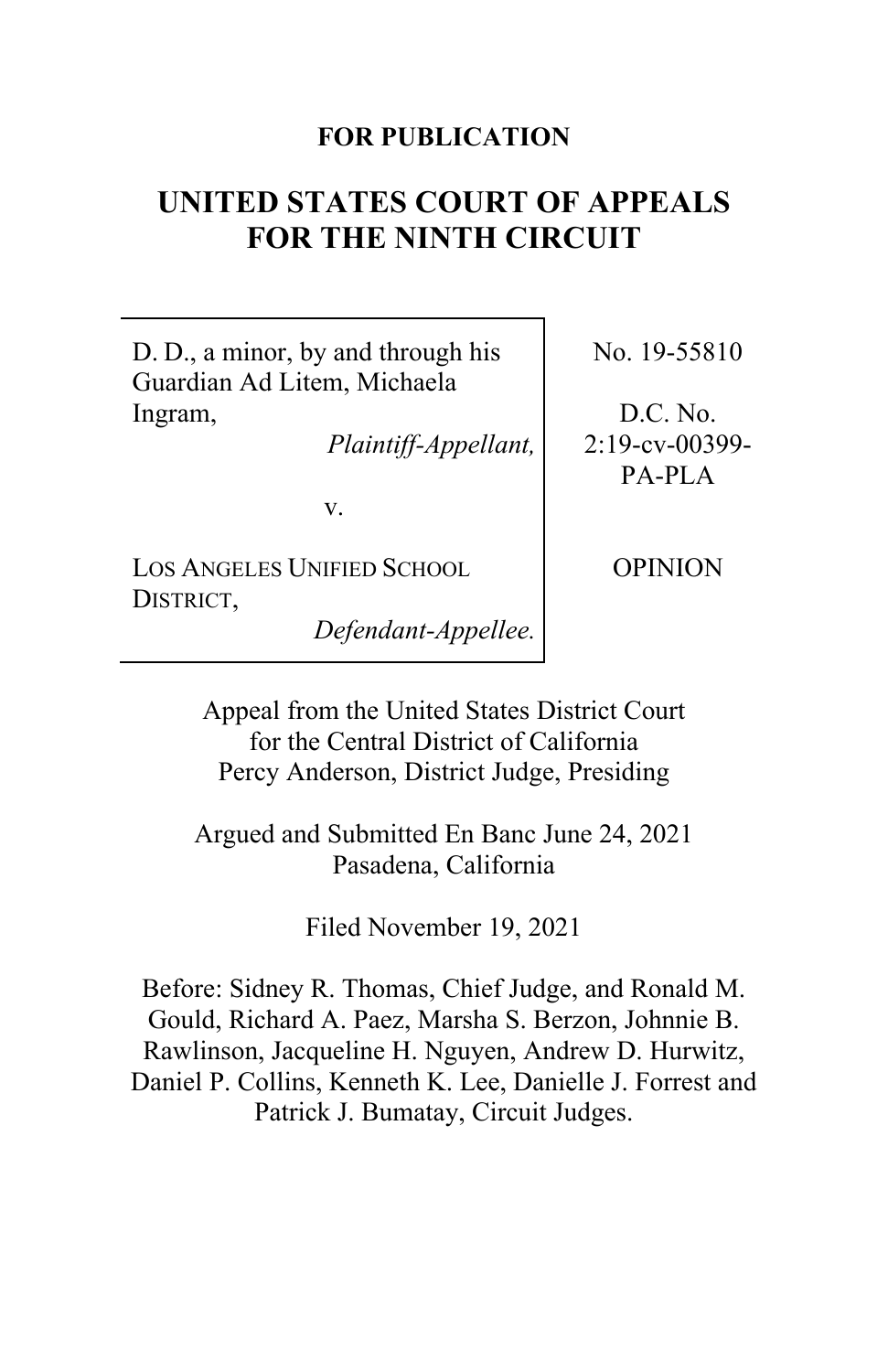Opinion by Judge Hurwitz; Partial Concurrence and Partial Dissent by Judge Bumatay; Dissent by Judge Paez; Dissent by Judge Berzon

## **SUMMARY[\\*](#page-1-0)**

## **Individuals with Disabilities Education Act**

The en banc court affirmed the district court's dismissal of student D.D.'s action under the Americans with Disabilities Act against Los Angeles Unified School District for failure to exhaust administrative remedies under the Individuals with Disabilities Education Act.

The en banc court held that exhaustion of the IDEA process was required because the gravamen of the ADA complaint was the school district's denial of a free appropriate public education ("FAPE") in failing to provide a one-on-one behavioral aide and related supportive services. The en banc court applied *Fry v. Napoleon Cmty. Schs.*, 137 S. Ct. 743 (2017), which directs a court to ask two hypothetical questions: (1) whether the plaintiff could have brought essentially the same claim if the alleged conduct had occurred at a public facility that was not a school, and (2) whether an adult at the school have pressed essentially the same grievance. Under *Fry*, a court also must consider the history of the proceedings, in particular whether the

<span id="page-1-0"></span>**<sup>\*</sup>** This summary constitutes no part of the opinion of the court. It has been prepared by court staff for the convenience of the reader.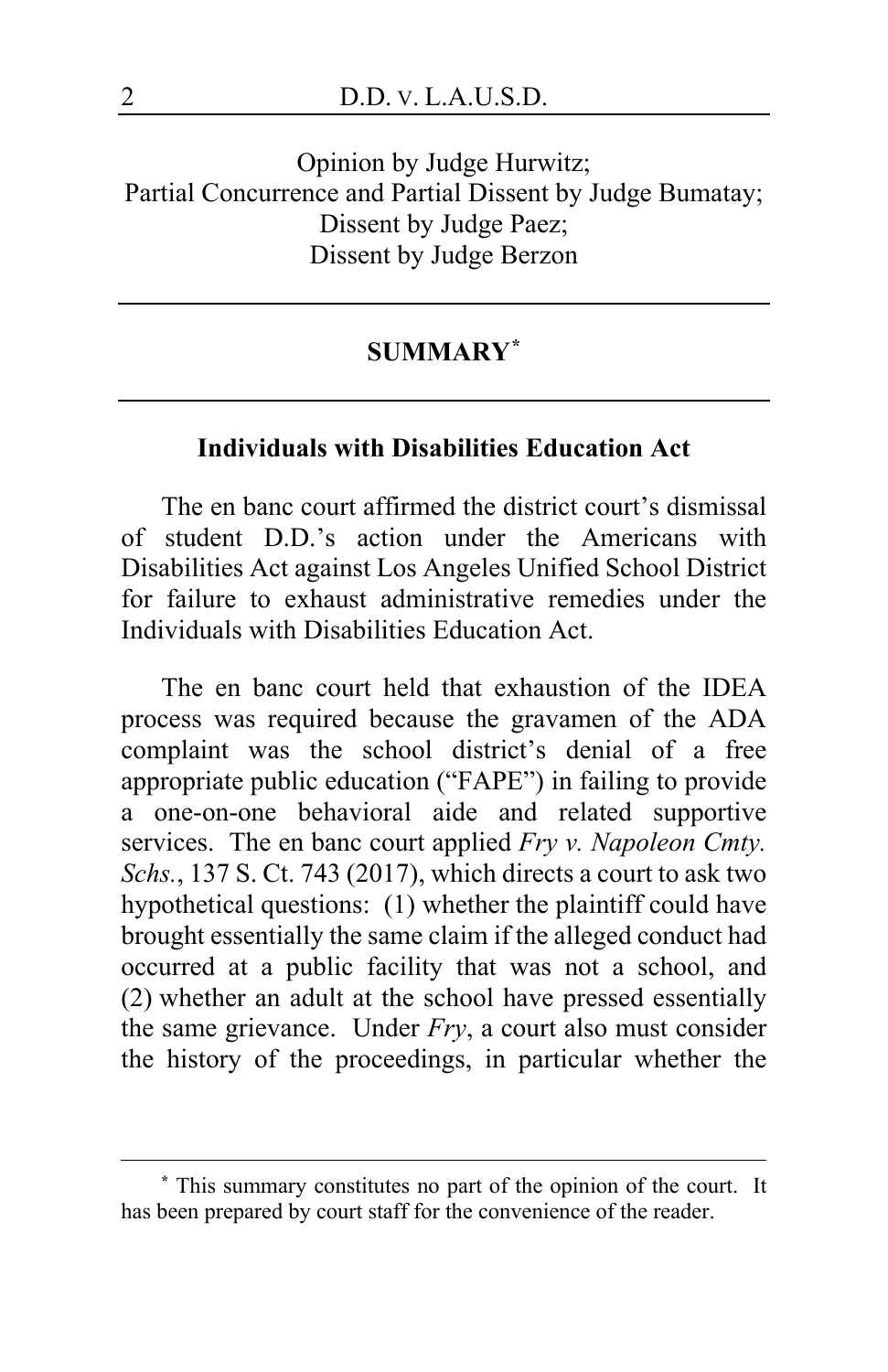plaintiff has previously invoked the IDEA's formal procedures to handle the dispute.

Declining to revisit *Payne v. Peninsula Sch. Dist.*, 653 F.3d 863 (9th Cir. 2011) (en banc), the en banc court rejected D.D.'s argument that he need not exhaust because he seeks compensatory damages for emotional distress, relief that is not available under the IDEA.

The en banc court declined to address whether D.D.'s settlement of the administrative proceedings that he pursued prior to filing suit equated to exhaustion. The en banc court also declined to address the related question of whether D.D.'s settlement rendered further exhaustion futile.

Judge Bumatay, joined by Judge Collins, and joined by Chief Judge Thomas and Judges Paez and Berzon as to Parts I.B and II, concurred in part and dissented in part. Judge Bumatay agreed with the majority that under *Fry*, D.D.'s complaint concerned an injury to his right to a FAPE. He wrote that he nonetheless would vacate the district court's order because, in his view, by the IDEA's plain text, when a complaint seeks money damages not available under the IDEA, the plaintiff is freed from the IDEA's exhaustion requirement. Chief Judge Thomas and Judges Paez and Berzon joined in Parts I.B and II of Judge Bumatay's opinion, stating that a plaintiff who seeks damages is generally not required to exhaust the IDEA process.

Dissenting, Judge Paez, joined by Chief Judge Thomas and Judge Berzon, wrote that he would reverse the district court's dismissal order and remand because the gravamen of D.D.'s operative complaint was a disability discrimination claim under the ADA.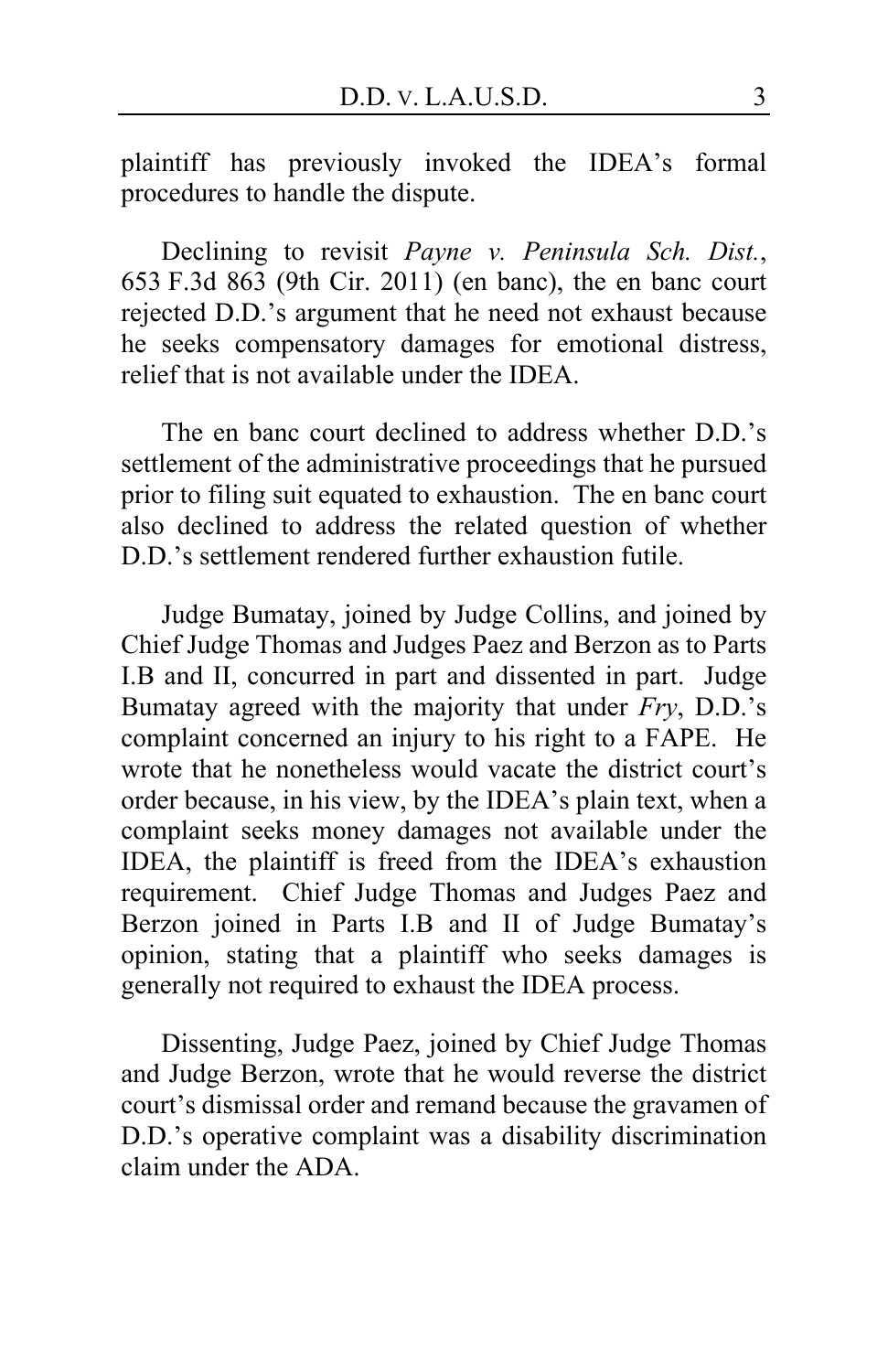Dissenting, Judge Berzon, joined by Chief Judge Thomas and Judge Paez, wrote that she joined Judge Paez's dissent in full and joined the dissenting portions of Judge Bumatay's opinion. She wrote separately to call attention to the question, not decided by the majority, whether settlement after IDEA-prescribed mediation amounts to exhaustion. Judge Berzon wrote that she would hold that the exhaustion requirement is satisfied when the parties have settled disputed IDEA issues through the administrative hearing and mediation process.

## **COUNSEL**

Shawna L. Parks (argued), Law Office of Shawna L. Parks, Los Angeles, California; Patricia Van Dyke and Janeen Steel, Learning Rights Law Center, Los Angeles, California; for Plaintiff-Appellant.

Matthew R. Hicks (argued) and Michele M. Goldsmith, Bergman Dacey Goldsmith, Los Angeles, California, for Defendant-Appellee.

Andria Seo, Lauren Lystrup, and Carly J. Munson, Disability Rights California, for Amici Curiae California Association of Parent-Child Advocacy, Disability Rights Advocates, Disability Right California, National Center for Youth Law, and National Disability Rights Network.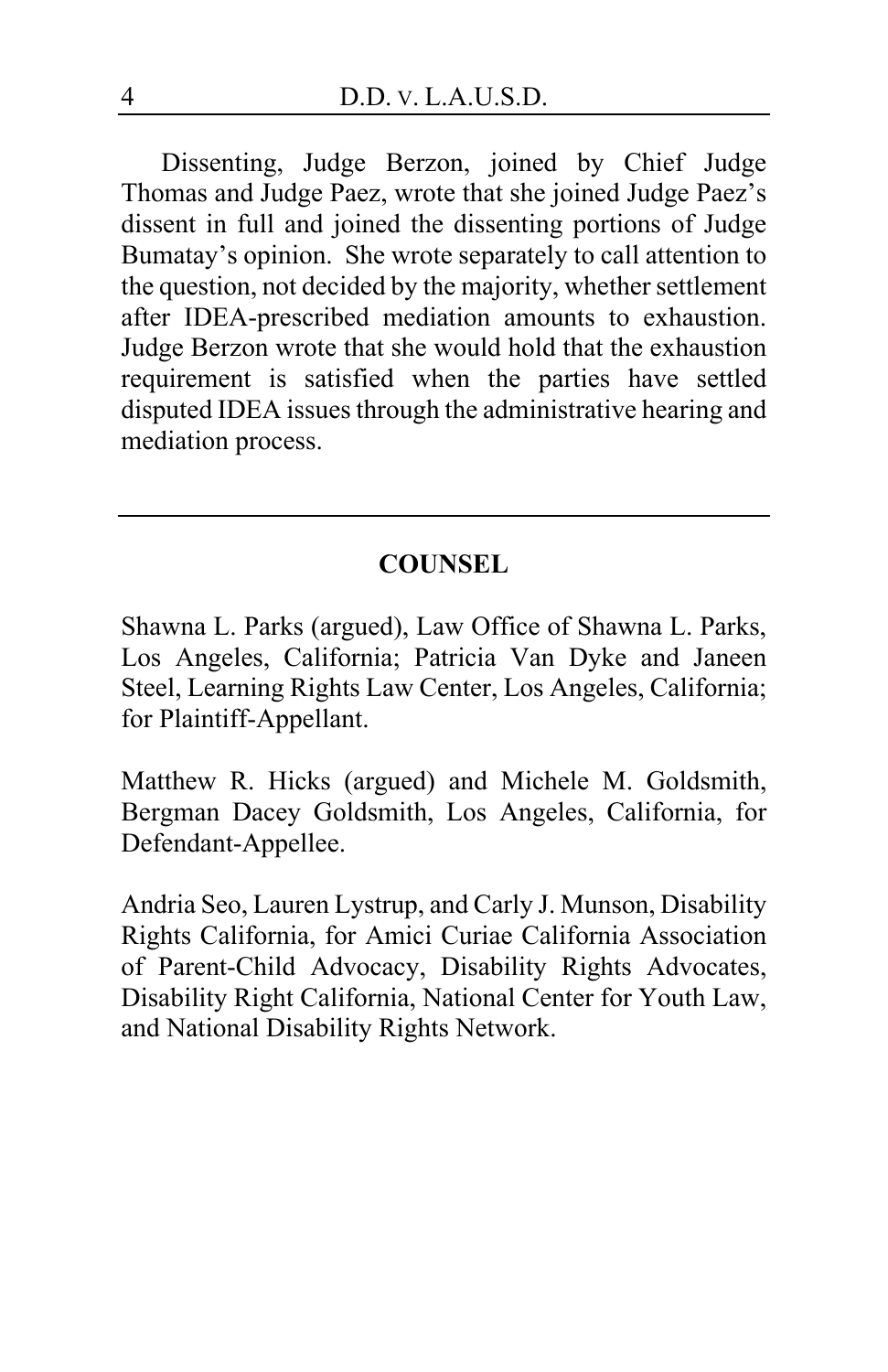#### **OPINION**

HURWITZ, Circuit Judge:

D.D., an elementary school student, has an emotional disability that interferes with his ability to learn. D.D. sought relief from the Los Angeles Unified School District under the Individuals with Disabilities Education Act ("IDEA"), alleging that he was being denied a free appropriate public education ("FAPE"). D.D. claimed that the District had denied him a FAPE by, *inter alia*, failing to provide a one-to-one behavioral aide and related supportive services. The parties settled their dispute after mediation. D.D. then filed a complaint in the district court, alleging that the District had violated the Americans with Disabilities Act ("ADA") by failing to provide the same services sought in the IDEA proceedings. The district court dismissed the complaint without prejudice for failure to exhaust the IDEA process.

D.D. has appealed the district court's order. In its current posture, this is a case entirely about timing. It is common ground that D.D. can sue the District under the ADA for not providing reasonable accommodations. It is also common ground that the same omissions or actions can give rise to claims both under the IDEA and the ADA. But the Supreme Court has instructed us that if the gravamen of D.D.'s complaint is the school's failure to provide a FAPE, he must first exhaust the IDEA process before seeking ADA relief.

The only disputed issue is whether the gravamen of *this* complaint is the failure to offer a FAPE. Because it is, we affirm.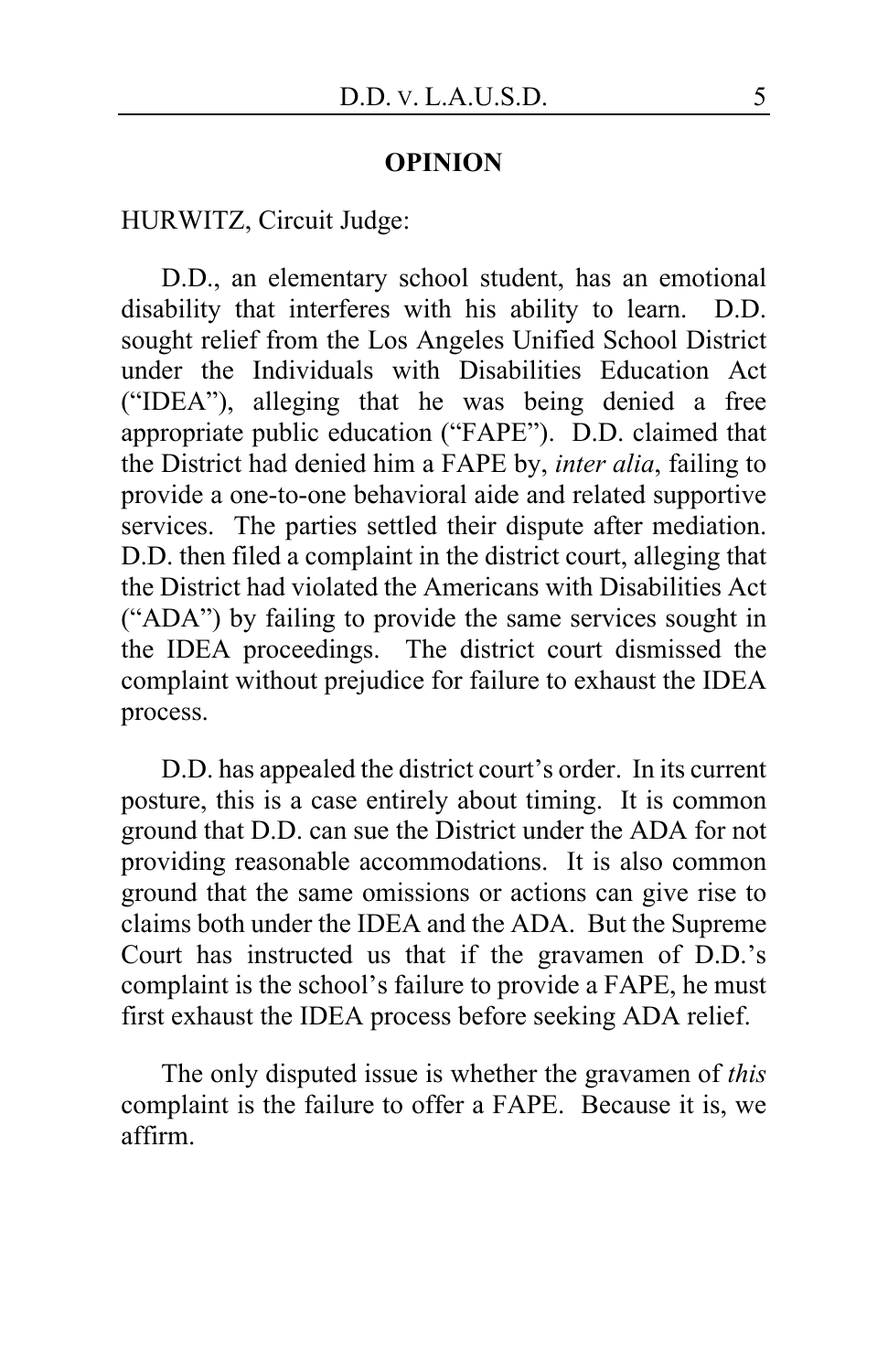## I

We begin by reviewing the statutory framework.

## A

"The IDEA offers federal funds to States in exchange for a commitment: to furnish a [FAPE] to all children with certain physical or intellectual disabilities." *Fry v. Napoleon Cmty. Schs.*, 137 S. Ct. 743, 748 (2017). A FAPE "comprises 'special education and related services'—both 'instruction' tailored to meet a child's 'unique needs' and sufficient 'supportive services' to permit the child to benefit from that instruction." *Id.* at 748–49 (citing 20 U.S.C. §§ 1401(9), (26), (29)). An eligible child "acquires a 'substantive right' to such an education once a State accepts the IDEA's financial assistance." *Id.* at 749 (citing *Smith v. Robinson*, 468 U.S. 992, 1010 (1984)).

The "centerpiece of the [IDEA's] education delivery system" is an individualized education program ("IEP"). *Honig v. Doe*, 484 U.S. 305, 311 (1988). Crafted by an "IEP Team" of school officials, teachers, and parents, an IEP spells out a plan to meet a child's "educational needs." *Fry*, 137 S. Ct. at 749 (quoting 20 U.S.C. §§ 1414(d)(1)(A)(i)(II)(bb), (d)(1)(B)). The IEP documents the child's current levels of academic achievement, identifies annual goals, and lists the instruction and services needed to achieve those goals. *Id.* "[S]ervices that enable a disabled child to remain in school during the day provide [him] with the meaningful access to education that Congress envisioned." *Cedar Rapids Cmty. Sch. Dist. v. Garret F.*, 526 U.S. 66, 73 (1999) (cleaned up).

The IDEA provides a framework for promptly addressing disputes over an IEP. The process begins with a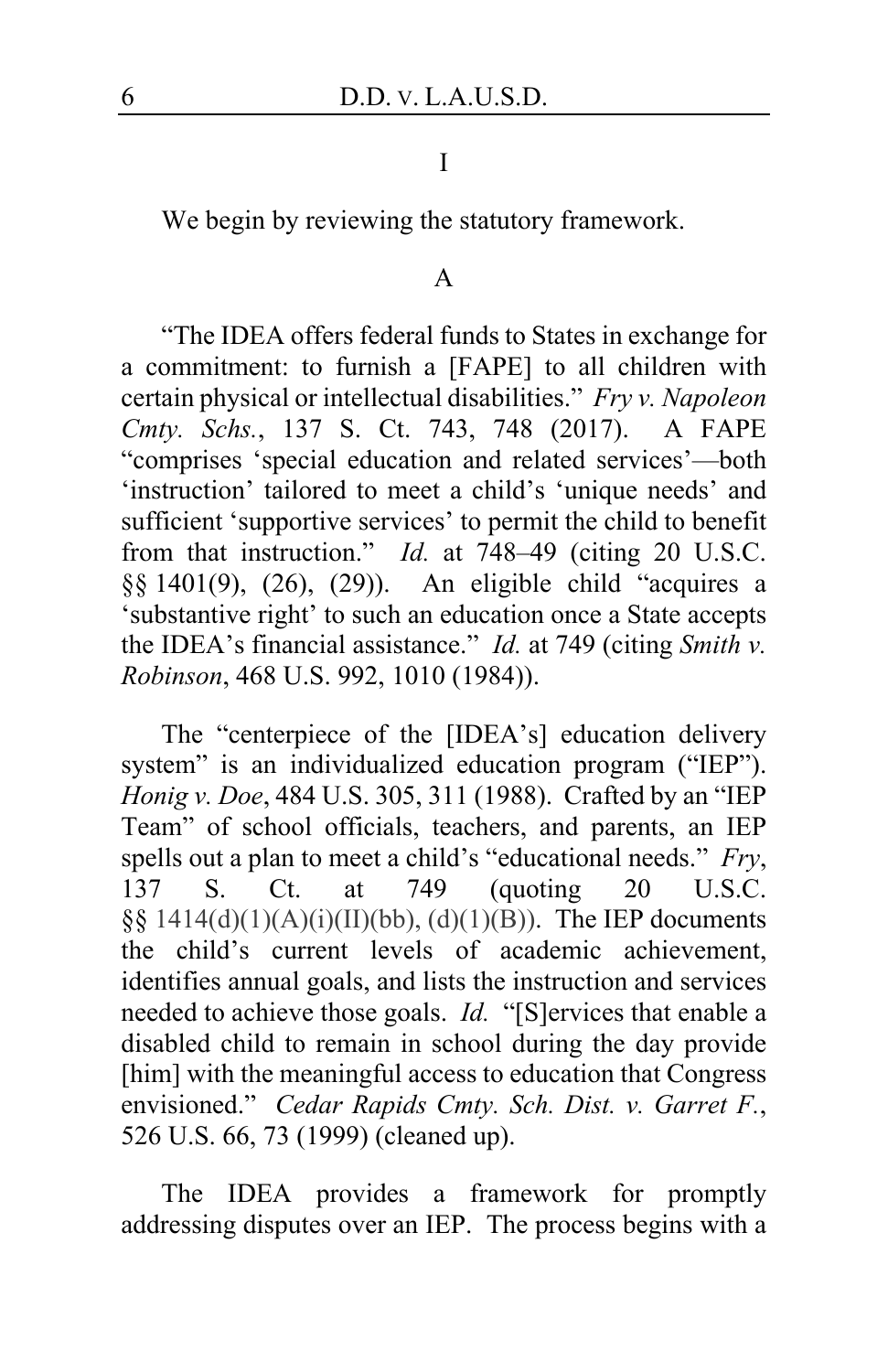complaint filed with the responsible state or local educational agency on "any matter relating to the identification, evaluation, or educational placement of the child, or the provision of a [FAPE] to such child." 20 U.S.C. § 1415(b)(6)(A). Upon receiving a complaint, the agency must convene a "preliminary meeting" with the IEP team and the child's parents, *id.* § 1415(f)(1)(B)(i), and offer an opportunity to resolve the dispute through mediation, *id.*  $§$  1415(e)(1). If the grievance remains, the parties proceed to a due process hearing before an impartial arbiter, *id.*  $§ 1415(f)(1)(A)$ , who determines whether the child received a FAPE, *id.* §  $1415(f)(3)(E)(i)$ . Any party aggrieved by the agency's ruling may then seek judicial relief. *See id.* §§ 1415(i)(2)(A), 1415(*l*).

#### B

Other statutes also protect the rights of children with disabilities. The ADA promises non-discriminatory access to "the services, programs, or activities" of any public facility, 42 U.S.C. § 12132, and requires "reasonable modifications" to the facility's "policies, practices, or procedures" to avoid discrimination, 28 C.F.R.  $\frac{1}{8}$  35.130(b)(7)(i). Section 504 of the Rehabilitation Act imposes similar obligations on any federally funded "program or activity." 29 U.S.C. § 794(a). "[B]oth statutes authorize individuals to seek redress for violations of their substantive guarantees by bringing suits for injunctive relief or money damages." *Fry*, 137 S. Ct. at 750.

When disability issues arise in the school context, the substantive requirements of the IDEA may overlap with those of these other statutes. After the Supreme Court read the IDEA as providing the "exclusive avenue" for a child with a disability to challenge his special education program,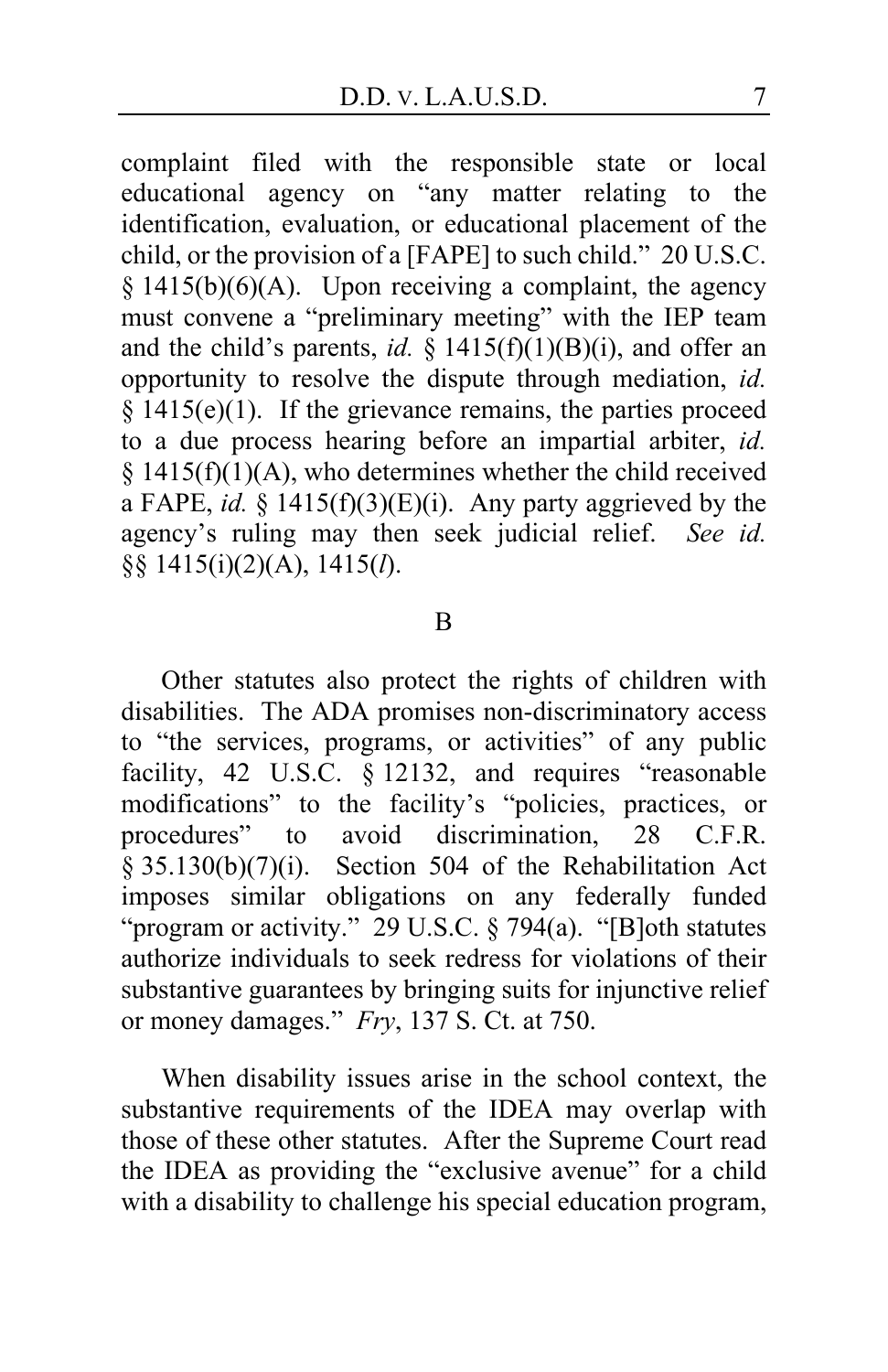*Smith v. Robinson*, 468 U.S. 992, 1009 (1984), Congress amended the IDEA to provide that:

> Nothing in [the IDEA] shall be construed to restrict or limit the rights, procedures, and remedies available under the Constitution, the [ADA], [the Rehabilitation Act], or other Federal laws protecting the rights of children with disabilities, except that before the filing of a civil action under such laws seeking relief that is also available under [the IDEA], the [IDEA's administrative procedures] shall be exhausted to the same extent as would be required had the action been brought under [the IDEA].

20 U.S.C. § 1415(*l*). This provision makes plain that the IDEA does not preempt other statutory claims by children with disabilities, but requires that a plaintiff first exhaust the administrative process if "seeking relief that is also available under" the IDEA. *Id.* It is, in other words, "designed to channel requests for a FAPE (and its incidents) through IDEA-prescribed procedures," *Payne v. Peninsula Sch. Dist.*, 653 F.3d 863, 882 (9th Cir. 2011) (en banc), and prevents plaintiffs from using artful pleading to litigate IDEA issues without first utilizing the IDEA process, *see* S. Rep. No. 99-112, at 12, 15 (1985) (add'l views); H.R. Rep. No. 99-296, at 7 (1985).

#### C

In *Fry*, the Supreme Court addressed the issue of when a lawsuit "seeks relief that is also available under" the IDEA and is therefore subject to the exhaustion requirement. 137 S. Ct. at 748 (cleaned up). Because the IDEA only authorizes relief if a child has been denied a FAPE, the Court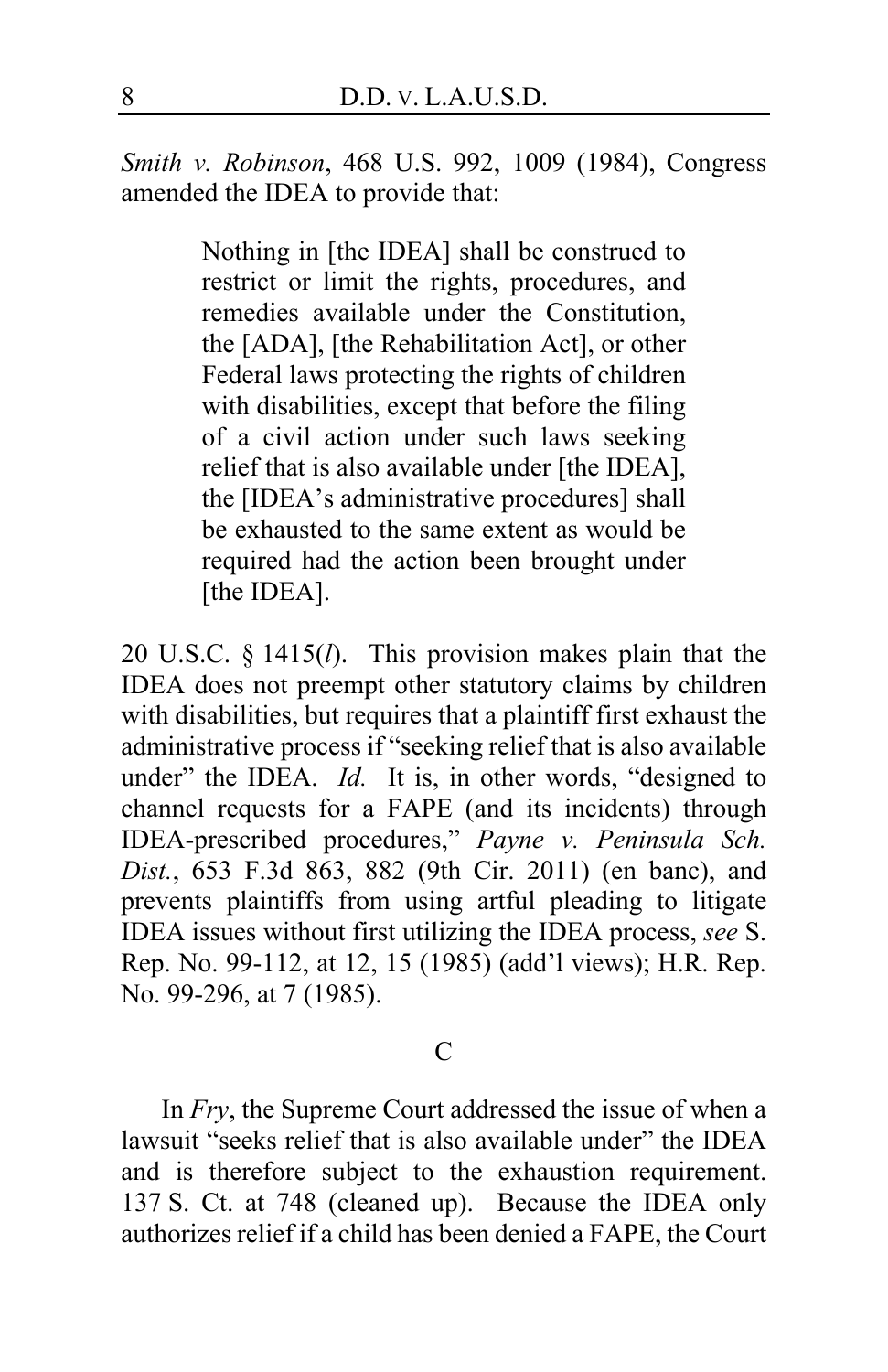held that the exhaustion requirement of § 1415(*l*) is triggered only if a complaint "charges [the] denial [of a FAPE]." *Id*. at 754. "If a lawsuit charges such a denial, the plaintiff cannot escape § 1415(*l*) merely by bringing her suit under a statute other than the IDEA." *Id.* Rather, she must "first submit her case to an IDEA hearing officer, experienced in addressing exactly the issues she raises." *Id.* But "[a] school's conduct toward such a child—say, some refusal to make an accommodation—might injure her in ways unrelated to a FAPE, which are addressed in statutes other than the IDEA." *Id.* "A complaint seeking redress for those other harms, *independent of any FAPE denial*, is not subject to § 1415(*l*)'s exhaustion rule." *Id.* at 754–55 (emphasis added).

In determining "when a plaintiff 'seeks' relief for the denial of a FAPE," the Court has directed our focus to the "remedial basis" of the complaint. *Id.* at 755. Although the plaintiff is the "master of the claim," "artful pleading" cannot excuse exhaustion. *Id.* What matters is "substance, not surface." *Id.* So, we must set aside labels and ask whether the "gravamen of [the] complaint seeks redress for a school's failure to provide a FAPE, even if not phrased or framed in precisely that way." *Id.* In doing so, we must be mindful of the "means and ends of the" various statutes at play. *Id.* "[T]he IDEA guarantees individually tailored educational services, while [the ADA] promise[s] nondiscriminatory access to public institutions." *Id.* at 756. Because "[t]he same conduct might violate [both] statutes," a plaintiff may have a claim under the IDEA but can, without exhaustion, "seek relief for simple discrimination, irrespective of the IDEA's FAPE obligation." *Id.*

*Fry* offered two "clues" to direct the gravamen analysis. *Id.* The first comes from two hypothetical questions: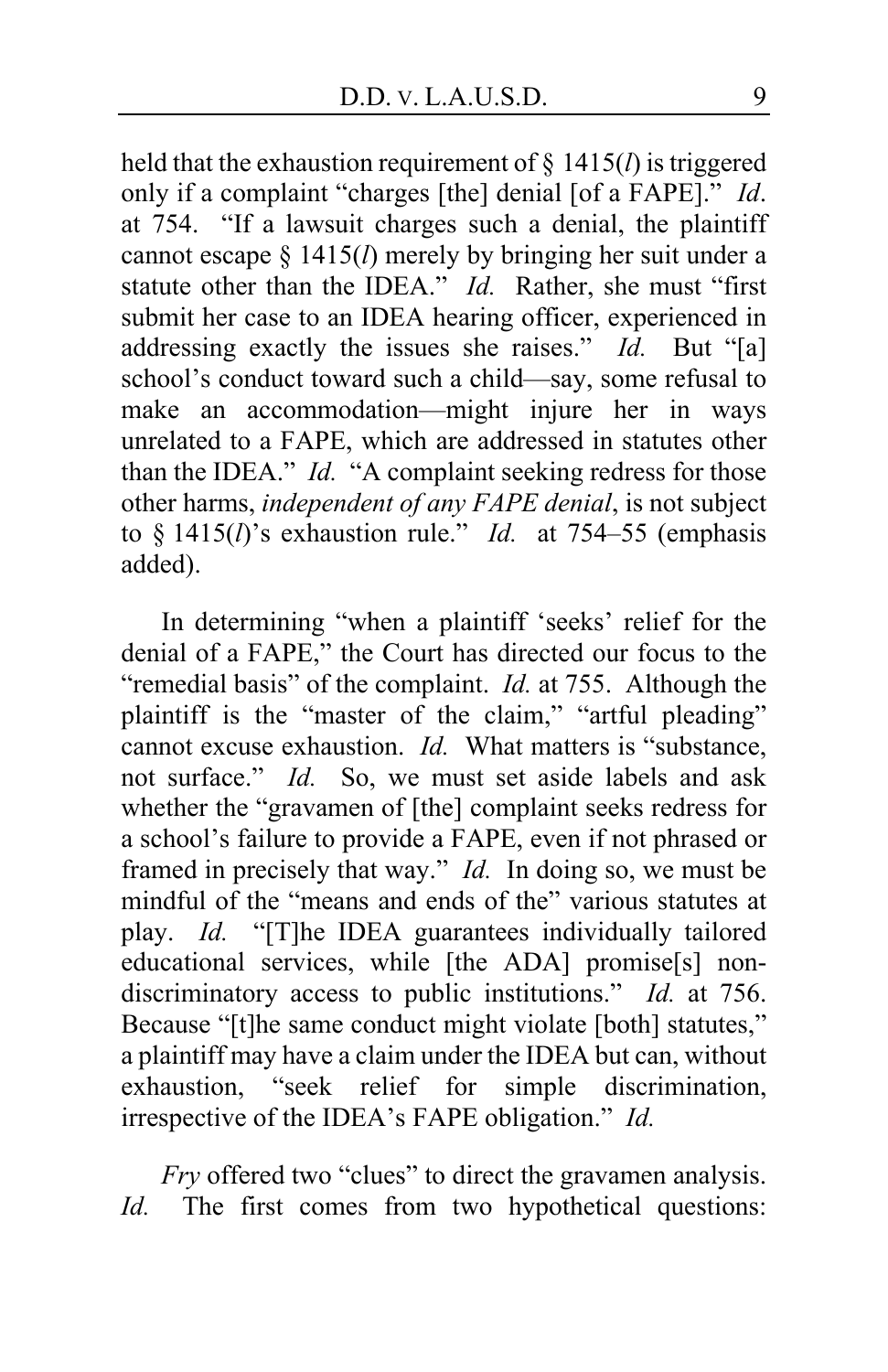(1) "could the plaintiff have brought essentially the same claim if the alleged conduct had occurred at a public facility that was *not* a school—say, a public theater or library?"; and (2) "could an *adult* at the school—say, an employee or visitor—have pressed essentially the same grievance?" *Id.* If both answers are "yes," the complaint is likely not just about the denial of a FAPE, as the "same basic suit" could go forward without the FAPE obligation. *Id.* But if the answers are "no," the complaint probably concerns a FAPE, as "the FAPE requirement is all that explains why only a child in the school setting (not an adult in that setting or a child in some other) has a viable claim." *Id.* The Court provided two examples:

- Take a wheelchair-bound child who sues a school for the lack of access ramps. The missing "architectural feature" could have educational consequences and might be couched as an IDEA violation, for "if the child cannot get inside the school, he cannot receive instruction there." But he could bring the same complaint against another public building, and an adult could bring "a mostly identical complaint against the school," so the "essence is equality of access to public facilities, not adequacy of special education."
- Take, by contrast, a child with a learning disability who sues for the lack of remedial tutoring in math. The action "might be cast as one for disability-based discrimination, grounded on the school's refusal to make a reasonable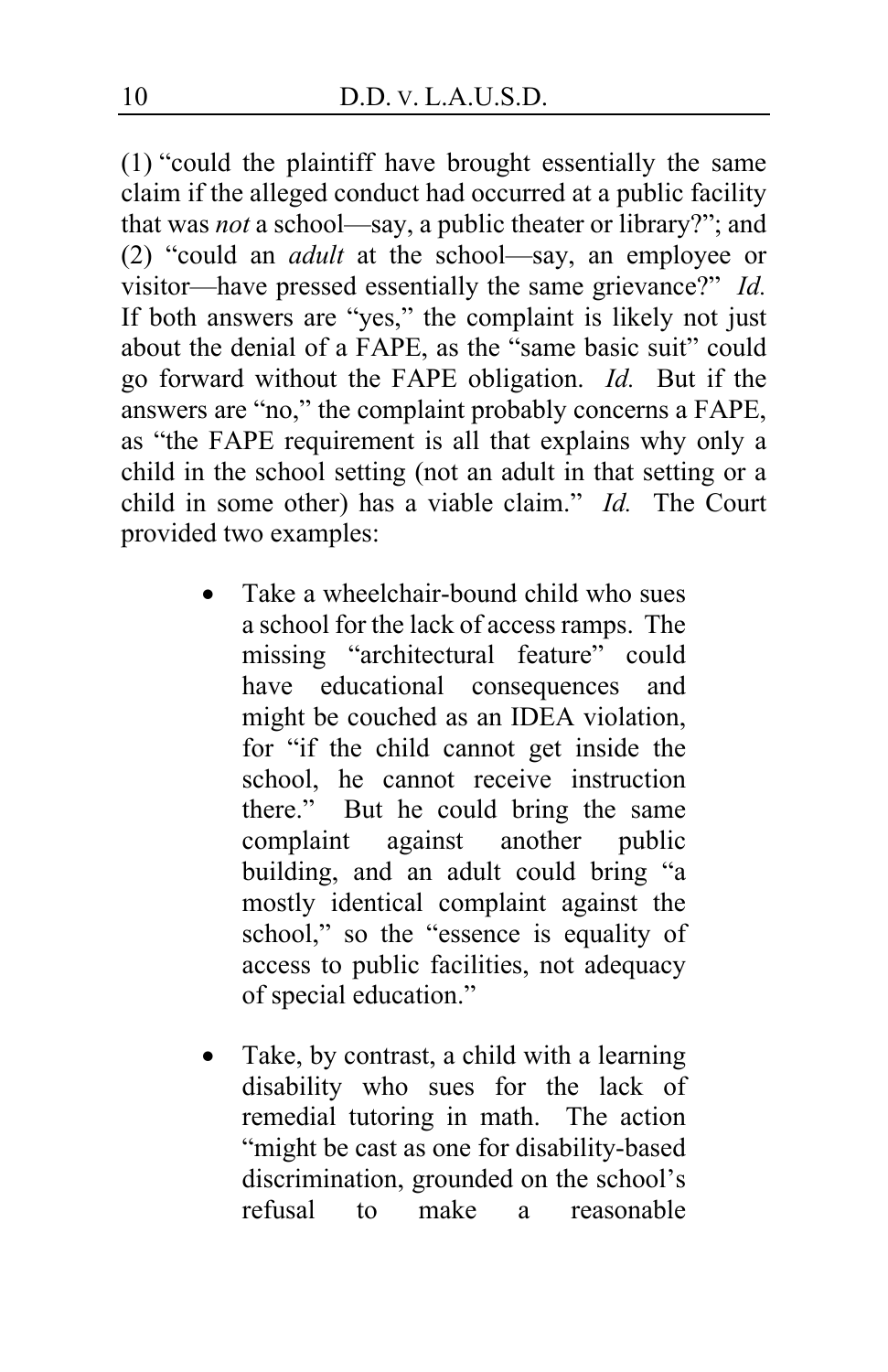accommodation." But even absent reference to a FAPE, "can anyone imagine the student making the same claim against a public theater or library? Or, similarly, imagine an adult visitor or employee suing the school to obtain a<br>math tutorial?" "The difficulty of "The difficulty of transplanting" this claim to other contexts suggests "its essence—even though not its wording—is the provision of a FAPE."

*Id.* at 756–57.

The second "clue" comes from the history of the proceedings, "in particular" whether "a plaintiff has previously invoked the IDEA's formal procedures to handle the dispute." *Id.* at 757. "A plaintiff's initial choice to pursue that process may suggest that she is indeed seeking relief for the denial of a FAPE." *Id.* "Whether that is so depends on the facts; a court may conclude, for example, that the move to a courtroom came from a late-acquired awareness that the school had fulfilled its FAPE obligation and that the grievance involves something else entirely." *Id.* "But prior pursuit of . . . administrative remedies will often provide strong evidence that the substance of a plaintiff's claim concerns the denial of a FAPE, even if the complaint never explicitly uses that term." *Id.*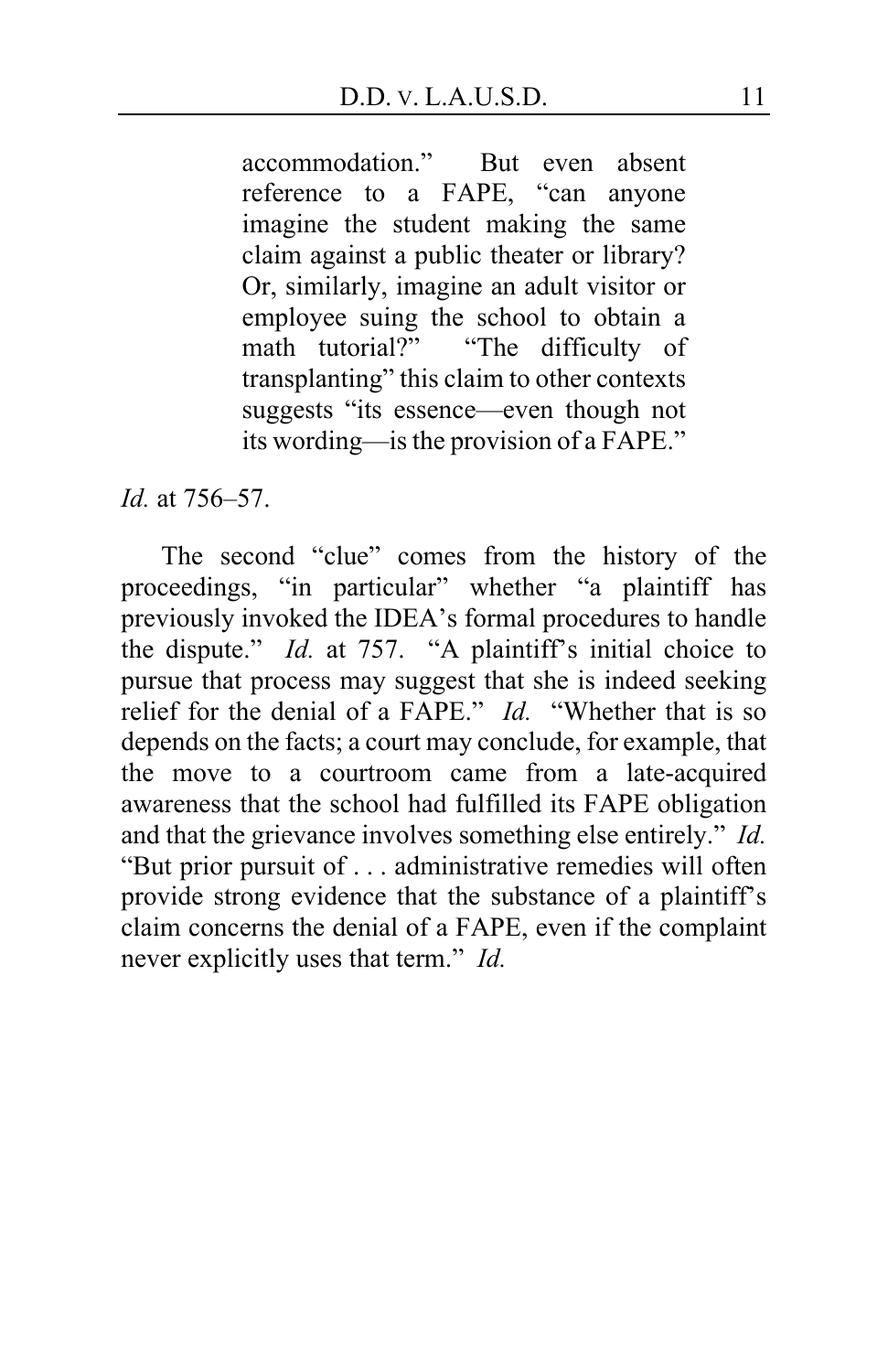#### II

With the statutory background in mind, we turn to the facts and procedural history of this case.**[1](#page-11-0)**

#### A

D.D. is an elementary school student with "a disability that interferes with his ability to learn." D.D. started receiving special education services to address his "emotional disturbance" in kindergarten (the 2015–16 school year). "His disability-related behaviors ranged from being off-task and impulsive to being physically aggressive toward peers and adults." "Starting early in the school year, school staff required one of D.D's parents to pick him up early from school due to his disability-related disruptive behavior." D.D.'s mother unsuccessfully requested a oneto-one aide "to accommodate D.D.'s needs and enable him to participate with his peers."

D.D. transferred to a different school for first grade (the 2016–17 school year), but his "behaviors escalated." He hit "himself, classmates, and school staff," "eloped from the classroom regularly," and "took his frustration out on the property of others." D.D.'s mother again asked about a "one-to-one aide," but D.D.'s teacher "did not make a referral for an aide or a functional behavior assessment." Instead, "[s]tarting in the beginning of the school year, staff again called [D.D.'s mother] regularly to pick D.D. up from school early due to his disruptive, disability-related

<span id="page-11-0"></span>**<sup>1</sup>** We draw the facts from the complaint, *see Curtis v. Irwin Indus., Inc.*, 913 F.3d 1146, 1151 (9th Cir. 2019), the administrative complaint that triggered IDEA proceedings, and the settlement agreement.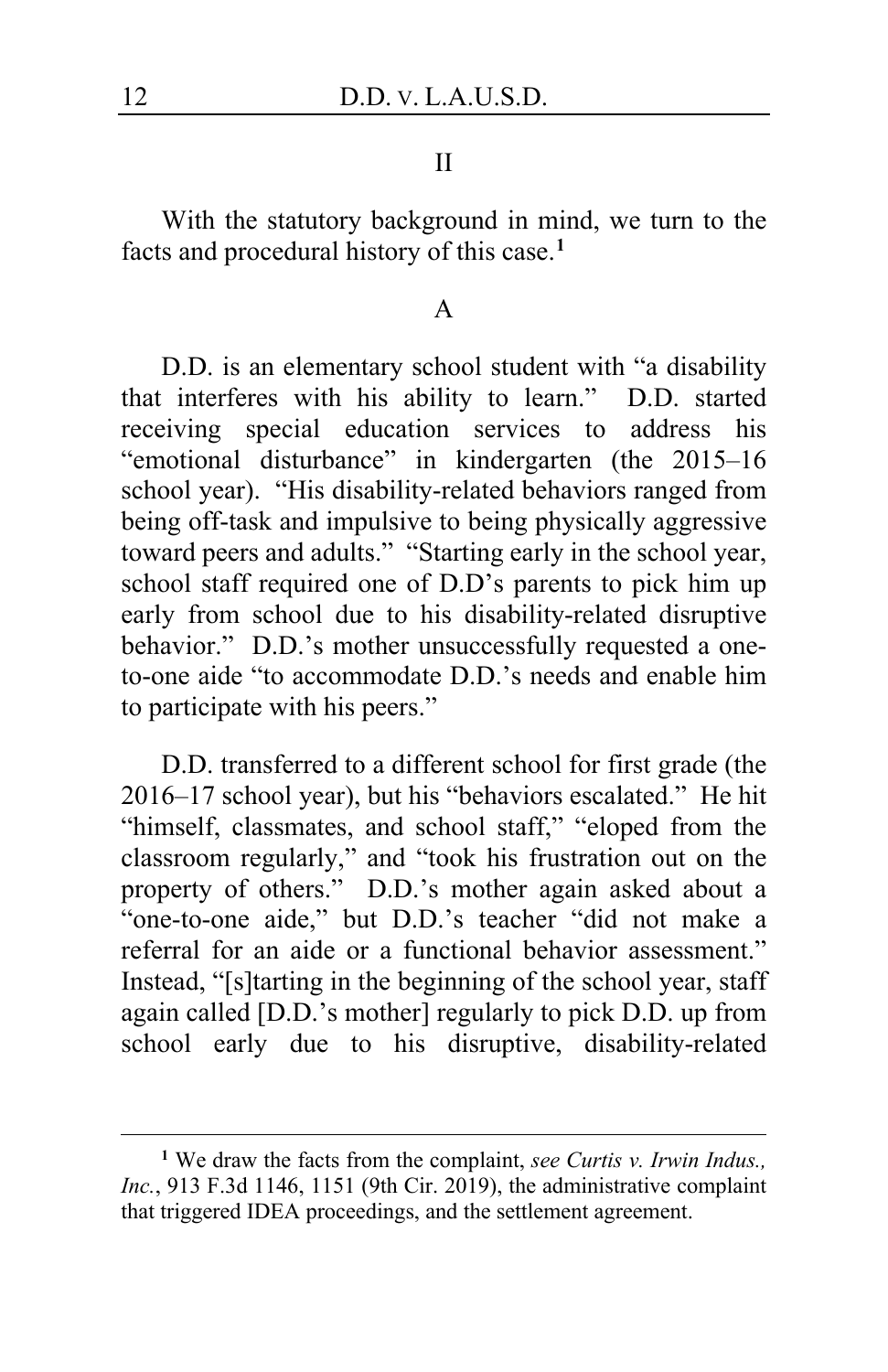behaviors, excluding him from participation in all school activities."

Staff soon gave D.D.'s mother "an ultimatum: either pick him up from school or have a family member serve as his one-to-one aide to enable D.D. to participate in the classroom." So, in October 2016, the mother's partner, Albert, quit his job to accompany D.D. "on a nearly daily basis." On a day that Albert was unable to do so, D.D. had a "severe behavioral incident" that prompted the school to summon a psychiatric emergency team. The episode subsided before the team arrived, but D.D. was ultimately hospitalized for a week. After the incident, D.D.'s mother "again explicitly [and unsuccessfully] requested a one-toone aide for  $D \cdot D$ "

The District was "still was not offering [D.D.] behavior supports and services" during the second grade (the 2017– 18 school year). Albert continued to accompany D.D. "on most days to monitor [his] behavior and enable him to access his education." But "D.D.'s disruptive, disability-related behavior continued to escalate." D.D.'s mother again requested "a one-to-one aide or [non-public-school] placement," but the "District refused to provide either." After a particularly serious outburst prompted a police response, school staff told D.D. that "if he did not behave, they would call the police and he would end up either in jail or in the hospital again."

D.D.'s mother withdrew him from school in November 2017, and he "stayed out of school for a few weeks due to the stress of attending school at all." D.D. returned to his original elementary school in mid-December and was treated "with a similar pattern of neglect and discrimination." D.D.'s mother "routinely requested communication and updates from his teacher," who never replied. A classroom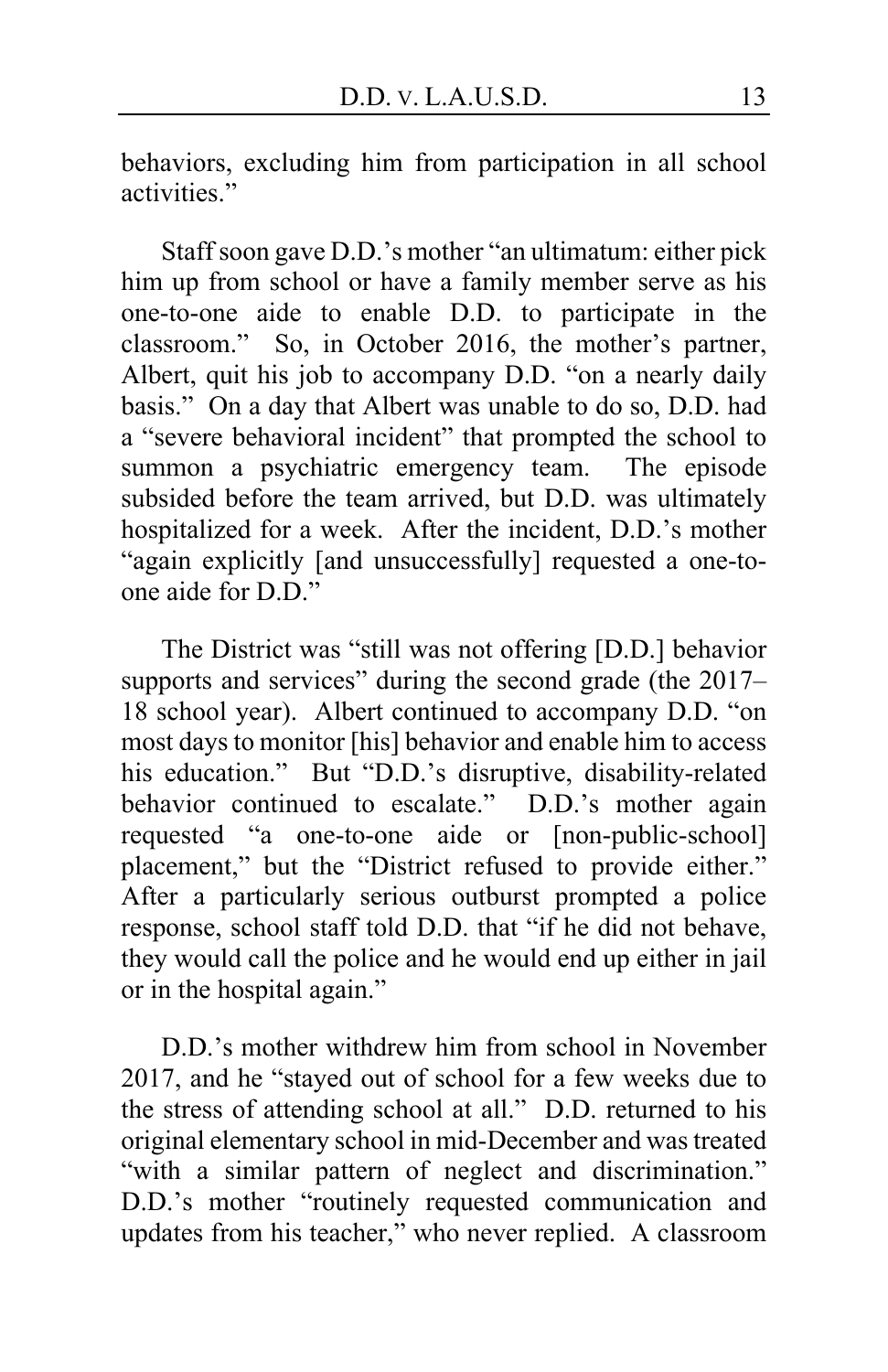aide "provided general support to the classroom, but D.D. was not offered any one-to-one behavior services." Rather, he was "left to his own devices."

D.D. was "finally referred . . . to a nonpublic school," Eko Multi-Purpose Center ("Eko"), in January 2018. While there, D.D. was "not offered one-to-one behavior aide services," but was placed in a smaller program with "more adult assistance." D.D.'s performance initially improved, but he was "routinely bullied on the bus to and from school without behavior[al] support." D.D.'s mother "requested an aide for the bus, but none was provided." Moreover, the "District repeatedly neglected D.D.'s personal safety and needs on campus," and he came home with bruises three times. D.D. was twice attacked by other students, and a staff member once "slammed [his] face against a wall."

In May 2018, D.D.'s mother stopped sending him to Eko for fear of his safety. D.D. transferred to a new non-public school, Vista Del Mar, in September 2018.

B

In March 2018, while at Eko, D.D. filed a "Request for Mediation & Due Process Hearing" with the California Office of Administrative Hearings ("OAH"). The request asserted that the District had failed to offer the services, evaluations, and programs D.D. needed to receive a FAPE. The central allegation was the District's failure to include in D.D.'s IEP a one-to-one aide or behavioral services needed for him to "remain in school" and "access" his education. *See* Request for Hearing at 2 (alleging District's failure "to provide [D.D.] a one-to-one behavior aide or behavior intervention implementation services); *see also id.* at 3 ("District [did not] offer a one-to-one behavior-trained aide to work with [D.D.] to enable him [to] remain in class and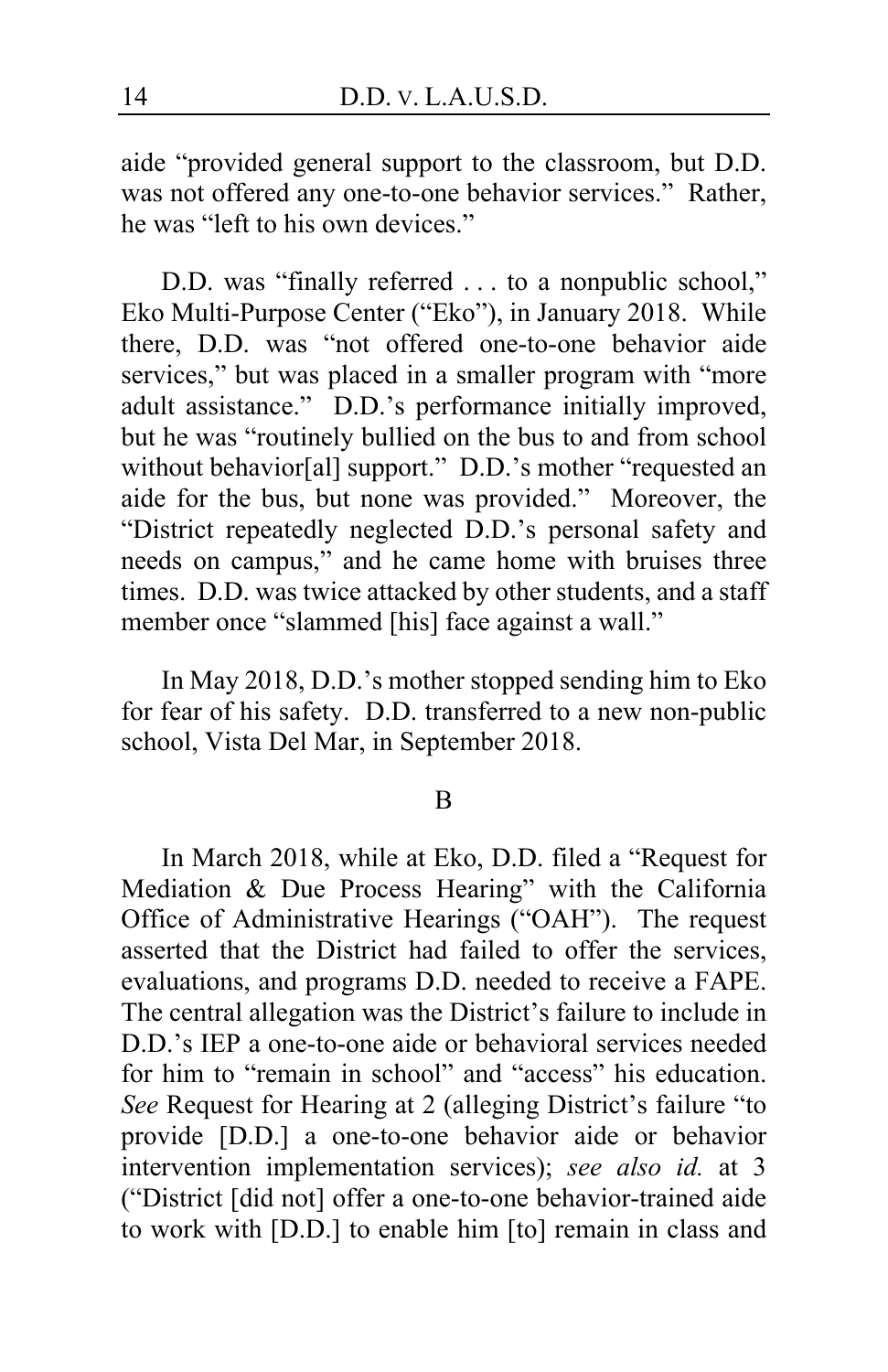work effectively."), *id.* at 4 ("The IEP contained a behavior support goal .... Despite the described behaviors, [D.D.] was not offered behavior services and supports[.]").

The request identified thirteen "problems," including that the District:

- "den[ied] [D.D.] a FAPE" by not offering sufficient services and supports in various areas (e.g., not offering "a more appropriate placement," "one-to-one<br>behavioral aide." or "behavioral aide," or "behavioral development services" for "behavioral management") *(Problems 1–5*);
- failed to conduct assessments in a manner that adequately informed the IEP team of D.D.'s needs (e.g., that two assessments did not recommend offering D.D. services and supports to manage his behavior, like a one-to-one behavior aide) (*Problems 6–9*);
- "failed to offer [D.D.] a FAPE" in violation of § 504, including by not offering him "reasonable accommodations" that he needed to "gain meaningful access to his education" (i.e., a one-to-one behavioral aide) (*Problems 10–11*); and
- discriminated against D.D. in violation of other laws, including the ADA, by not offering him reasonable "accommodations or supports to manage the extreme behaviors resultant from his disability" so he could "access the school's services"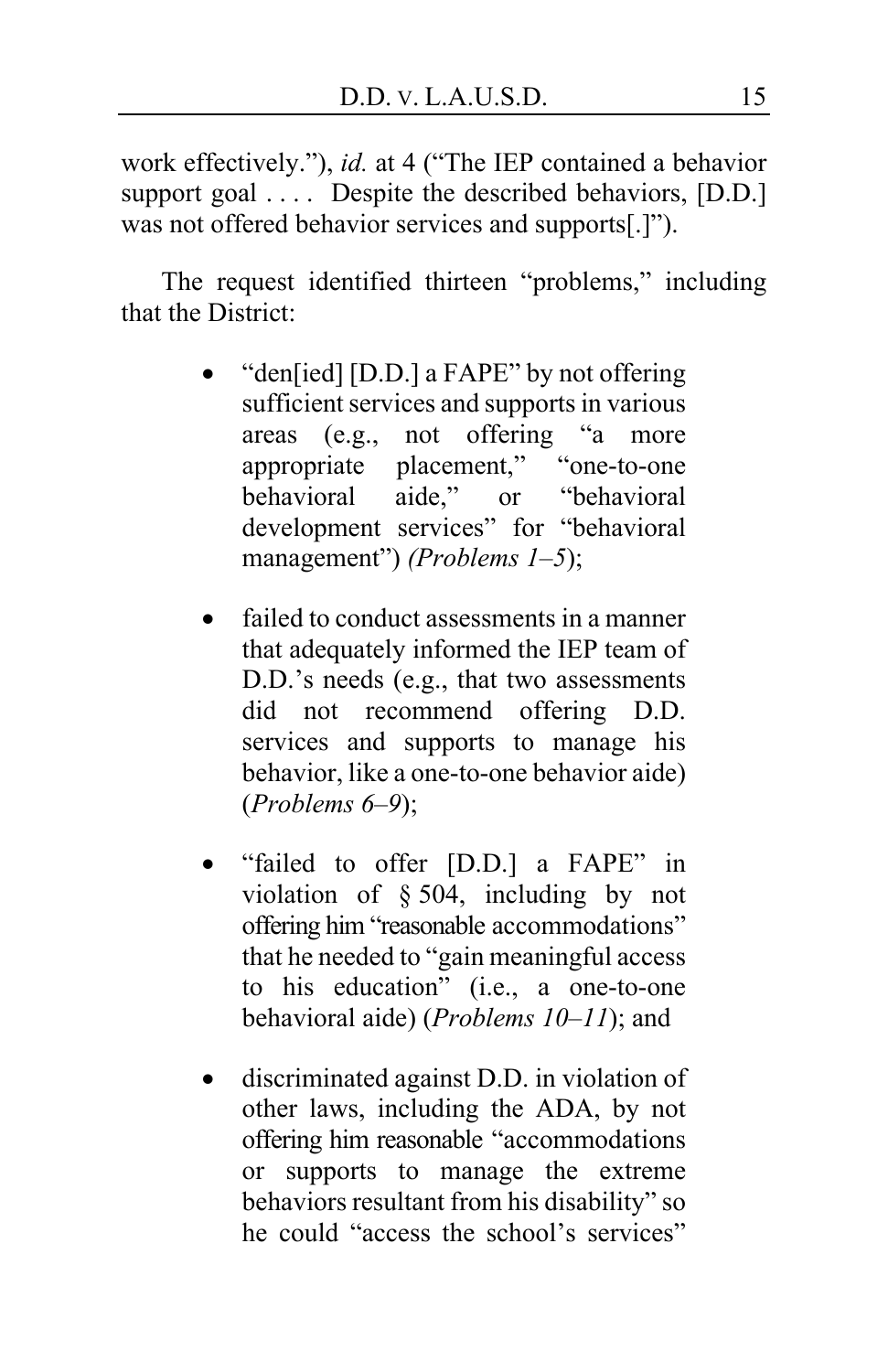(i.e., "a trained one-to-one behavior aide and related supports") (*Problems 12–13*).

D.D. sought modifications to his IEP "as an offer of FAPE" (including a "one-to-one behaviorally trained aide" and "[r]evis[ion] of [his] behavioral support plan"), funding for various assessments, compensatory services, and damages.

In April 2018, after mediation, D.D. settled his IDEA claims against the District. The settlement agreement waived all claims "related to, or arising from, [D.D.'s] educational program," except claims for damages. In exchange, D.D. received a modified IEP, with additional speech and language services; a psychoeducational assessment to be considered by the IEP team; and various compensatory services. The settlement agreement states that provision of these services "shall not be construed as[] an admission of what is a [FAPE] for [D.D.]," and it does not expressly provide for the one-to-one behavior aide or other related behavior supports that D.D. repeatedly sought from the District. *See* Settlement Agreement ¶ 5 (providing only for an additional psychoeducational assessment to "be considered" by the IEP team).**[2](#page-15-0)**

## $\mathcal{C}$

In January 2019, D.D. filed this action. The operative first amended complaint contends that the District discriminated against D.D. "by excluding him from school, refusing to offer an aide, only allowing him to stay in school

<span id="page-15-0"></span>**<sup>2</sup>** D.D. contends that his "due process complaint sought a change in placement to a non-public school," but no such request appears in his requested relief. D.D. further claims "[t]he settlement provided for . . . placement at Vista Del Mar non-public school," but no provision provides for such placement.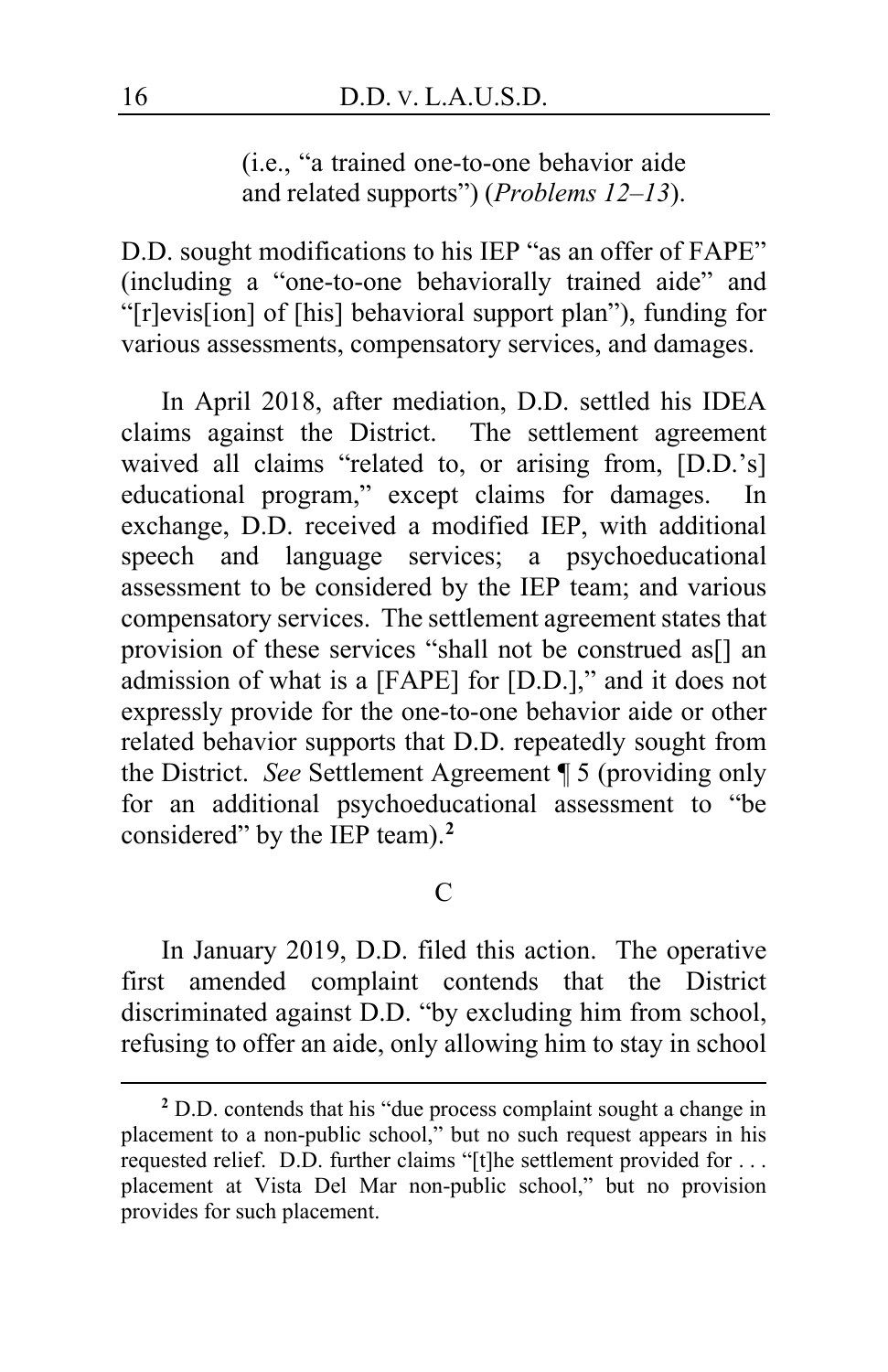if his [p]arent served as an aide, and by enabling him to be subjected to an unsafe school environment."**[3](#page-16-0)** The ADA claim is predicated on the District's "fail[ure] to provide meaningful and equal access to its educational program in violation of the [ADA], including, but not limited to, by failing to provide D.D. with required accommodations, aids and services." D.D. alleges he "has suffered, and will continue to suffer loss of equal educational opportunity, as well as humiliation, hardship, anxiety, depression and loss of self-esteem." He "seeks damages and attorneys' fees and costs as a result" and "[s]uch other relief as the Court deems just and proper."

The district court dismissed D.D.'s operative complaint without prejudice for failure to exhaust the IDEA process. It found that by challenging the District's failure to provide a one-to-one aide or address his behavioral needs, the complaint was "in essence . . . contesting the adequacy of [his] special education program." *D.D. v. Los Angeles Unified Sch. Dist.*, No. CV 19-399 PA (PLAX), 2019 WL 4149372, at \*3 (C.D. Cal. June 14, 2019) (quoting *Fry*, 137 S. Ct. at 755). The court rejected any argument that D.D. was not required to exhaust simply because he sought damages in the ADA complaint. And it found D.D.'s settlement not tantamount to exhaustion.

<span id="page-16-0"></span>**<sup>3</sup>** The first amended complaint is essentially identical to the original, except that it alleges no § 504 claim, *compare* Complaint ¶¶ 48–57, and deletes references to D.D.'s IEP, *compare, e.g.*, *id.* ¶ 13 ("The limited approach to [D.D.'s] disability-related behavior [in his December 2016 IEP] was not comprehensive."); *id.* ¶ 17 ("The IEP team again refused to offer a one-to-one aide for D.D."); *id.* ¶ 24 ("District convened an IEP meeting . . . at which [it] finally offered counseling services. Parent requested a one-to-one aide or [non-public-school] placement to enable D.D. to access his education . . . . District offered neither.").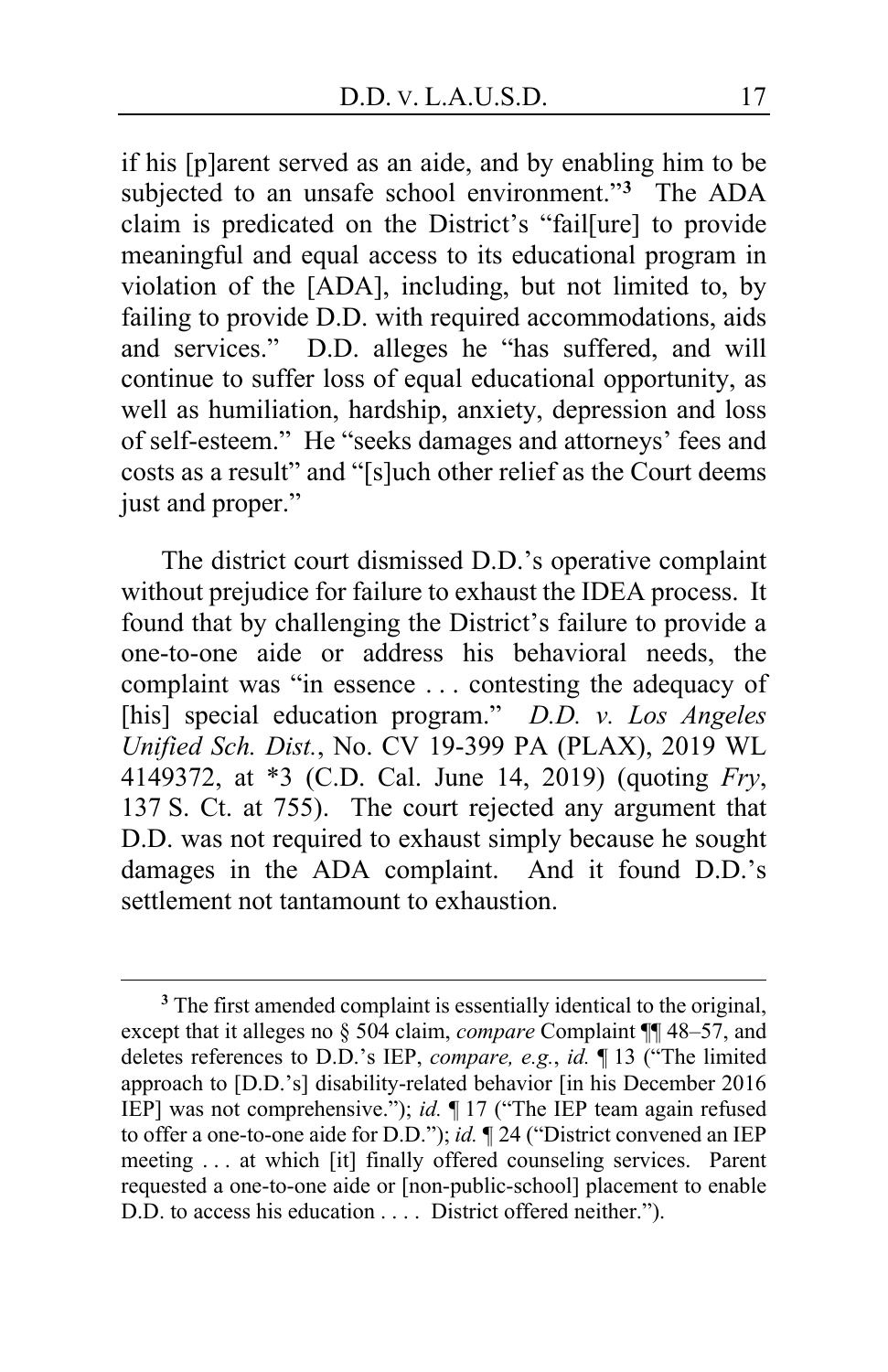A divided panel reversed. *D.D. v. Los Angeles Unified Sch. Dist.*, 984 F.3d 773 (9th Cir. 2020). The majority framed the complaint as challenging the denial of "access" to education and so found the IDEA's exhaustion requirement inapplicable. *Id.* at 787. The dissent read the complaint as in substance challenging the denial of a FAPE. *Id.* at 801 (Rawlinson, J., dissenting). We vacated the panel opinion after a majority of the active judges of the Circuit voted to rehear this case en banc. *D.D. v. Los Angeles Unified Sch. Dist.*, 995 F.3d 670 (9th Cir. 2021).

#### III

On appeal, D.D. argues only that the operative complaint should not be subject to the exhaustion requirement, not that he has in fact exhausted the IDEA process or that further exhaustion would be futile. Review is *de novo* because D.D. raises only issues of law. *See N. Cnty. Cmty. All., Inc. v. Salazar*, 573 F.3d 738, 741 (9th Cir. 2009). Applying *Fry*, we hold that exhaustion is required.

#### A

We begin by rejecting D.D.'s argument that the remedial basis of his ADA complaint is not the denial of a FAPE. The crux of D.D.'s complaint is that the District failed to provide "required accommodations, aids and services" that he needed to "access" his education, and that "as a result" of its failure, he suffered loss of educational opportunity, exclusion from school, and harassment by others. The complaint identifies the accommodations denied as a one-toone aide or other supportive services to manage D.D.'s behavior. These are core components of a FAPE, *see Garret F.*, 526 U.S. at 73; *see also* 20 U.S.C. § 1414(d)(3)(B)(i); U.S. Dep't of Educ., Off. of Special Educ. and Rehab. Servs., *Dear Colleague Letter on*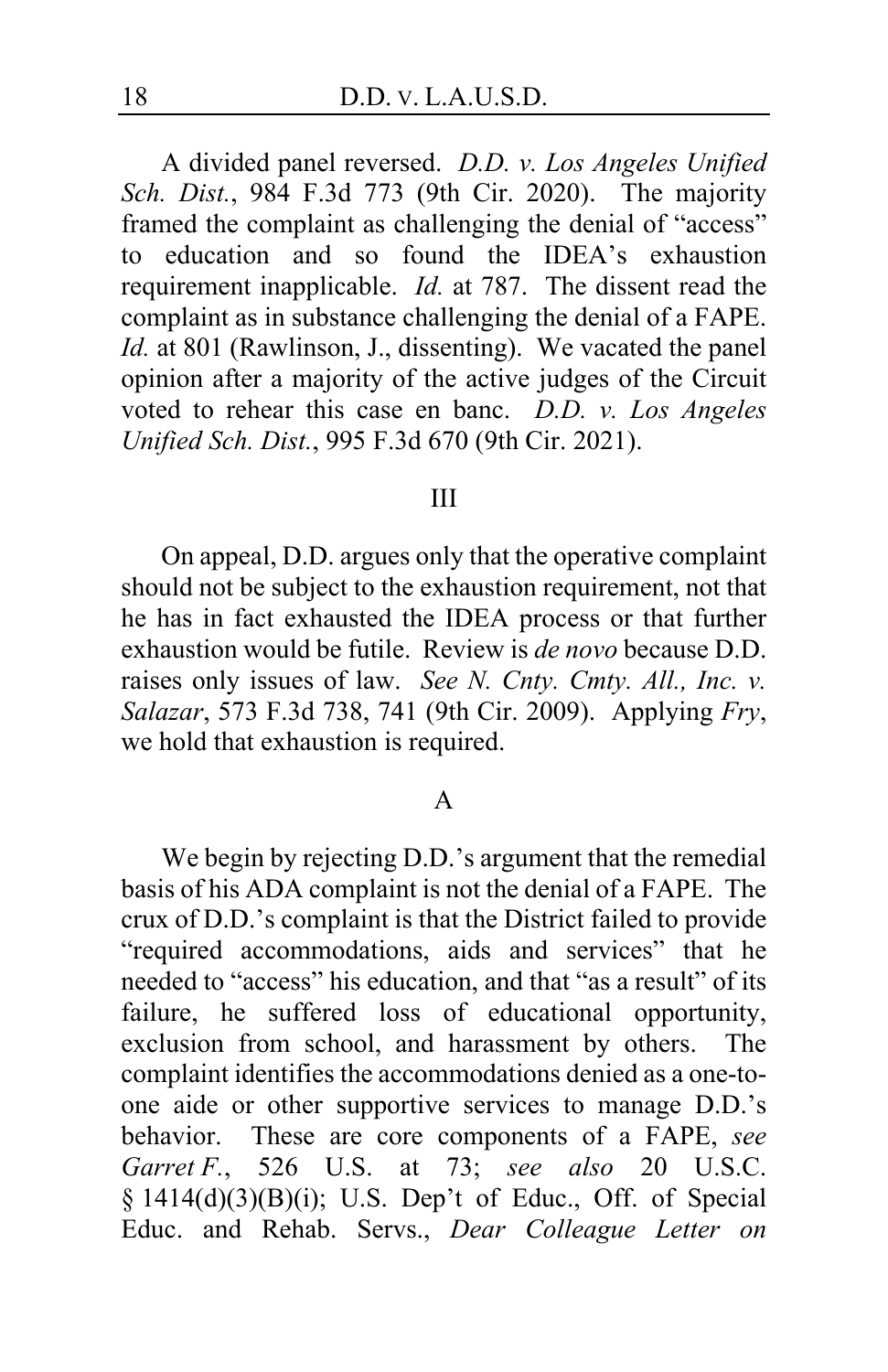*Supporting Behavior of Students with Disabilities* 14 (Aug. 1, 2016), https://sites.ed.gov/idea/files/dcl-on-pbis-in -ieps-08-01-2016.pdf, and ones that D.D. repeatedly asked the District to include in his IEP. In other words, the essence of D.D.'s complaint is that he was injured by the District's failure to provide an adequate special education program, thereby triggering § 1415(*l*)'s exhaustion requirement. *See Fry*, 137 S. Ct. at 755.

Our reading of D.D.'s complaint is confirmed by *Fry*'s hypotheticals. As the panel majority candidly conceded, it is "difficult to picture a child claiming that a public library or municipal theater should have provided him with the accommodation D.D.'s mother repeatedly requested of the District—a one-to-one behavioral aide—so the child could participate in the library's story time or attend a theatrical performance," and "even more incongruous" to picture "[a] school visitor asking the District to provide a personal aide." *D.D.*, 984 F.3d at 788. "The difficulty of transplanting the complaint to those other contexts suggests that its essence even though not its wording—is the provision of a FAPE." *Fry*, 137 S. Ct. at 757.

D.D. argues we should not focus on the specific accommodations allegedly denied but rather on a more general theory of the case. But this is not what *Fry* requires. *See id.* (asking whether we could "imagine an adult visitor or employee suing the school to obtain a math tutorial"). Generalizing in the fashion D.D. suggests reduces the first clue's utility, as it is the fact "[t]hat the claim can stay the same in ... alternative scenarios [that] suggests that its essence is equality of access to public facilities, not adequacy of special education." *Id.* at 756. Here, "the FAPE requirement is all that explains why [D.D.] (not an adult in that setting or a child in some other) has a viable claim." *Id.*;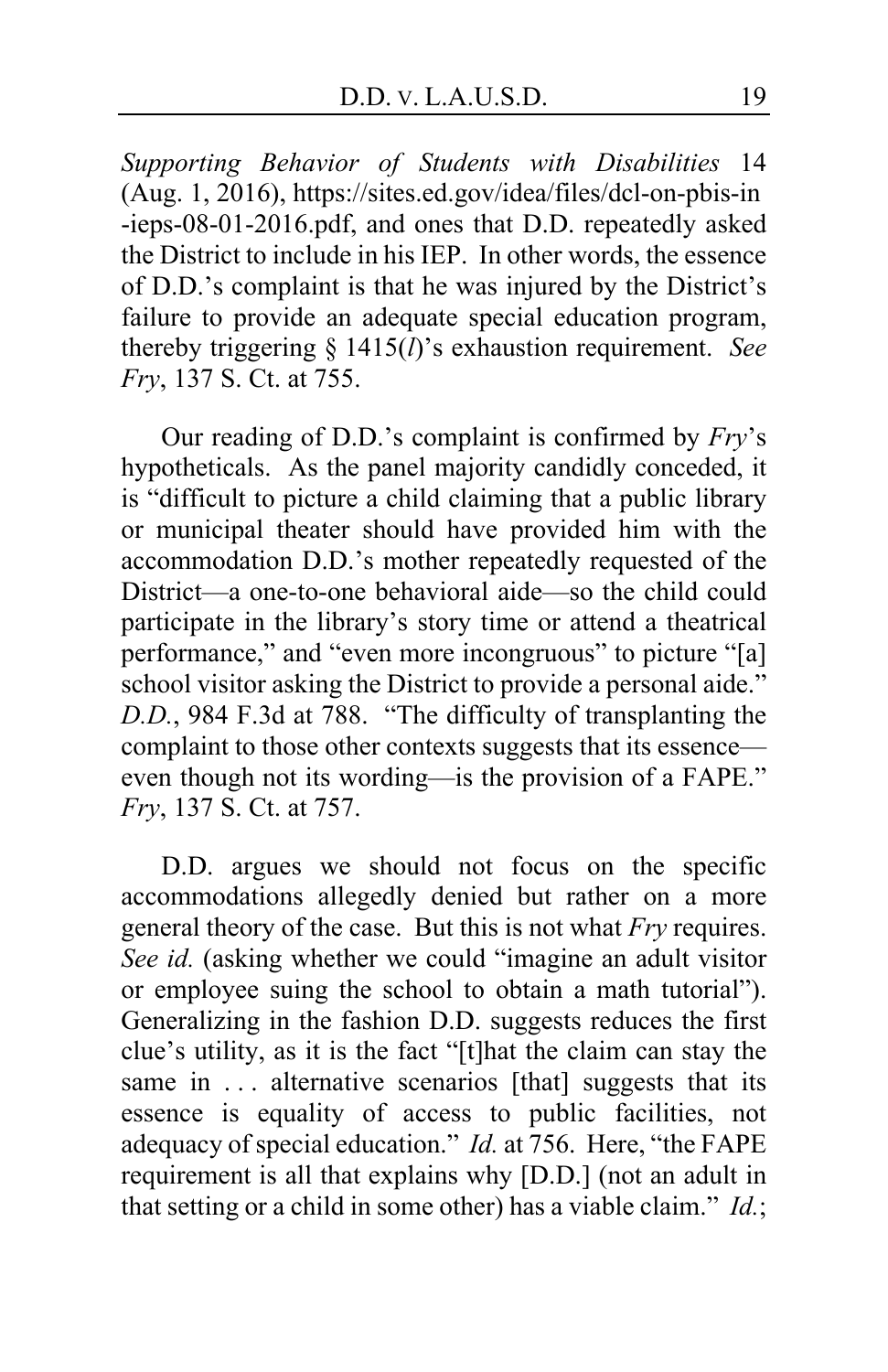*cf. Paul G. v. Monterey Peninsula Unified Sch. Dist.*, 933 F.3d 1096, 1100 (9th Cir. 2019) ("Since a dog would not be among the services a school district would ordinarily provide in a FAPE . . . the gravamen of the *Fry* complaint was not an IDEA claim.").

Our reading of the gravamen of the complaint is also confirmed by application of the second *Fry* clue, the history of the proceedings. D.D.'s "prior pursuit of the IDEA's administrative remedies" is "strong evidence that the substance of [his] claim concerns denial of a FAPE." *Fry*, 137 S. Ct. at 757. Indeed, the allegations in his administrative and federal pleadings are remarkably similar. *See D.D.*, 984 F.3d at 795 (Rawlinson, J., dissenting) (summarizing similarities). In the former, D.D. stressed his disagreements with the District over its failure to include a one-to-one aide or other behavioral development services in his IEP, and expressly alleged that this amounted to "denying [him] a FAPE":

> Here, District has failed to offer [D.D.] adequate placement and services to address his behavioral needs from March 2016 to present. It has been well known to District that [D.D.] has serious behavioral needs, and yet, District has not offered a more appropriate placement to manage his behaviors and/or a one-to-one behavioral aide and behavioral development services to create a behavior support plan by a behavior specialist. . . .

> Despite Parent's continuous requests, District failed to provide a safe placement and behavioral services *to enable him to access his education* and support him by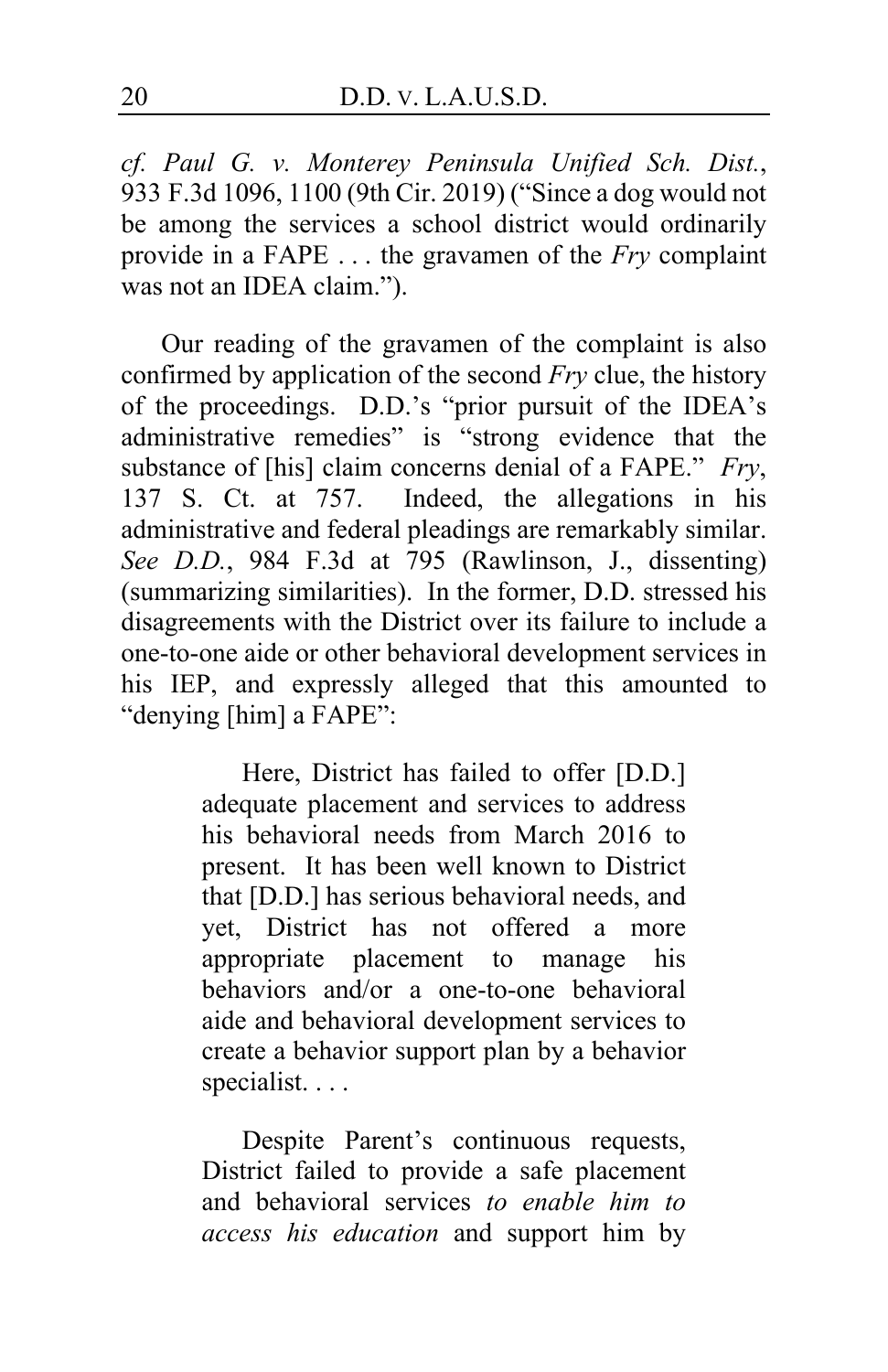creating a safe environment for himself and others. Until just a few weeks before filing this complaint, [D.D.] was left in a placement where he was altogether unable to attend class. Finally, he moved to a nonpublic school where Parent is hopeful his behavior needs will be better addressed. *Therefore . . . District denied [D.D.] a FAPE*.

In the latter, the operative complaint, D.D. re-frames the same actions and omissions by the District as an ADA violation, but the gravamen remains the same—that the District failed to offer D.D. supports needed to receive a FAPE. *See Fry*, 137 S. Ct. at 754.

Two recent decisions provide a useful comparison. In *Paul G.*, we required exhaustion where a student challenged denial of an in-state residential educational facility, as the claim could only be premised on the student's right to receive a FAPE, and he previously invoked the IDEA process to secure his rights. 933 F.3d at 1100–01. In contrast, in *McIntyre v. Eugene School District*, we did not require exhaustion because the ADA accommodations allegedly denied—quiet locations for exams, more time for exams, and compliance with an emergency health protocol—could have easily been sought outside of the FAPE context, and the student (who had no IEP) did not invoke the IDEA's machinery. 976 F.3d 902 (9th Cir. 2020). These cases teach that the inquiry necessarily turns on the specific factual allegations of each complaint. The allegations in this case require exhaustion.

We recognize that D.D.'s operative complaint contains some allegations arguably unrelated to the District's obligation to offer a FAPE, such as physical abuse by students and harassment by staff. But D.D. is the "master of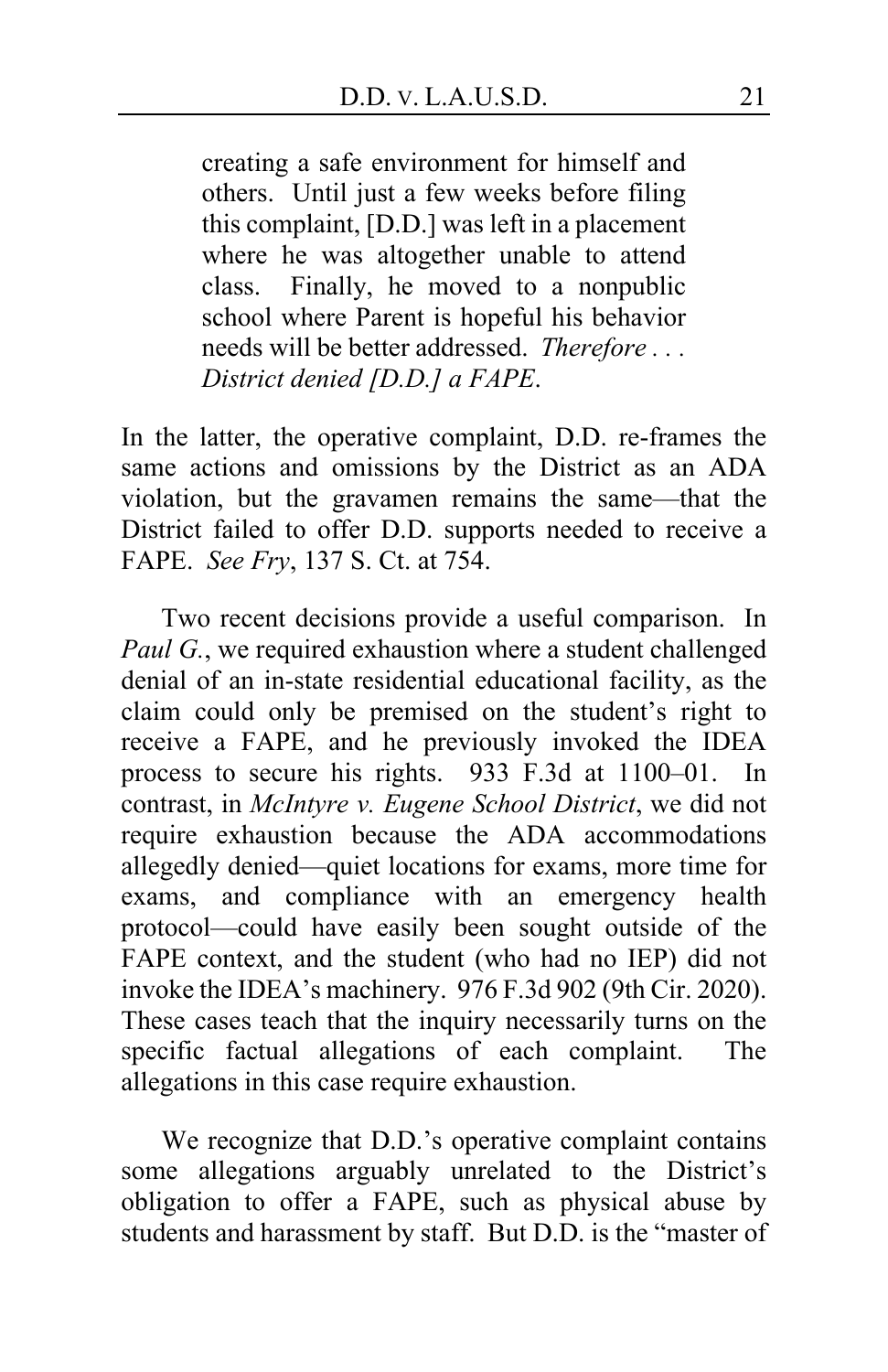[his] claim," *Fry*, 137 S. Ct. at 755, and rather than drafting a complaint that focused on those allegations or seeking relief only for damages arising from them, he instead offered a complaint that maps almost perfectly onto his IDEA claims. Indeed, although D.D. claims his settlement with the District resolved the IDEA issues, the complaint alleges he "will continue to suffer loss of equal educational opportunity." *See Endrew F. ex rel. Joseph F. v. Douglas Cnty. Sch. Dist. RE-1*, 137 S. Ct. 988, 999 (2017) (noting that access to education "is what the IDEA promises").

#### B

<span id="page-21-0"></span>We next reject D.D.'s argument that he need not exhaust because he seeks relief that is not available under the IDEA, namely, compensatory damages for emotional distress. The threshold problem with this argument is that it re-writes D.D.'s ADA complaint. The operative complaint's prayer for relief, which seeks unspecified "damages," is not as limited as D.D. now claims:

> As a result of the [alleged ADA violation], D.D. suffered injury, including, but not limited to, denial of equal access to the benefits of a public education. As a direct and proximate result of the [alleged ADA violation], *D.D. has suffered, and will continue to suffer loss of equal educational opportunity*, as well as humiliation, hardship, anxiety, depression and loss of self-esteem due to Defendant's failure to address and provide accommodations, modifications, services and access required due to D.D.'s disabilities[.] Plaintiff *seeks damages and attorneys' fees and costs as a result*.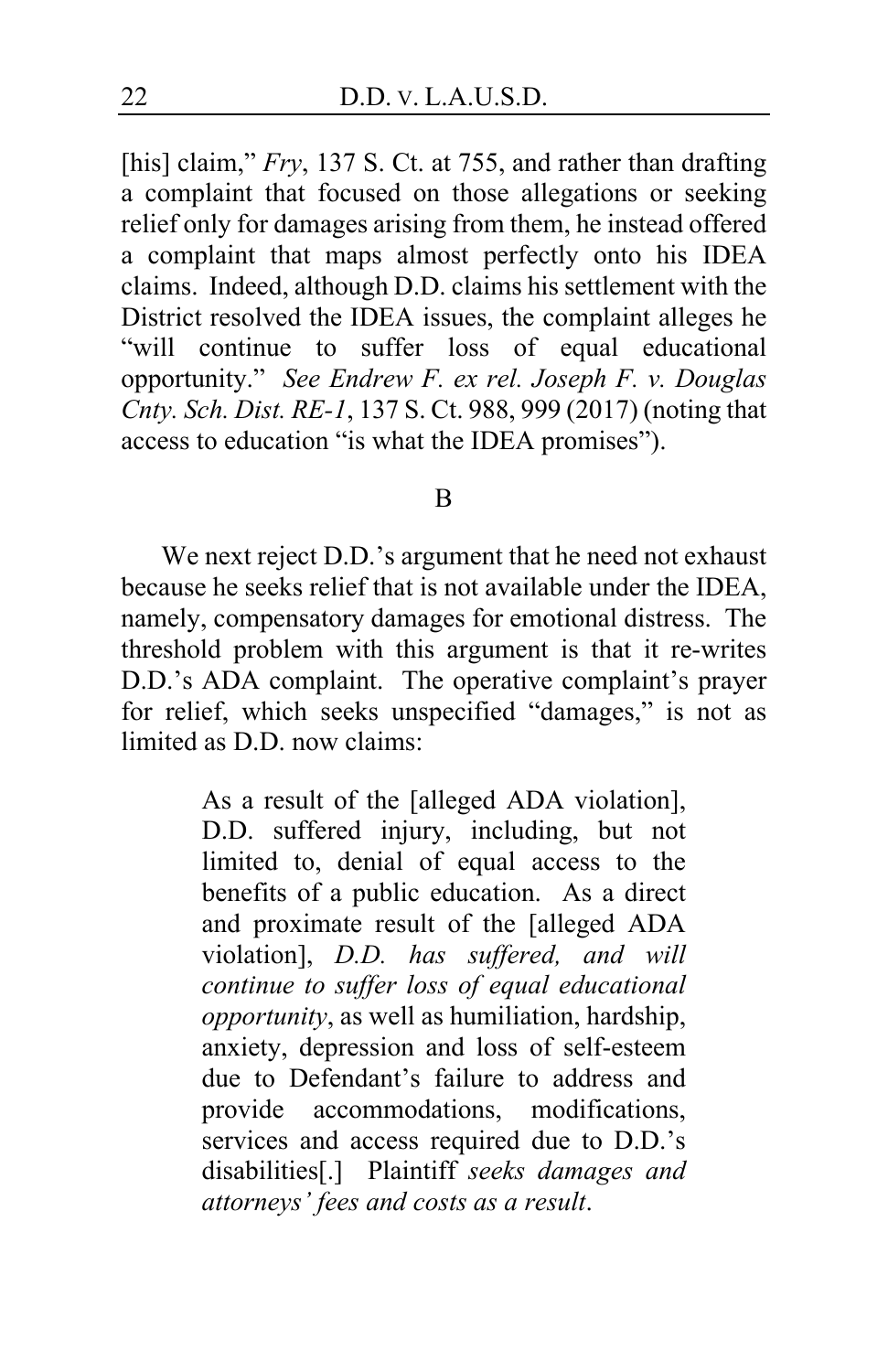As drafted, the complaint seeks damages to remedy loss of educational opportunity.

<span id="page-22-4"></span>Moreover, to the extent that D.D. argues that a plea for damages alone vitiates the exhaustion requirement,**[4](#page-22-0)** we disagree. *Fry* reserved the question of whether § 1415(*l*) requires exhaustion "when the plaintiff complains of the denial of a FAPE, but the specific remedy she requests . . . is not one that an IDEA hearing officer may award[.]" 137 S. Ct. at 752 n.4. But we answered this question in our en banc decision in *Payne*: "[E]xhaustion is required in cases where a plaintiff is seeking to enforce rights that arise as a result of a denial of a [FAPE], whether pled as an IDEA claim or any other claim that relies on the denial of a FAPE to provide the basis for the cause of action (for instance, a claim for damages under § 504 . . . , premised on a denial of a FAPE)." 653 F.3d at 875. We squarely held that a plaintiff cannot avoid exhaustion "merely by limiting a prayer for relief to money damages." *Id.* at 877 (citation omitted).

<span id="page-22-3"></span><span id="page-22-2"></span><span id="page-22-1"></span>We see no reason to revisit *Payne*. Our sister courts of appeal agree that a plea for damages does not categorically free a plaintiff from exhaustion. *See McMillen v. New Caney Indep. Sch. Dist.*, 939 F.3d 640, 648 (5th Cir. 2019); *J.M. v. Francis Howell Sch. Dist.*, 850 F.3d 944, 950 (8th Cir. 2017); *Frazier v. Fairhaven Sch. Comm.*, 276 F.3d 52, 63–

<span id="page-22-0"></span>**<sup>4</sup>** D.D.'s district court brief did not squarely argue that a complaint seeking only damages is exempt from exhaustion. But, the district court read it as doing so and rejected that claim. D.D.'s opening brief on appeal, while not a model of clarity, does argue that *Payne* does not require exhaustion because he seeks only damages for emotional distress. Given this background, and that the effect of seeking only damages post-*Fry* is a purely legal issue likely to recur, *AMA Multimedia, LLC v. Wanat*, 970 F.3d 1201, 1213–14 (9th Cir. 2020), we address the argument.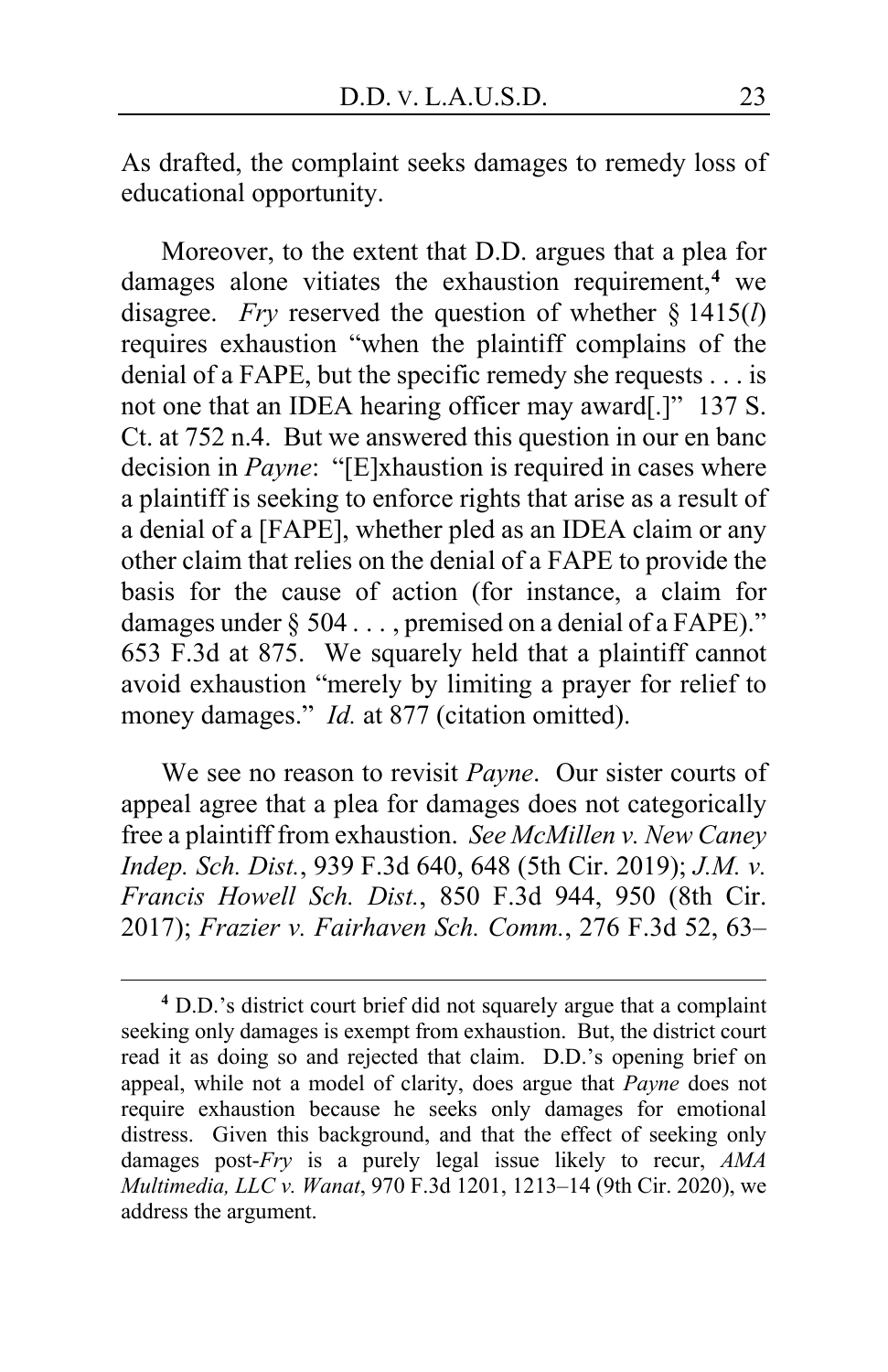<span id="page-23-1"></span>64 (1st Cir. 2002); *Polera v. Bd. of Educ. of Newburgh Enlarged City Sch. Dist.*, 288 F.3d 478, 487–88 (2d Cir. 2002); *Cudjoe v. Indep. Sch. Dist. No. 12*, 297 F.3d 1058, 1066 (10th Cir. 2002); *Covington v. Knox Cnty. Sch. Sys.*, 205 F.3d 912, 916–17 (6th Cir. 2000); *Charlie F. v Bd. of Educ. of Skokie Sch. Dist. 68*, 98 F.3d 989, 993 (7th Cir. 1996); *N.B. v. Alachua Cnty. Sch. Bd.*, 84 F.3d 1376, 1379 (11th Cir. 1996). Moreover, nothing has changed in the decade since *Payne* was decided to warrant reconsideration on this point, except perhaps for the membership of today's en banc panel. Although today's panel surely has the power to overrule a previous en banc decision, when we have already construed a statute that Congress has the authority to amend, *stare decisis* should govern. *See Kimble v. Marvel Ent., LLC*, 576 U.S. 446, 456 (2015) (explaining that "*stare decisis* carries enhanced force when a decision . . . interprets a statute" because critics "can take their objections across the street, and Congress can correct any mistake it sees").**[5](#page-23-0)**

We recognize the facial attraction to a rule that seeking damages alone overcomes the exhaustion requirement, as compensatory damages are not available in IDEA proceedings. *See C.O. v. Portland Pub. Schs.*, 679 F.3d 1162, 1166–67 (9th Cir. 2012). But this approach ignores the central role of exhaustion in the IDEA framework. Congress entrusted the provision of FAPEs to state and local educational experts with the know-how to construct IEPs.

<span id="page-23-0"></span>**<sup>5</sup>** Amici ask us to follow *W.B. v. Matula*, which held that exhaustion is not required where a plaintiff seeks only damages. 67 F.3d 484, 496 (3d Cir. 1995). But even the Third Circuit now appears to read *Matula* as a case-specific exception to the general rule, not as excusing exhaustion *whenever* damages are sought. *See Batchelor v. Rose Tree Media Sch. Dist.*, 759 F.3d 266, 280 (3d Cir. 2014).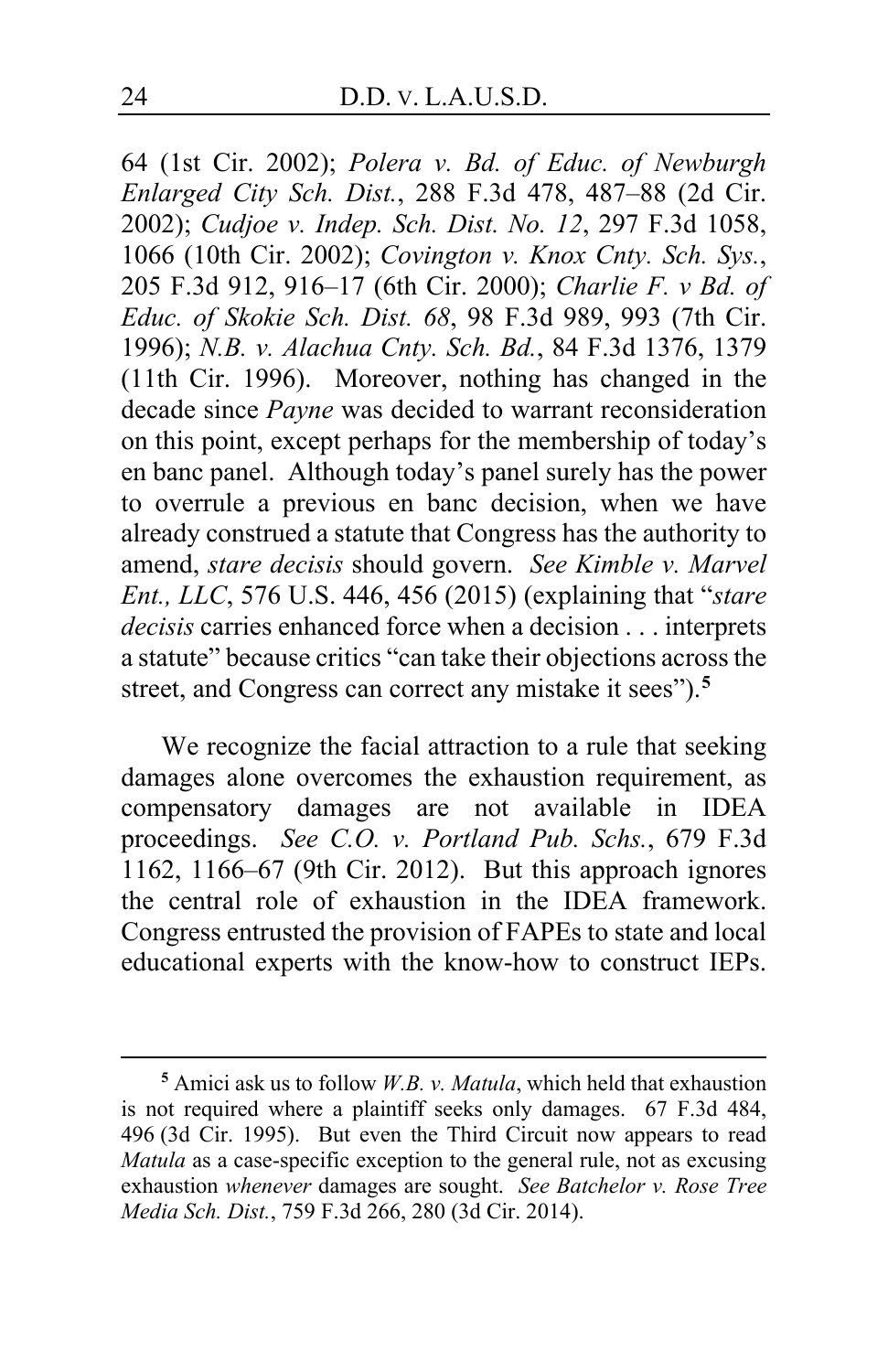Requiring exhaustion where disputes assert rights arising from the denial of a FAPE

> allows for the exercise of [such] discretion and educational expertise by state and local agencies, affords full exploration of technical educational issues, furthers development of a complete factual record, and promotes judicial efficiency by giving these agencies the first opportunity to correct shortcomings in their educational programs for disabled children.

<span id="page-24-0"></span>*Hoeft v. Tucson Unified Sch. Dist.*, 967 F.2d 1298, 1303 (9th Cir. 1992). In other words, exhaustion serves Congress's intent that educational experts—not the courts—address deficiencies in the provision, construction, or implementation of a student's IEP in the first instance. *See Payne*, 653 F.3d at 876.

By adding § 1415(*l*) to the IDEA, Congress did not merely enact "a pleading hurdle." *Fry*, 137 S. Ct. at 755. Rather, it ensured that non-IDEA claims predicated on the denial of a FAPE could proceed, but only *after* parents directly engage with the experts to seek resolution without litigation. *See* S. Rep. No. 99–112, at 12 (exhaustion should be required for claims that "could have been brought under the [IDEA]"); H.R. Rep. No. 99–296, at 7 (exhaustion should be required for complaints that "involve the identification, evaluation, education placement, or the provision of a [FAPE]"); 20 U.S.C. § 1415(f)–(g) (providing for resolution of IDEA claims through mediation and settlement or, failing that, an administrative hearing followed by appeal). Exhaustion is not needed where "it is improbable that adequate relief can be obtained by pursuing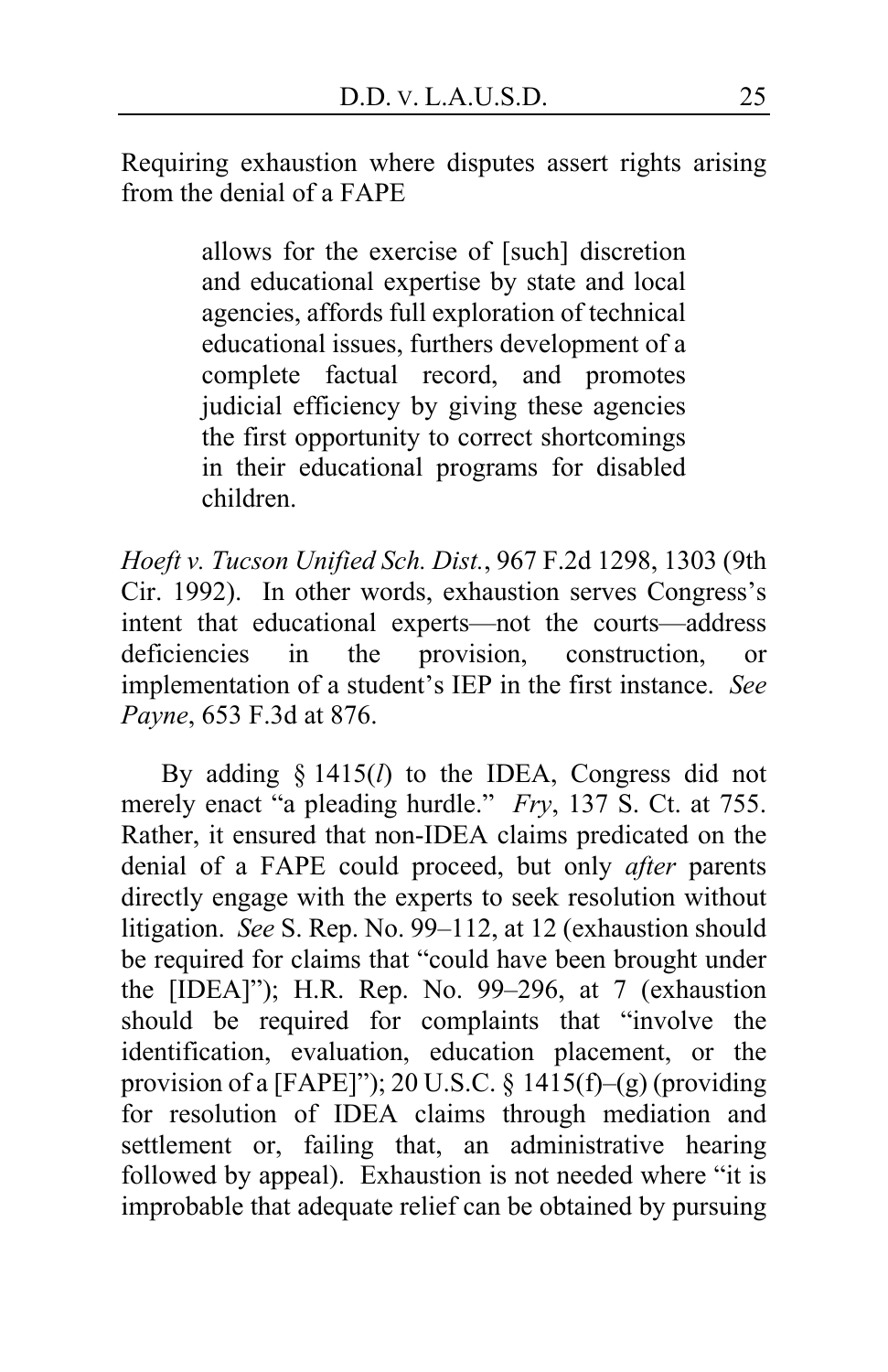administrative remedies (e.g., the hearing officer lacks the authority to grant the relief sought)." H.R. Rep. No. 99–296, at 7. But the IDEA process is designed to remedy the denial of FAPEs, so we can hardly say that plaintiffs alleging such denials will, as a rule, walk away empty handed.**[6](#page-25-0)**

<span id="page-25-2"></span>Reading the requirement any other way would do exactly what Congress and *Fry* told us not to—let artful pleading trump substance. *See* S. Rep. No. 99–112, at 15 (noting that § 1415(*l*) should not be interpreted to let parents "circumvent the [IDEA's] due process procedures and protections"); *Fry*, 137 S. Ct. at 755.**[7](#page-25-1)**

## $\mathcal{C}$

We conclude by addressing two questions suggested by Amici's briefing, beginning with whether D.D.'s settlement equates to exhaustion. A preliminary meeting is the first part of the IDEA process and, by design, a plaintiff need proceed

<span id="page-25-1"></span>**<sup>7</sup>** D.D. also relies on *Witte v. Clark County School District*, which excused exhaustion where a plaintiff sought only damages for past physical injuries *and* had obtained the relief available to him in IDEA proceedings for the denial of FAPE. 197 F.3d 1271, 1275 (9th Cir. 1999). The problem with this argument—which in any event strikes us as a species of futility—is that D.D. claimed a one-to-one aide was necessary to provide him with a FAPE and settled without obtaining that aide.

<span id="page-25-0"></span>**<sup>6</sup>** Judge Paez's parade of horribles, including his contention that our decision today somehow discriminates against students with behavioral disabilities, ignores that we today hold only that a plaintiff must exhaust his remedies under the IDEA before filing a complaint whose gravamen is the denial of a FAPE. The only issue is timing—relief under another statute or theory is not barred, but simply must await exhaustion of IDEA remedies. And, far from being "oblivious" to the prospect that the same conduct may both result in the denial of a FAPE and give rise to an ADA claim, we expressly acknowledge that possibility.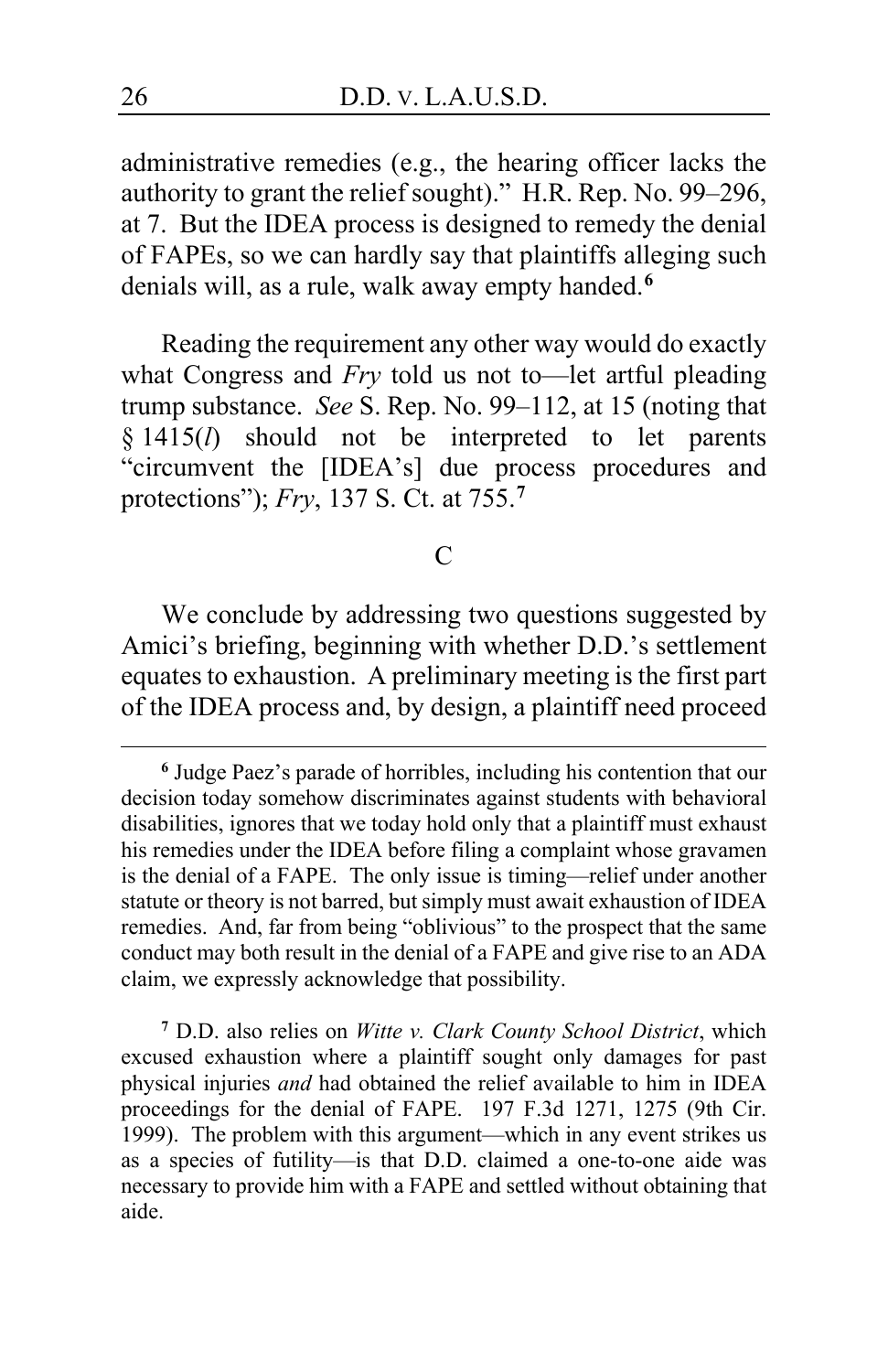<span id="page-26-1"></span><span id="page-26-0"></span>no further if it works. *See* 20 U.S.C. § 1415(f)(1)(B)(i), (iii). This raises the interesting question of whether settlement after IDEA-prescribed mediation amounts to exhaustion. *But see Paul G.*, 933 F.3d at 1101–02. But we need not reach this issue, because D.D. has expressly disclaimed on appeal that he exhausted the IDEA process.

We similarly decline to reach the related question of whether D.D.'s settlement rendered further exhaustion futile. Despite brief references below to having "obtained all available relief through the administrative process," D.D. conceded at oral argument that he did not preserve the issue for our review. His failure to do so is underscored by the inadequate record on futility. *See, e.g.*, *supra* Part II.B & n.2. Indeed, if D.D. proceeds, the central question the district court must decide is whether D.D. required a one-toone behavior aide or behavioral services to "access" his education, the very sort of issue an IDEA hearing officer would have addressed absent a settlement, and one that is not answered by the parties' agreement. We thus leave for another day whether a different settlement agreement—for example, one that gave the student the services allegedly denied, or in which the school district concedes that it has not provided a FAPE—can render further exhaustion futile. *See Doucette v. Georgetown Pub. Schs.*, 936 F.3d 16, 33 (1st Cir. 2019); *Muskrat v. Deer Creek Pub. Schs.*, 715 F.3d 775, 786 (10th Cir. 2013); *W.B. v. Matula*, 67 F.3d 484, 496 (3d Cir. 1995).

#### IV

We do not today express a view on whether D.D.'s complaint states a plausible ADA claim, whether a differently drafted ADA complaint might not be subject to § 1415(*l*)'s exhaustion requirement, or whether D.D. can in fact exhaust certain claims. Given the procedural posture of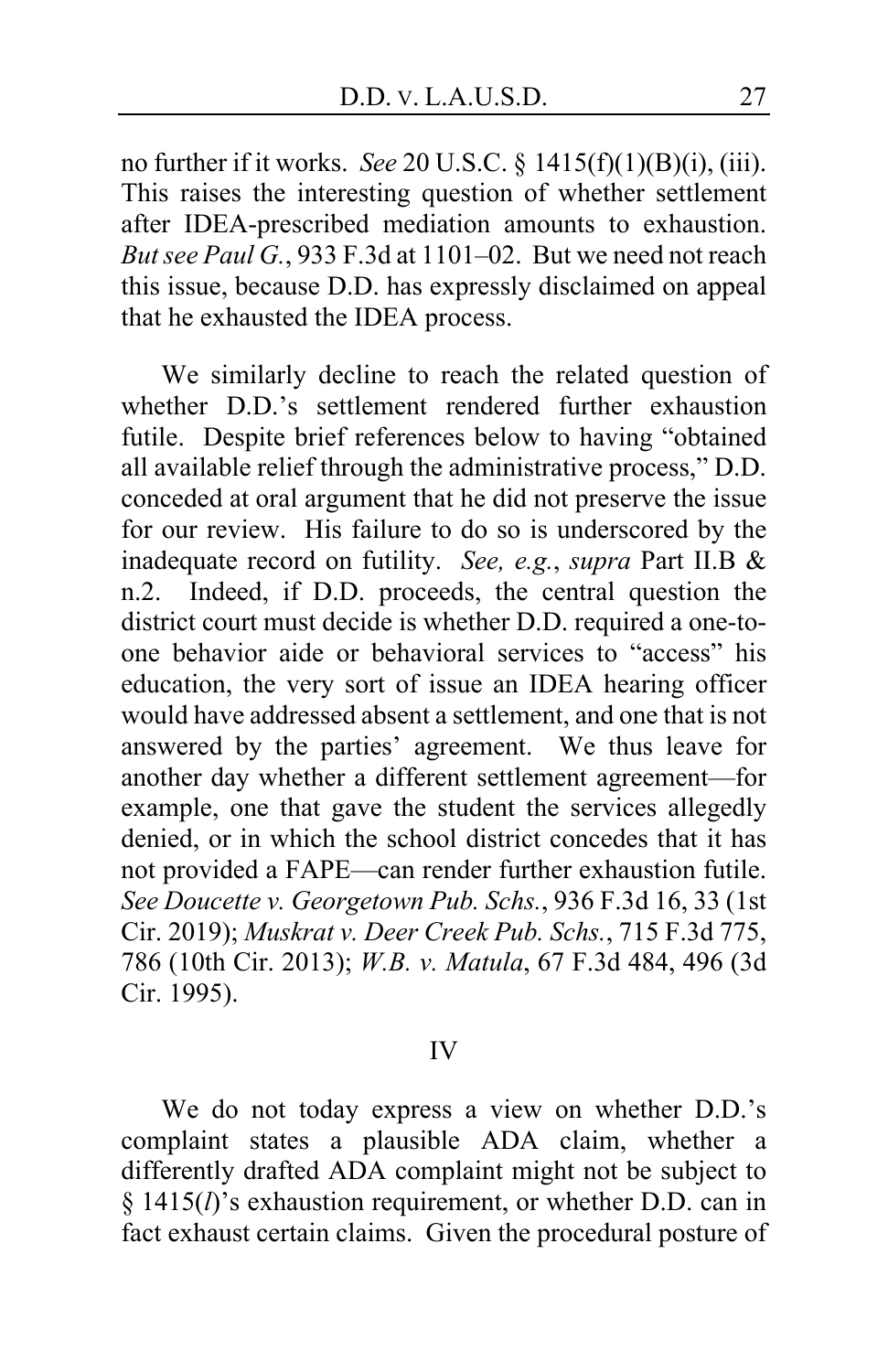this case, we simply hold that the first amended complaint that D.D. has drafted is subject to exhaustion and that the district court did not err in dismissing that complaint without prejudice.

## **AFFIRMED**.

BUMATAY, Circuit Judge, with whom Judge COLLINS joins and with whom Chief Judge THOMAS, Judge PAEZ, and Judge BERZON join as to Parts I.B and II, concurring in part and dissenting in part.

Our court granted en banc review here to decide whether the Individuals with Disabilities Education Act ("IDEA" or "Act") mandates exhaustion when the operative complaint asserts only claims under the Americans with Disabilities Act ("ADA"). The Supreme Court has already answered *part* of this question. In *Fry v. Napoleon Community Schools*, 137 S. Ct. 743, 755 (2017), the Court instructed us to look to the "gravamen" of the complaint and see if it "seeks redress for a school's failure to provide a FAPE"—a free appropriate public education. If so, since the IDEA guarantees a FAPE to eligible students, a plaintiff must exhaust the IDEA process before suing under the ADA or a similar law. *Id.* On this question, I agree with the majority. The majority dutifully followed the *Fry* gravamen analysis and concluded that D.D.'s complaint concerns an injury to his right to a FAPE. So, I join Parts I, II, III-A, and III-C of the majority opinion.

But that is not the end of the analysis. The Supreme Court has also said that we may need to look to the "specific remedy" sought in the complaint in determining whether IDEA exhaustion is necessary. *Id.* at 752 n.4. Here, I part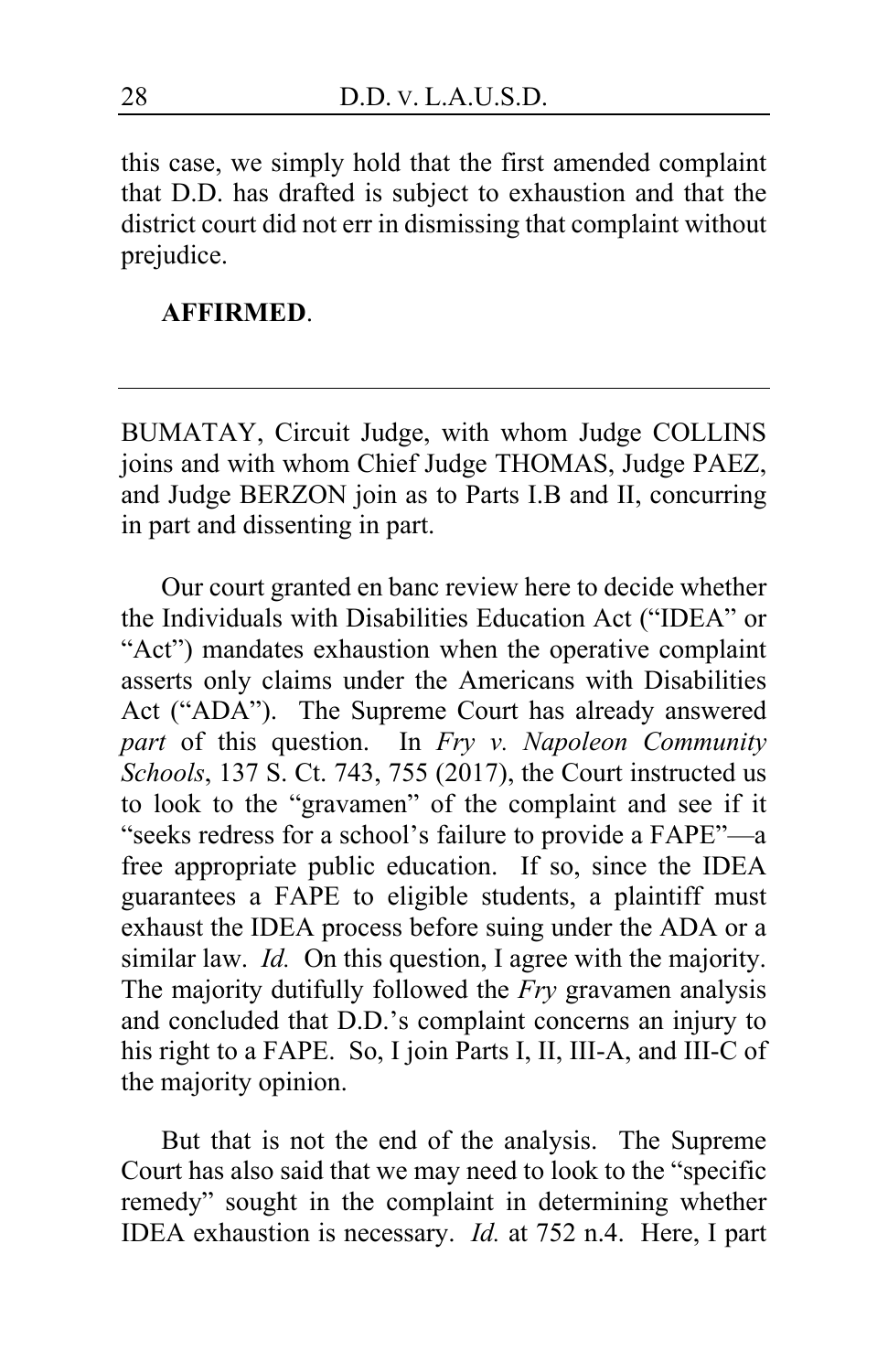ways with my colleagues in the majority. In my view, by the Act's plain text, when the complaint seeks money damages not available under the IDEA, the plaintiff is freed from IDEA's exhaustion requirement. I would thus vacate the district court order and remand. As a result, I respectfully dissent from Parts III-B and IV of the majority opinion.

## **I.**

## **A.**

The IDEA expressly does not alter the rights, procedures, and remedies available under the ADA, the Rehabilitation Act, or other laws "protecting the rights of children with disabilities." 20 U.S.C. § 1415(*l*). Instead, it says that "before the filing of a civil action under such laws seeking relief that is also available under" the IDEA, the Act's procedures "shall be exhausted to the same extent as would be required had the action been brought under" the IDEA. *Id.* In other words, no matter the named cause of action in the complaint, the IDEA imposes an exhaustion requirement if a plaintiff "seek[s] relief that is also available under" the Act. *Id.*

As the Supreme Court announced in *Fry*, for a plaintiff to be subject to the exhaustion requirement, the plaintiff "must seek relief for the denial of a FAPE, because that is the only 'relief' the IDEA makes 'available.'" 137 S. Ct. at 752. *Fry* then provided two "clues" to determine whether a complaint seeks redress for the denial of a FAPE. *Id.* at 756–57. First, *Fry* instructs courts to hypothetically ask whether the same claims could be raised outside the school context or by an adult at a school. *Id.* at 756. If so, then the complaint likely is not about a FAPE. *Id.* Second, *Fry* says to look at the history of proceedings and consider whether the plaintiff previously invoked the IDEA's procedures. *Id.*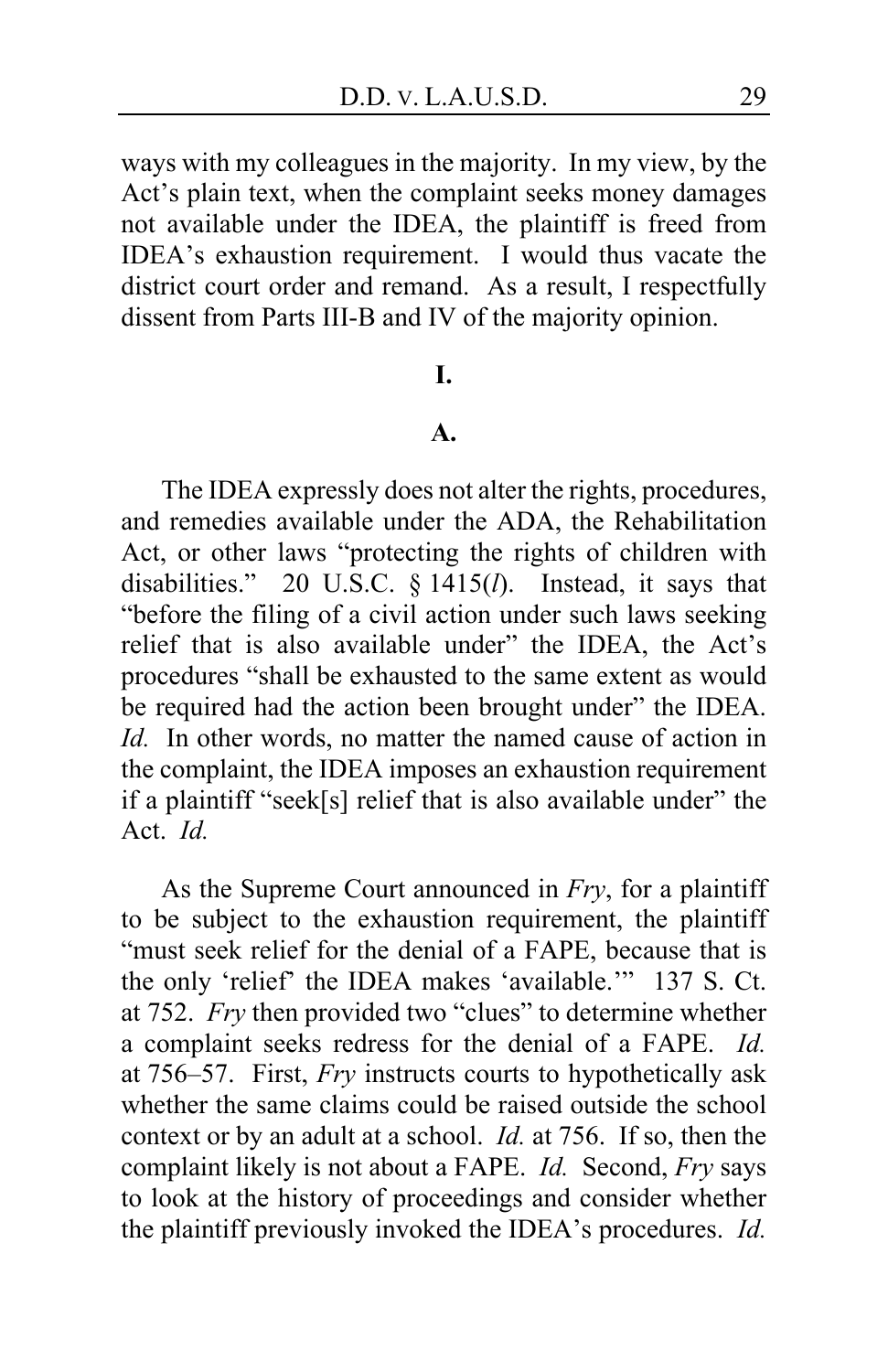at 757. In the Court's view, beginning (and later abandoning) IDEA procedures suggests a FAPE complaint. *Id.*

I agree with the majority that both *Fry* "clues" show that the gravamen of D.D.'s complaint is the denial of a FAPE. First, the complaint repeatedly identifies the lack of a oneto-one aide and other special education programs as the source of his injuries. No adult at a school could ask for such services. Second, D.D. pursued IDEA administrative Second, D.D. pursued IDEA administrative proceedings before settling with the School District. So it's easy to conclude that the *Fry* clues support exhaustion here.

#### **B.**

Yet, as the Court told us in *Fry*, concluding that the complaint involves the denial of a FAPE may not be the end of the exhaustion analysis. The Court did not address, and explicitly reserved "for another day," whether exhaustion is required when the plaintiff seeks a "specific remedy" that "an IDEA hearing officer may [not] award." 137 S. Ct. at 752 n.4. In *Fry*, the plaintiffs sought money damages for emotional distress, but asserted that their complaint was not premised on the denial of a FAPE. *Id*. The Court remanded to the lower court to determine whether the Frys were right in light of its announced "clues." *Id.* The Court then said, "[o]nly if that court rejects the Frys' view of their lawsuit, ... will the question about the effect of their request for money damages arise." *Id.* That open question is presented here—D.D.'s complaint is about the denial of a FAPE, but he only requests money damages. So we must resolve this issue.

For its part, the majority answers the question "no"— D.D.'s request for only damages does not excuse him from the exhaustion requirement. Maj. Op. at [22–](#page-21-0)[23.](#page-22-1) The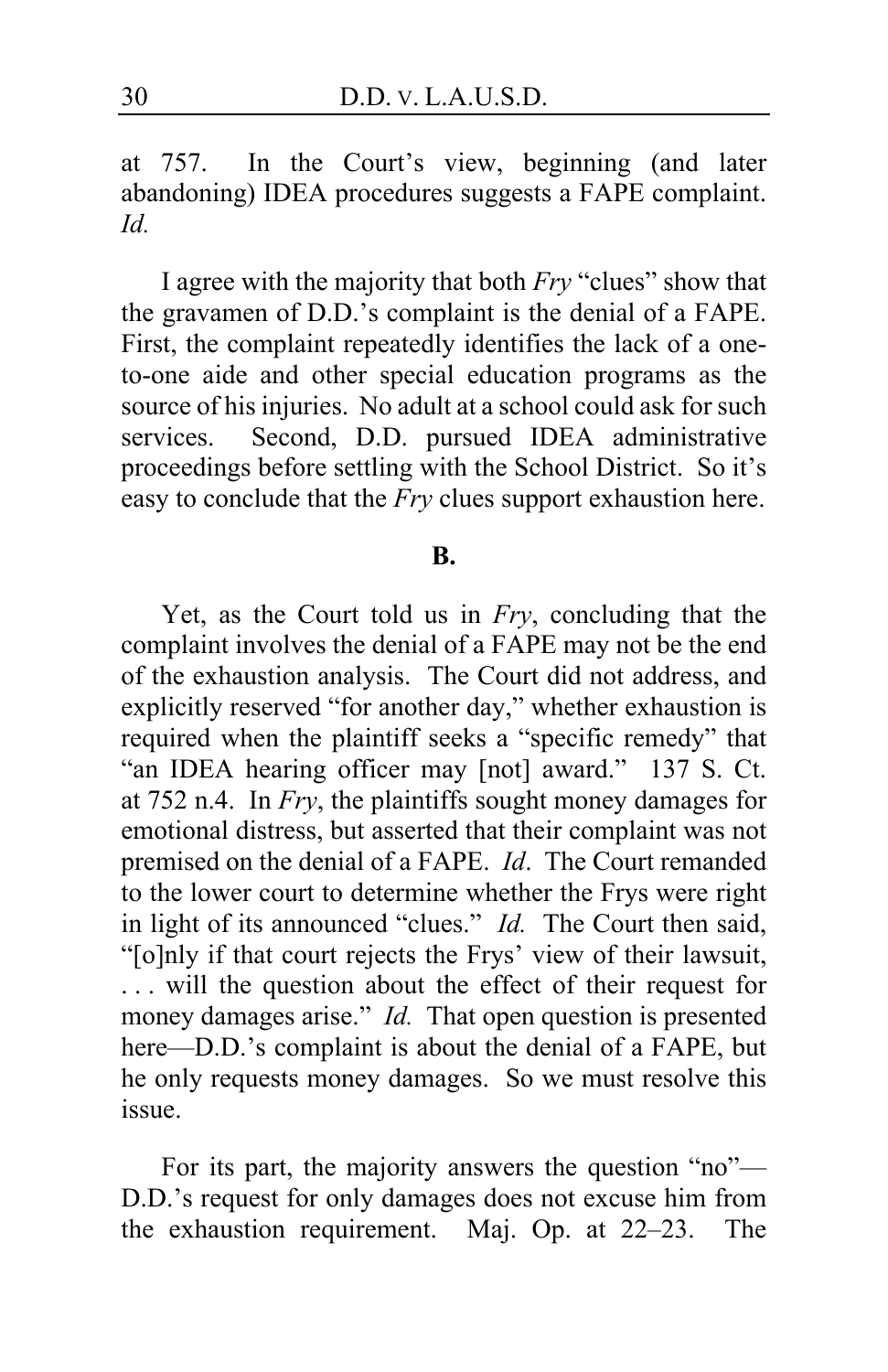majority believes that the *Fry* open question was resolved in *Payne v. Peninsula School District*, 653 F.3d 863 (9th Cir. 2011) (en banc). In that case, we held that a plaintiff cannot escape IDEA exhaustion "merely by limiting a prayer for relief to money damages." *Id.* at 877. Based on that line alone, the majority concludes that *Payne* mandates exhaustion here. *See* Maj. Op. at [23.](#page-22-2) The majority also relies on several of our sister circuits' cases, which, I concede, overwhelmingly favor the majority's view that exhaustion is necessary for any FAPE complaint—regardless of the type of remedy sought by the plaintiff. *Id.* at [23](#page-22-3)[–24](#page-23-1) (compiling cases). The majority also appeals to the IDEA's legislative history. Citing congressional reports, it concludes that exempting complaints for damages "would do exactly what Congress and *Fry* told us not to—let artful pleading trump substance." *Id.* at [26.](#page-25-2) I disagree with the majority's analysis on all counts.

#### **1.**

At all times, we must be guided by the plain meaning of the statute. As a refresher, the IDEA requires exhaustion when the plaintiff is "seeking relief that is also available under" the Act. 20 U.S.C. § 1415(*l*). First, to "seek" means "to try to obtain," "to ask for," and "[to] request." Random House Webster's Unabridged Dictionary 1733 (2d ed. 2001). Second, "relief" in the legal context means "redress or benefit . . . that a party asks of a court"; it's also termed a "remedy." Black's Law Dictionary (11th ed. 2019); *see also* Webster's Third New International Dictionary (9th ed. 2009) (defining relief as a "legal remedy or redress"); *Fry*, 137 S. Ct. at 753 (defining relief as a "redress or benefit that attends a favorable judgment" (simplified)). Indeed, the IDEA itself uses "relief" to refer to the redress granted by courts. *See* 20 U.S.C. §  $1415(i)(2)(C)(iii)$ . Third, "available," in this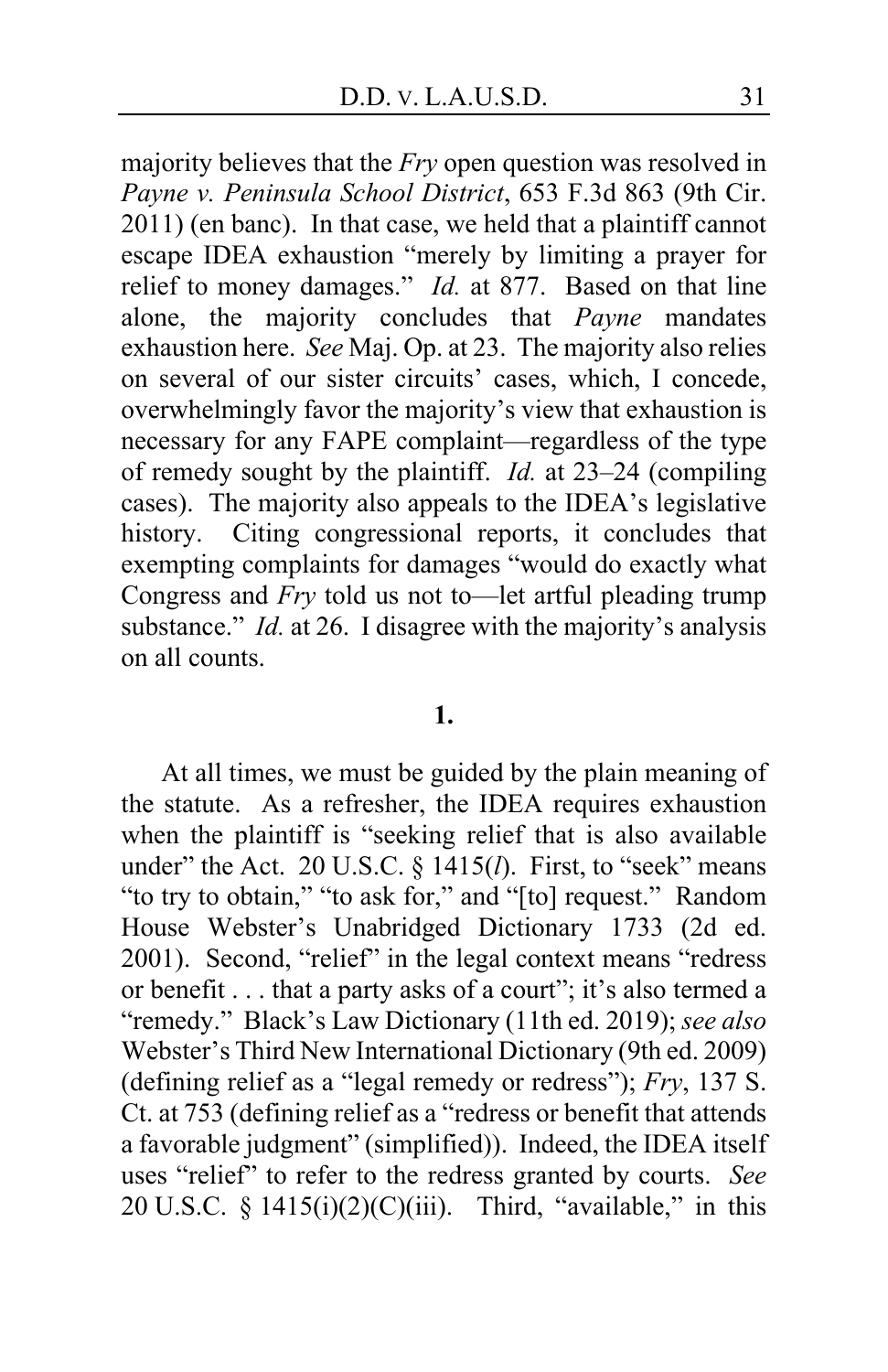context, means the relief is "accessible or may be obtained." *Fry*, 137 S. Ct. at 753 (simplified). Reading these terms in sync means that exhaustion is necessary when a plaintiff asks for a specific redress and "the IDEA enables a person to obtain [that] redress." *Id.*

With these definitions in mind, we need to ask whether money damages are a remedy available under the IDEA. The answer is generally "no." The IDEA incorporates no express grant of damages as a remedy for the denial of a FAPE. The closest it comes is allowing for the reimbursement of costs for parents who enroll their children in private schools without the consent or referral of the school district. *See* 20 U.S.C. § 1412(a)(10)(C)(ii). Instead, the IDEA empowers courts to "grant such relief as the court determines is appropriate." 20 U.S.C.  $\S$  1415(i)(2)(C)(iii). The Supreme Court has interpreted this language to allow plaintiffs to seek two types of redress: (1) "prospective injunctive relief" directed at school officials to ensure a FAPE; and (2) "retroactive reimbursement" for "expenditures on private special education"—meaning "placement in private schools"—that should have been borne by the State. *See Sch. Comm. of Burlington v. Dep't of Educ.*, 471 U.S. 359, 369–70 (1985). The bottom line for our purposes then is this: "compensatory damages play no part" in the IDEA's enforcement scheme. *C.O. v. Portland Pub. Schs.*, 679 F.3d 1162, 1166 (9th Cir. 2012).

<span id="page-31-0"></span>Based on this understanding of remedies under the IDEA, I would hold that a complaint seeking damages other than reimbursement of private school expenses under  $§ 1412(a)(10)(C)(ii)$ —does not require exhaustion under the IDEA. That's because general compensatory damages cannot be awarded under the IDEA and Congress only prescribed exhaustion when the plaintiff seeks relief that is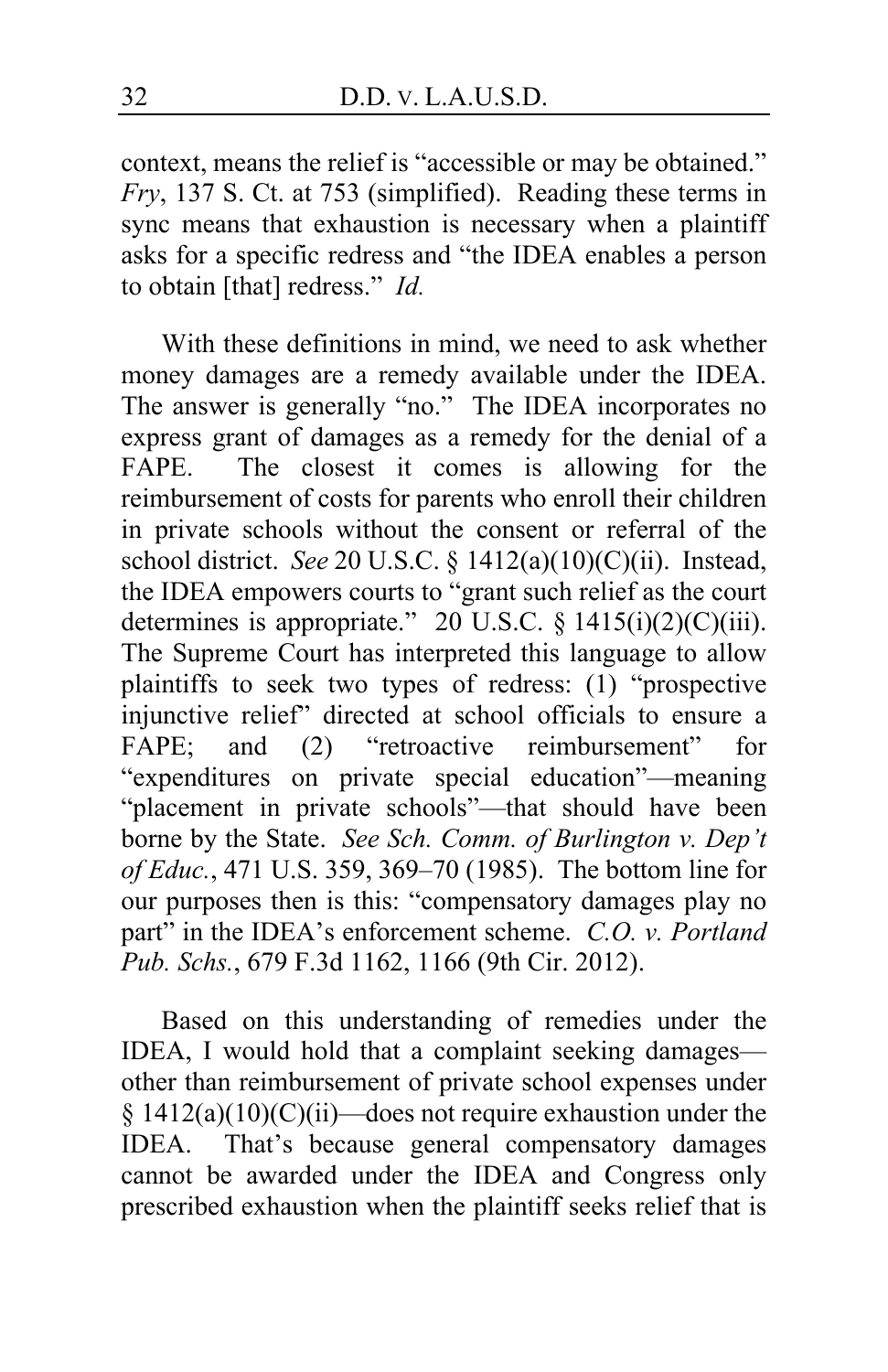"available" under the IDEA. And this is true even if the complaint is ultimately about the denial of a FAPE.

While the majority is rightfully concerned about exhaustion being avoided by "artful pleading," Maj. Op. at [26,](#page-25-2) my view of the law does not permit this. If a plaintiff seeks IDEA-style injunctive relief or reimbursement for placement in private school, tacking on a request for money damages will not excuse exhaustion. It is only when a plaintiff forgoes IDEA relief and seeks mere damages under the ADA or the Rehabilitation Act that the plaintiff may bypass § 1415(*l*). This reading accords with the Solicitor General's views in *Fry*. There, he advocated for this textualist approach and asserted that a court could dismiss "any request for relief that is available under the IDEA ... while retaining jurisdiction only over the request for money damages." Brief for the United States as Amicus Curiae at 32, *Fry*, 137 S. Ct. 743 (No. 15-497).

Under this proper interpretation of the IDEA, this case is straightforward. D.D.'s prayer for relief requests (1) a finding that the School District violated the ADA; (2) damages, including, but not limited to, damages under the ADA; (3) any "other such damages" allowed under federal law; (4) attorneys' fees and costs; and (5) "[s]uch other relief as the Court deems just and proper." D.D. accordingly does not request any IDEA-style injunctive relief or reimbursement for D.D.'s placement in private school.**[1](#page-32-0)** Instead, D.D.'s complaint focuses on the emotional harms he suffered from the School District's handling of his

<span id="page-32-0"></span>**<sup>1</sup>** While D.D. was placed in a nonpublic school for a portion of the 2017–2018 school year, his public-school assistant principal referred him there. This allegation therefore does not implicate reimbursement under §  $1412(a)(10)(C)(ii)$ .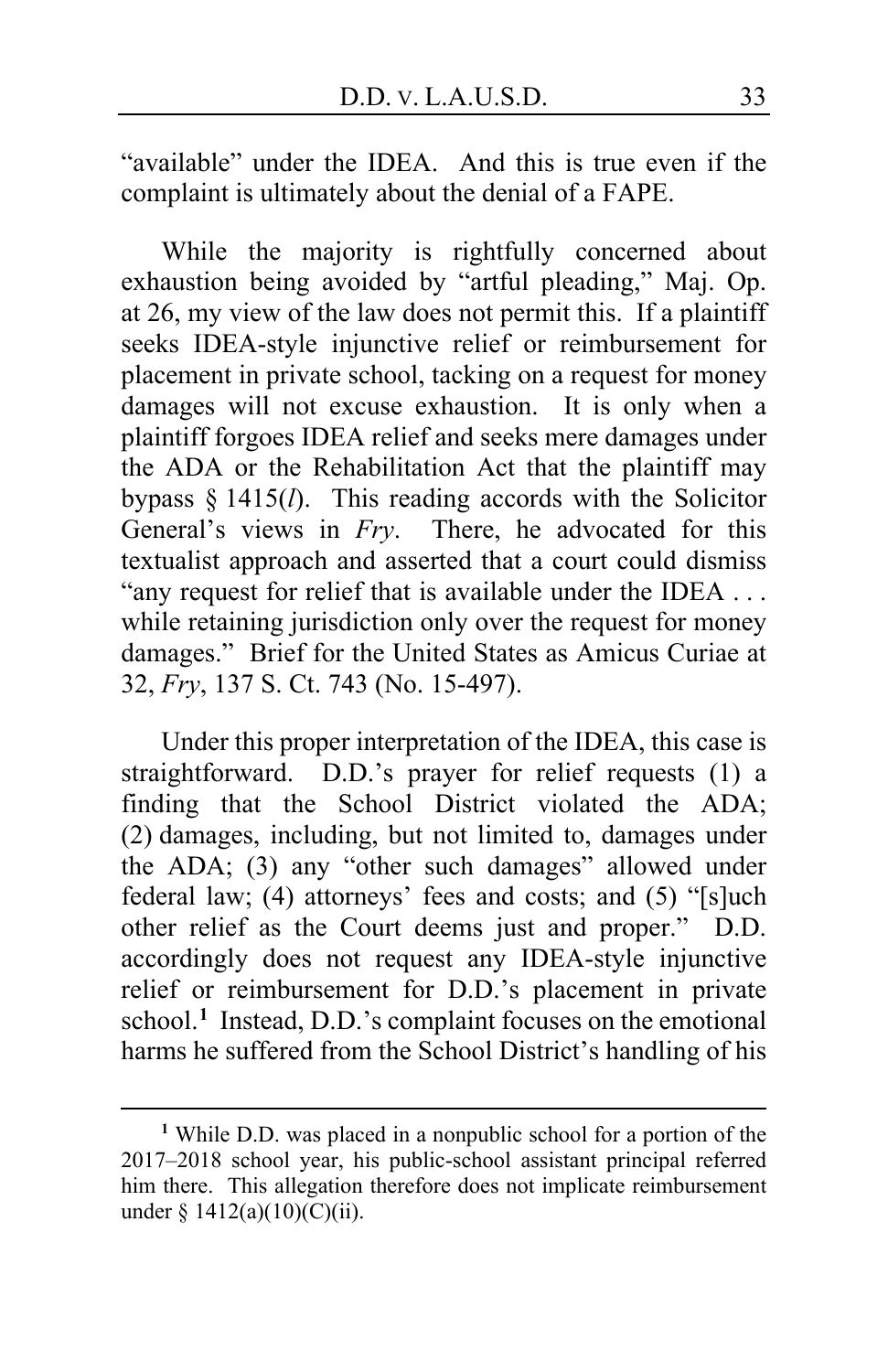FAPE grievances. For these reasons, I would hold that D.D. did not need to exhaust the IDEA procedures to continue with his claims.

#### **2.**

I also note that the majority does not paint the whole picture of *Payne*. It is true that *Payne* was concerned that artful pleading could be used to evade the IDEA's exhaustion requirements and stated that "merely . . . limiting a prayer for relief to money damages" does not by itself excuse exhaustion. 653 F.3d at 877. But *Payne* did not mandate exhaustion any time a complaint alleges a FAPE injury, as the majority seems to believe. *See* Maj. Op. at [23.](#page-22-4) Rather, *Payne* then said that exhaustion is only required in a damages suit "[i]f the measure of a plaintiff's damages is the cost of counseling, tutoring, or private schooling—relief available under the IDEA." *Payne*, 653 F.3d at 877. In such cases, *Payne* viewed the plaintiffs as still seeking IDEA relief, but styling relief as damages showed a "willing[ness] to accept cash in lieu of services in kind." *Id.* In other words, *Payne* required exhaustion when a plaintiff seeks an IDEA remedy or its "functional equivalent," such as money to pay for private school or tutoring, but not when seeking other damages. *Id.* at 875–77.

So even if *Payne* answers the question left open by *Fry*, the majority is not properly applying it. The majority still needed to determine whether D.D.'s damages were directly tied to "counseling, tutoring, or private schooling." *Id.* at 877. If it did so, the majority would have seen that nothing in D.D.'s complaint shows that to be the case. So even under *Payne*, I would hold that D.D. did not have to exhaust the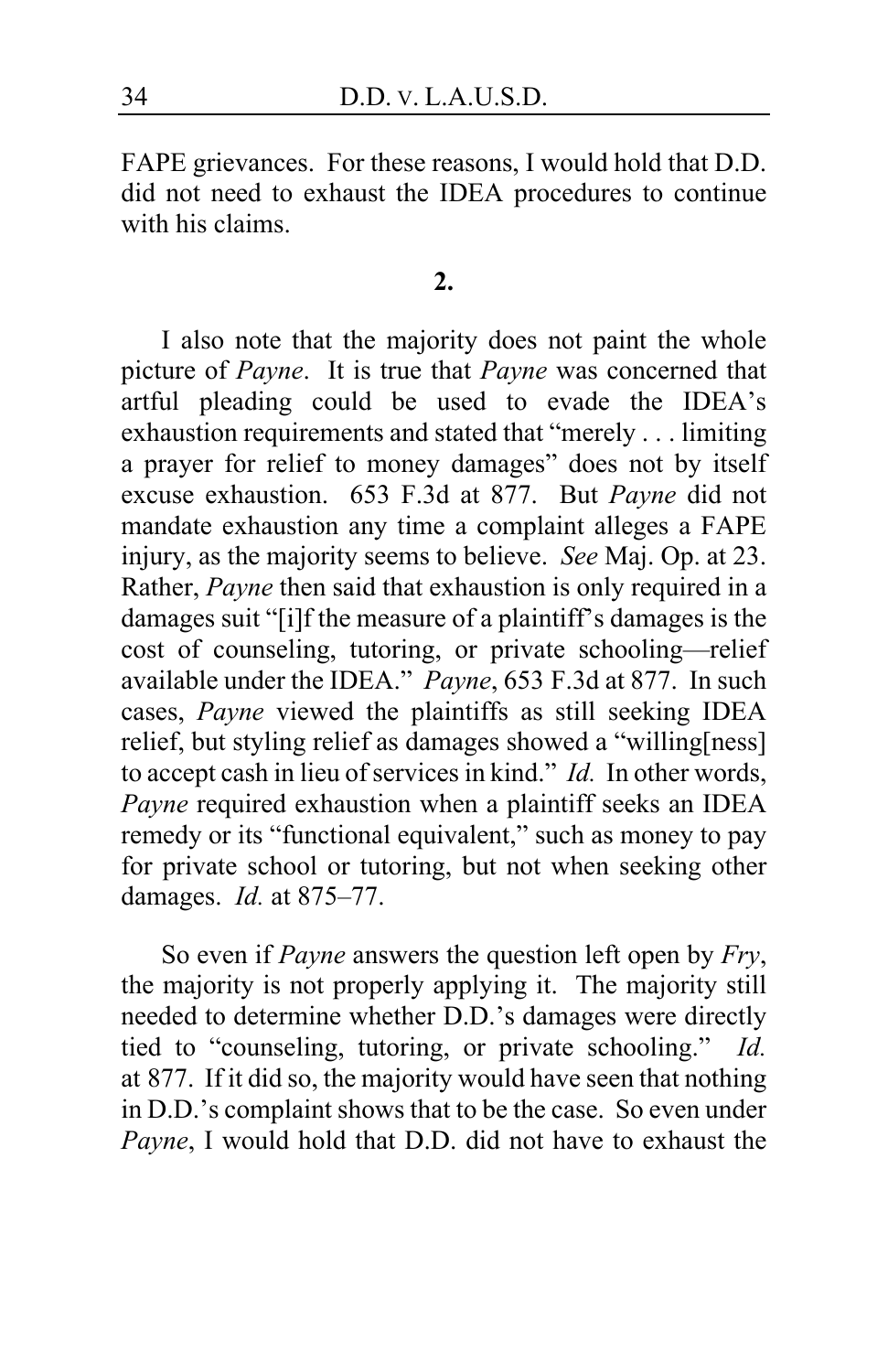IDEA procedures here. I fear that the majority has needlessly narrowed *Payne*'s holding.**[2](#page-34-0)**

#### **II.**

Because damages are not a form of relief available under the IDEA, I would hold that plaintiffs who seek them are generally not required to exhaust the IDEA process. It may be true that this textualist approach may allow more claims to escape exhaustion and frustrate Congress's supposed purpose to have "educational experts—not the courts address deficiencies" in providing a FAPE in the first instance, as the majority contends. *See* Maj. Op. at [25.](#page-24-0) But, "[t]he fact that Congress may not have foreseen all of the consequences of a statutory enactment is not a sufficient reason for refusing to give effect to its plain meaning." *Union Bank v. Wolas*, 502 U.S. 151, 158 (1991). This applies even if "Congress had a particular purpose in mind when enacting [the] statute." *In re New Investments*, 840 F.3d 1137, 1141 (9th Cir. 2016). Because the majority holds otherwise, I respectfully dissent.

PAEZ, Circuit Judge, dissenting, with whom Chief Judge THOMAS and Judge BERZON join:

I respectfully dissent.

<span id="page-34-0"></span>**<sup>2</sup>** Indeed, the Fifth Circuit, reading *Payne*, considered the Ninth Circuit rule distinct from all the other circuits that mandate exhaustion no matter the remedy sought in the complaint. *See McMillen v. New Caney Indep. Sch. Dist.*, 939 F.3d 640, 647 (5th Cir. 2019) (compiling cases). The majority then seems to be aligning us with these other circuits, but in doing so, it revises *Payne*'s holding.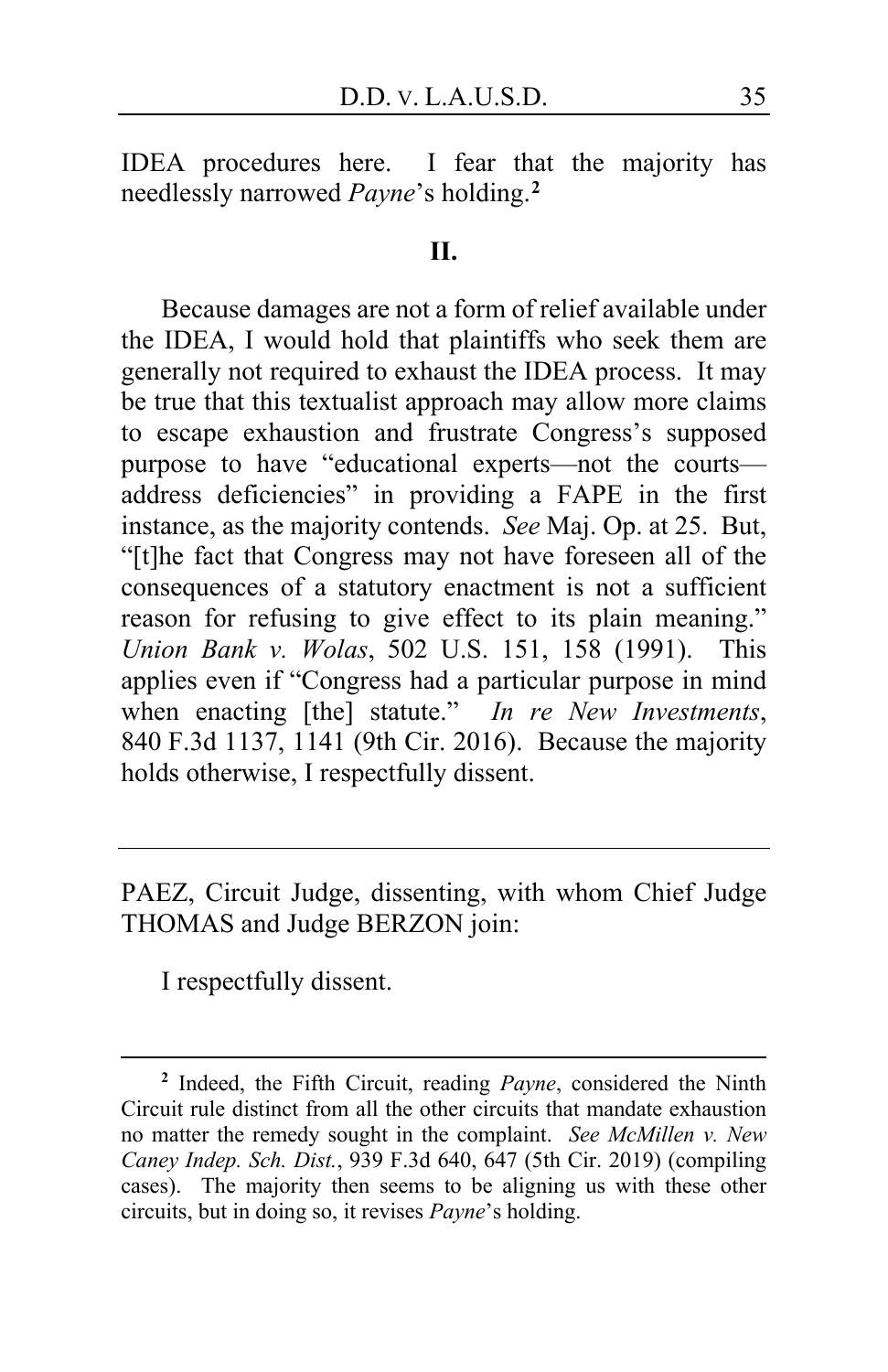Oblivious to the Supreme Court's warning that the danger that the close connection between claims that a student has been denied a "free appropriate public education" ("FAPE") and claims of exclusion from educational opportunity could cause courts improperly to demand exhaustion of non-IDEA claims, the majority has done exactly that. *See Fry v. Napoleon Cmty. Schs.*, 137 S. Ct. 743, 755, 757–58 (2017). Because the gravamen of D.D.'s operative complaint is a disability discrimination claim under the Americans with Disabilities Act ("ADA") and not a disguised FAPE claim under the Individuals with Disabilities Education Act ("IDEA"), as the majority holds—I would reverse the district court's dismissal order and remand.

#### **I.**

As the majority explains, students with disabilities have rights under three different federal statutes: the IDEA, 20 U.S.C. §§ 1400–82, Title II of the ADA, 42 U.S.C. §§ 12131–34, and § 504 of the Rehabilitation Act ("§ 504"), 29 U.S.C. § 794. The IDEA specifically guarantees students a FAPE and provides for an administrative process and hearing for students and parents to pursue equitable relief to address a school district's failure to provide a FAPE. *Fry*, 137 S. Ct. at 748–49. This relief is limited to future special education services and reimbursements for education-related expenditures. *See Sch. Comm. of Burlington v. Dep't of Educ. of Mass.*, 471 U.S. 359, 369–71 (1985). Title II of the ADA and § 504 guarantee non-discriminatory access to all public activities and programs, and the implementing regulations of the ADA also require reasonable accommodations to enable access to public institutions. *See*  28 C.F.R. §§ 35.149, 35.150. Monetary damages are available under the ADA. *Fry*, 137 S. Ct. at 750 (citing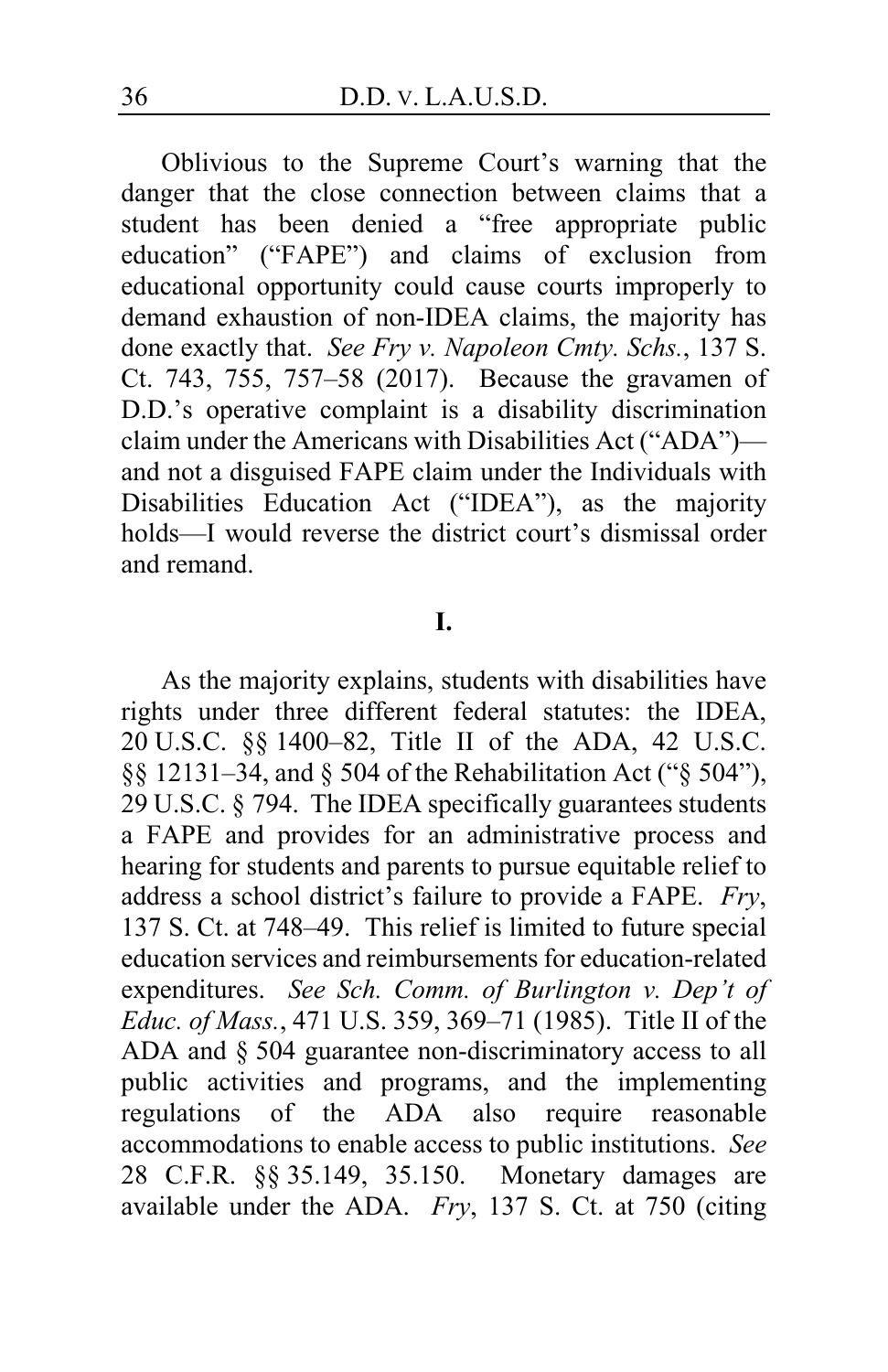42 U.S.C. § 12133). Only when seeking relief for the denial of a FAPE must students exhaust the IDEA administrative procedures before pursuing those claims in court. *Fry*, 137 S. Ct. at 754.

The main difference between the IDEA and the ADA is that "the IDEA guarantees individually tailored educational services, while Title II [of the ADA] ... promise[s] non-discriminatory access to public institutions." *Id.* at 756. A school district's satisfaction of its obligations to a student under the IDEA—i.e., providing a FAPE—does not mean that the district has satisfied its obligations under the ADA. *See K.M. v. Tustin Unified Sch. Dist.*, 725 F.3d 1088, 1100–01 (9th Cir. 2013).

The district court dismissed D.D.'s complaint on the ground that he failed to exhaust his claim through the IDEA's administrative process. Under the Supreme Court's decision in *Fry*, and this court's en banc decision in *Payne v. Peninsula School District*, 653 F.3d 863 (9th Cir. 2011) (en banc), children with disabilities and their parents can select the statute that best fits the harm that they seek to remedy. The question here is whether D.D. plausibly alleges a claim of disability discrimination that is separate from the IDEA claim he previously settled, such that it is not subject to administrative exhaustion under the IDEA, 20 U.S.C. § 1415(*l*).

In the administrative IDEA process, D.D. entered into a settlement agreement resolving all of his IDEA claims regarding his educational program and placement. He expressly preserved his non-IDEA claims for litigation. In this action, D.D. alleges in the first amended (operative) complaint that he suffered discrimination on the basis of his disability in violation of the ADA. He further alleges that he was regularly excluded from the classroom and experienced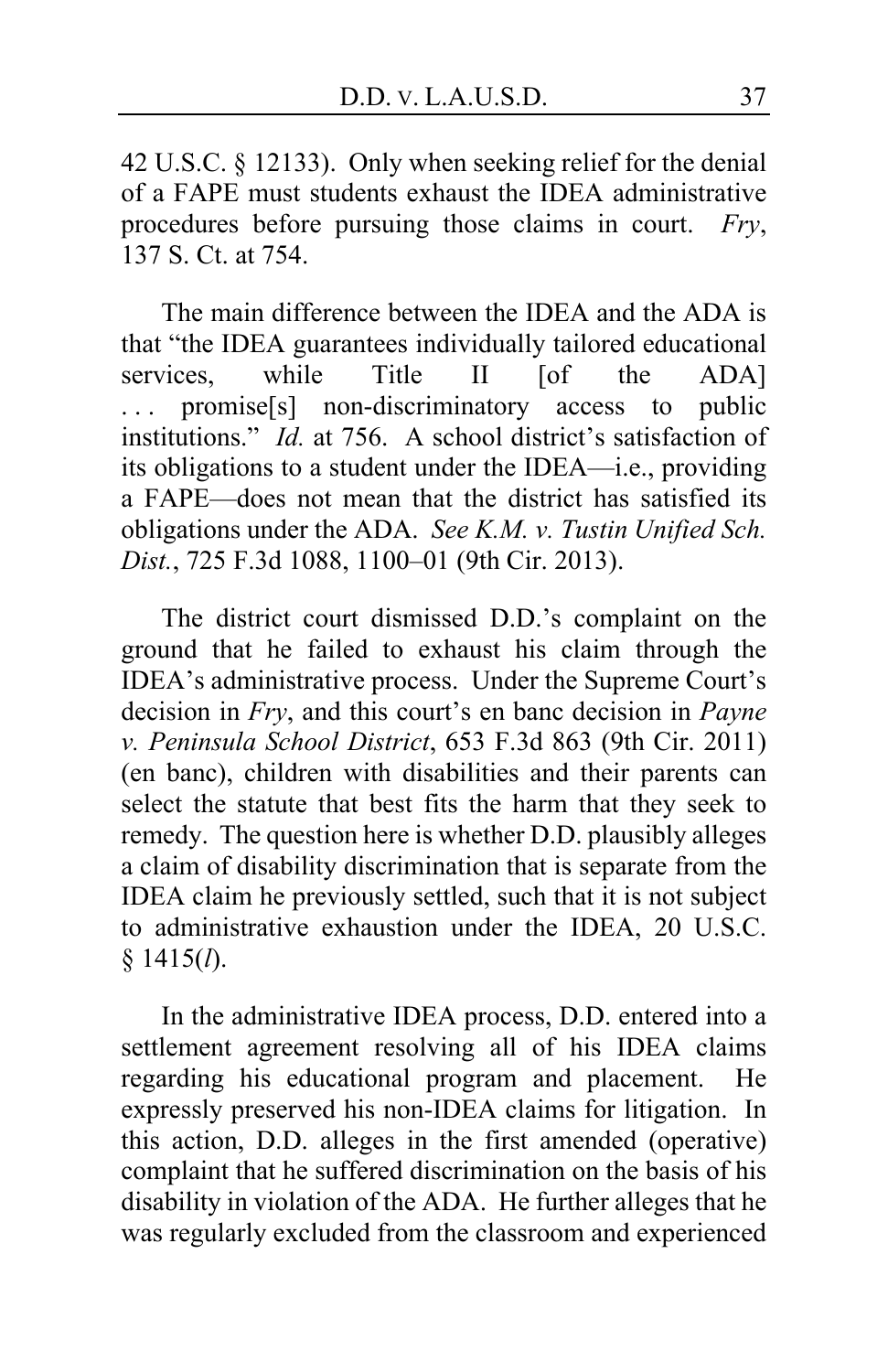emotional and physical injuries as a result of Los Angeles Unified School District's ("the District") failure to provide him with reasonable accommodations. D.D.'s allegations address the more expansive access requirements of the ADA and the obligation to provide him, as an individual with a disability, with an equal opportunity to participate in the services of a public institution. In concluding that D.D.'s ADA claim is subject to administrative exhaustion, the majority has broken from legislative safeguards and Supreme Court guidance.

## **II.**

"We begin, as always, with the statutory language at issue." *Fry*, 137 S. Ct. at 753. Here, 20 U.S.C. § 1415(*l*). The plain text of that statute requires administrative exhaustion only for claims seeking relief available under the IDEA. It provides:

> Nothing in [the IDEA] shall be construed to restrict or limit the rights, procedures, and remedies available under the Constitution, the Americans with Disabilities Act of 1990, title V of the Rehabilitation Act of 1973, or other Federal laws protecting the rights of children with disabilities, except that before the filing of a civil action under such laws seeking relief that is also available under [the IDEA], the [IDEA's administrative procedures] shall be exhausted to the same extent as would be required had the action been brought under [the IDEA].

20 U.S.C. § 1415(*l*). "Congress has specifically and clearly provided that the IDEA coexists with the ADA and other federal statutes, rather than swallowing the others." *K.M.*,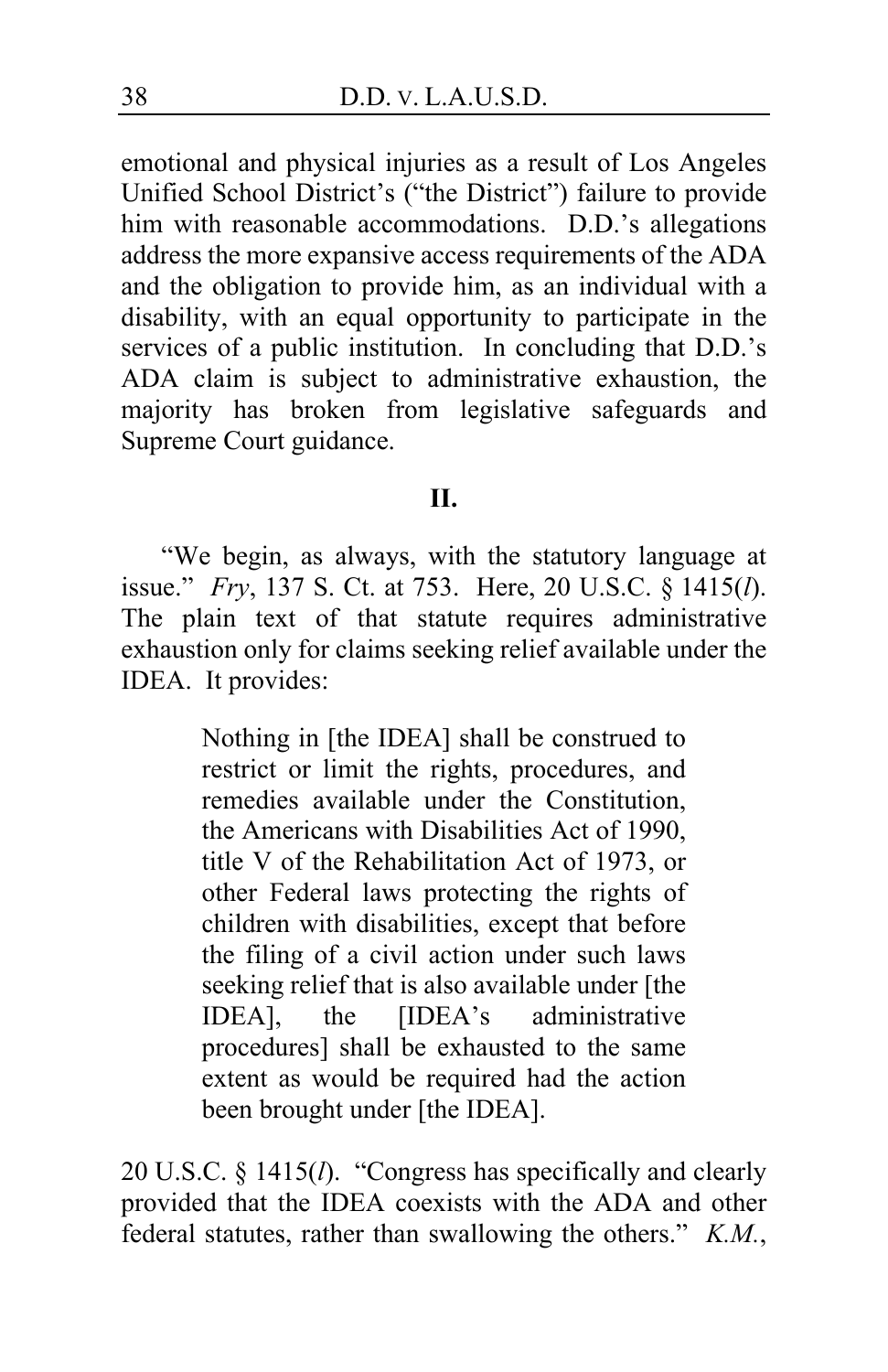725 F.3d at 1097; *see Payne*, 653 F.3d at 872. In fact, Congress added § 1415(*l*) in response to the Supreme Court's interpretation of the IDEA in *Smith v. Robinson* as providing the "exclusive avenue" for pursuing "an equal protection claim to a publicly financed special education." *See* 468 U.S. 992, 1009 (1984). Sitting en banc, we previously observed that "the 'except' clause [of § 1415(*l*)] requires that parents and students exhaust the remedies available to them under the IDEA before they seek *the same relief* under other laws." *Payne*, 653 F.3d at 872 (emphasis in original).

Thus, if a plaintiff seeks relief available under the IDEA, he must first exhaust his claim through the statute's detailed administrative process. And "[n]on-IDEA claims that do not seek relief available under the IDEA are not subject to the exhaustion requirement, even if they allege injuries that could conceivably have been redressed by the IDEA." *Id.* at 871. Disability-based discrimination is not FAPE-based simply because it occurs at school. *See McIntyre v. Eugene Sch. Dist. 4J*, 976 F.3d 902, 916 (9th Cir. 2020) (noting that a plaintiff is "not required to exhaust her claims under § 1415(*l*) merely because" the events at issue "occurred in an educational setting"). Both the IDEA and the broader disability discrimination statutes may offer relief for the same mistreatment at school, but if the remedy sought is not for the denial of a FAPE, the child may pursue relief in a civil action premised on those other statutes, without exhaustion.

Although discriminatory conduct "might interfere with a student enjoying the fruits of a FAPE, the resulting [discrimination] claim is not, for that reason alone, a claim that must be brought under the IDEA." *Payne*, 653 F.3d at 880; *see also Fry*, 137 S. Ct. at 754 ("A school's conduct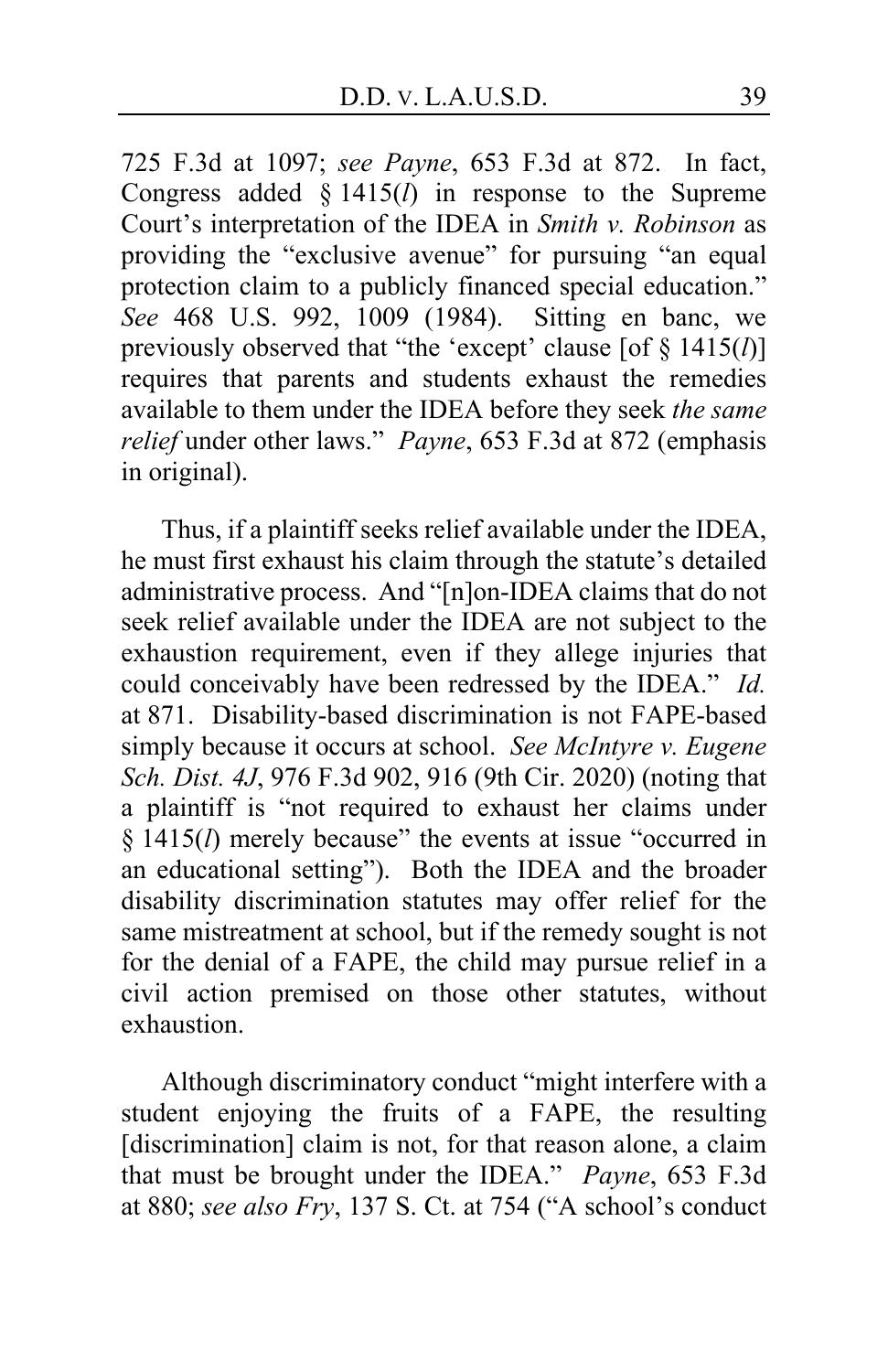toward such a child [with a disability]—say, some refusal to make an accommodation—might injure her in ways unrelated to a FAPE, which are addressed in statutes other than the IDEA."). "If the school's conduct constituted a violation of laws other than the IDEA, a plaintiff is entitled to hold the school responsible under those other laws." *Payne*, 653 F.3d at 877. This is precisely what D.D. seeks to do here.

## **III.**

In *Fry*, the Supreme Court directly addressed the relationship between the IDEA, the ADA, and § 504. The Court recognized that the same set of facts can give rise to overlapping claims for the denial of a FAPE under the IDEA and disability discrimination under other statutes. 137 S. Ct. at 756. The Court also held that exhaustion is required only when the plaintiff is seeking relief for the denial of a FAPE. *Id.* at 753. After all, an administrative hearing officer cannot give relief for anything else. *Id.*; *see Payne*, 653 F.3d at 871. The Court recognized that a school's conduct toward a student with a disability may still cause cognizable injury other than denying her a FAPE, and in that case, exhaustion is unnecessary. *Fry*, 137 S. Ct*.* at 754–55. It then held that in such cases, to determine whether administrative exhaustion is required, the task is to discern "the gravamen" of the complaint—whether the complainant "is[,] in essence[,] contesting the adequacy of a special education program." *Id.* at 755. This assessment is to be guided by "the diverse means and ends of the statutes covering persons with disabilities." *Id.*

The majority critically errs in its assessment of the gravamen of D.D.'s operative complaint, demanding exhaustion where it is not required. "[T]he statutory differences [between the IDEA, the ADA, and § 504] mean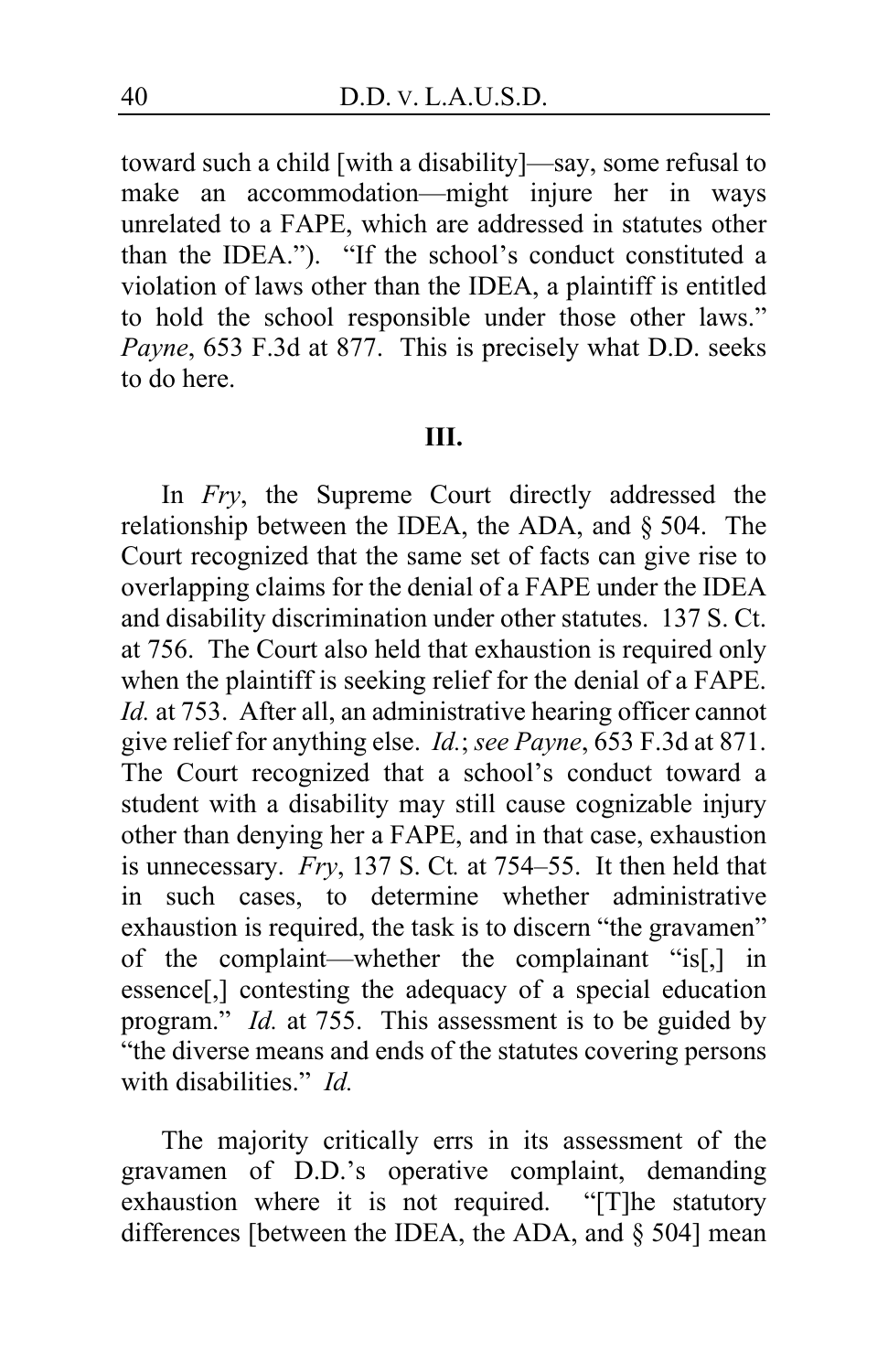that a complaint brought under Title II and § 504 might instead seek relief for simple discrimination, irrespective of the IDEA's FAPE obligation." *Id.* at 756. D.D. first pursued his administrative remedies under the IDEA and successfully resolved his IDEA claims through the mediation and settlement process specifically contemplated by the statute. *See* 20 U.S.C. § 1415(e)–(f). In the present action, he seeks relief for simple disability discrimination. *See Fry*, 137 S. Ct. at 756.

In focusing on the factual common ground between the FAPE-based claim that D.D. settled and does *not* allege in this lawsuit, and the non-IDEA claim he *does* allege, the majority concludes that D.D. must exhaust his ADA claim in a forum from which he cannot obtain further relief. In reaching this result, the majority relies on the *Fry* clues.**[1](#page-40-0)** The *Fry* clues are intended to aid in determining whether a complaint alleging ADA or § 504 claims is nothing more than another way of seeking IDEA educational benefits. Fry does not answer the question of whether a plaintiff who seeks relief unavailable under the IDEA—i.e., damages must nevertheless pursue administrative exhaustion. *See*  137 S. Ct. at 752 n.4, 754 n.8. To read *Fry* and related Ninth

<span id="page-40-0"></span>**<sup>1</sup>** *Fry* emphasized that the suggested "clues" are neither exclusive nor determinative, but merely potentially useful. 137 S. Ct. at 756–57, 757 n.10. Justice Alito, in his partial concurrence joined by Justice Thomas, found them misleading and confusing, explaining that the "clues make sense only if there is no overlap between the relief available under [the IDEA and other federal disability discrimination laws]." *Id.* at 759 (Alito, J., concurring-in-part).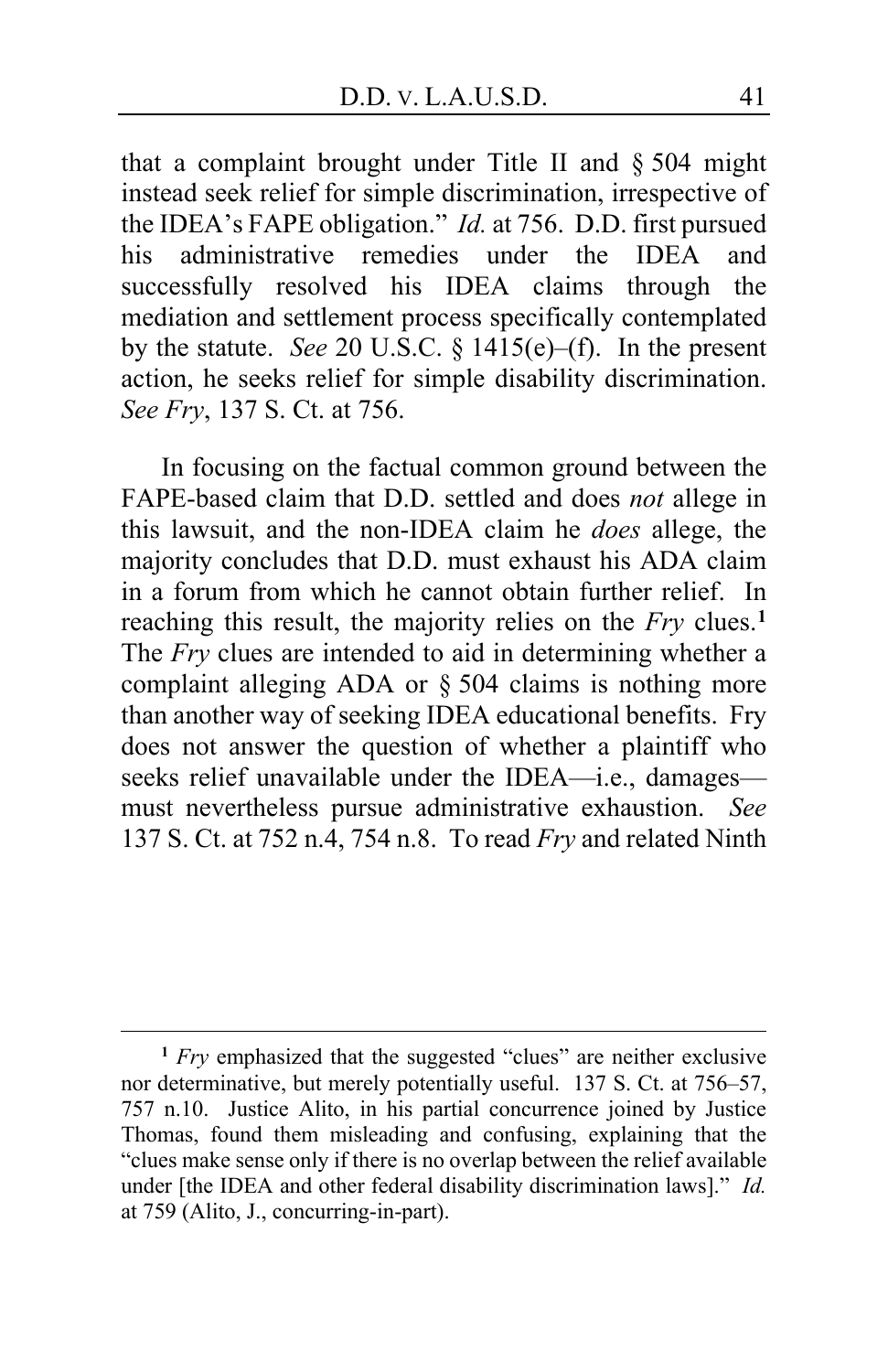Circuit cases consistently, we are required to analyze the complaint to determine the gravamen, or the harm alleged.**[2](#page-41-0)**

In D.D's due process hearing request, he alleged that the District had failed to address his learning needs, constituting the denial of a FAPE under the IDEA. Specifically, D.D. alleged that the District had failed to (1) provide him with an appropriate placement and services, such as a one-to-one aide, to address his behavioral needs; and (2) offer sufficient services and supports in the areas of (i) occupational therapy, (ii) speech and language development, (iii) psychological counseling, and (iv) social skills. The request also stated that the denial of a FAPE was a violation of § 504 and that the District also separately violated § 504 and the ADA. The request outlined five separate categories of relief, including services related to the provision of a FAPE, funding or reimbursement for parent expenditures related to the provision of a FAPE, compensatory education services, and damages due to violations of § 504 and the ADA.

<span id="page-41-0"></span>**<sup>2</sup>** *Payne*, which was decided before *Fry*, sought to provide a method to determine whether a plaintiff had to exhaust true IDEA claims alleged under non-IDEA statutes (the ADA and § 504). *See* 653 F.3d at 874–75. In *Payne*, we held that "[i]f a plaintiff can identify a school district's violation of federal laws other than the IDEA and can point to an authorized remedy for that violation unavailable under the IDEA, then there is no reason to require exhaustion under § 1415(*l*)." *Id.* at 881. *Payne* remains good law for its holding that the "exhaustion requirement applies to claims only to the extent that the relief *actually* sought by the plaintiff could have been provided by the IDEA." *Id.* at 874 (emphasis added). The issue in *Fry* was essentially the same as that in *Payne*, but *Fry* directed courts to focus on the gravamen of the complaint and not just on the relief sought, as in *Payne*. Although certain aspects of *Payne*  have been supplanted by *Fry's* gravamen approach, it remains instructive.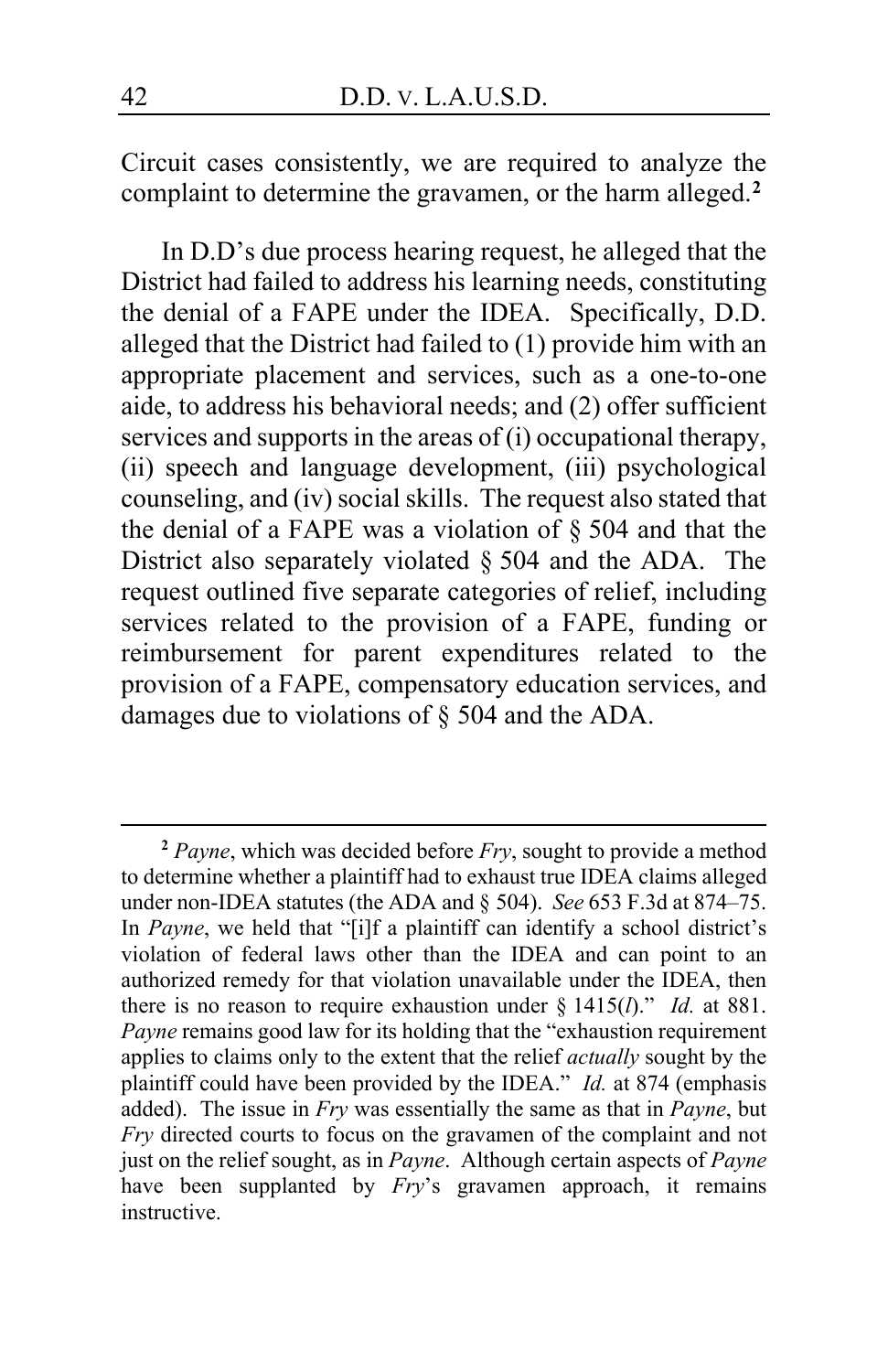As part of the IDEA settlement agreement, D.D. waived all of his educational claims arising under the IDEA and California special education statutes and regulations. The "agreement d[id] not release any claims for damages ... which could not have been asserted in proceedings under the IDEA and/or California special education statutes and regulations." D.D. thus expressly reserved the right to pursue "any claims that can be made under" other federal laws, including the ADA.

After resolving his IDEA claims through settlement, D.D. followed the path prescribed by the Supreme Court in *Fry* and filed this action against the District for violations of the ADA and § 504 (for which the administrative IDEA process provides no remedy). In the operative complaint, D.D. omitted the § 504 claim, seeking only money damages for disability discrimination under the ADA.

#### **IV.**

#### **A.**

The first *Fry* clue offers two hypothetical questions for use in determining the gravamen of a school-based disability-discrimination complaint: 1) whether the plaintiff could bring the same claim outside the school setting, and 2) whether an adult could bring the same claim within the school setting. *Fry*, 137 S. Ct. at 756.

D.D.'s complaint focuses on his repeated exclusion from school. At the outset, he alleges that the District "excluded [him] from school and all of the programs and services made available to others without disabilities." He then alleges that the "District discriminated against [him] on the basis of his disability by removing him from his classroom; sending him home early on multiple occasions, and requiring a parent to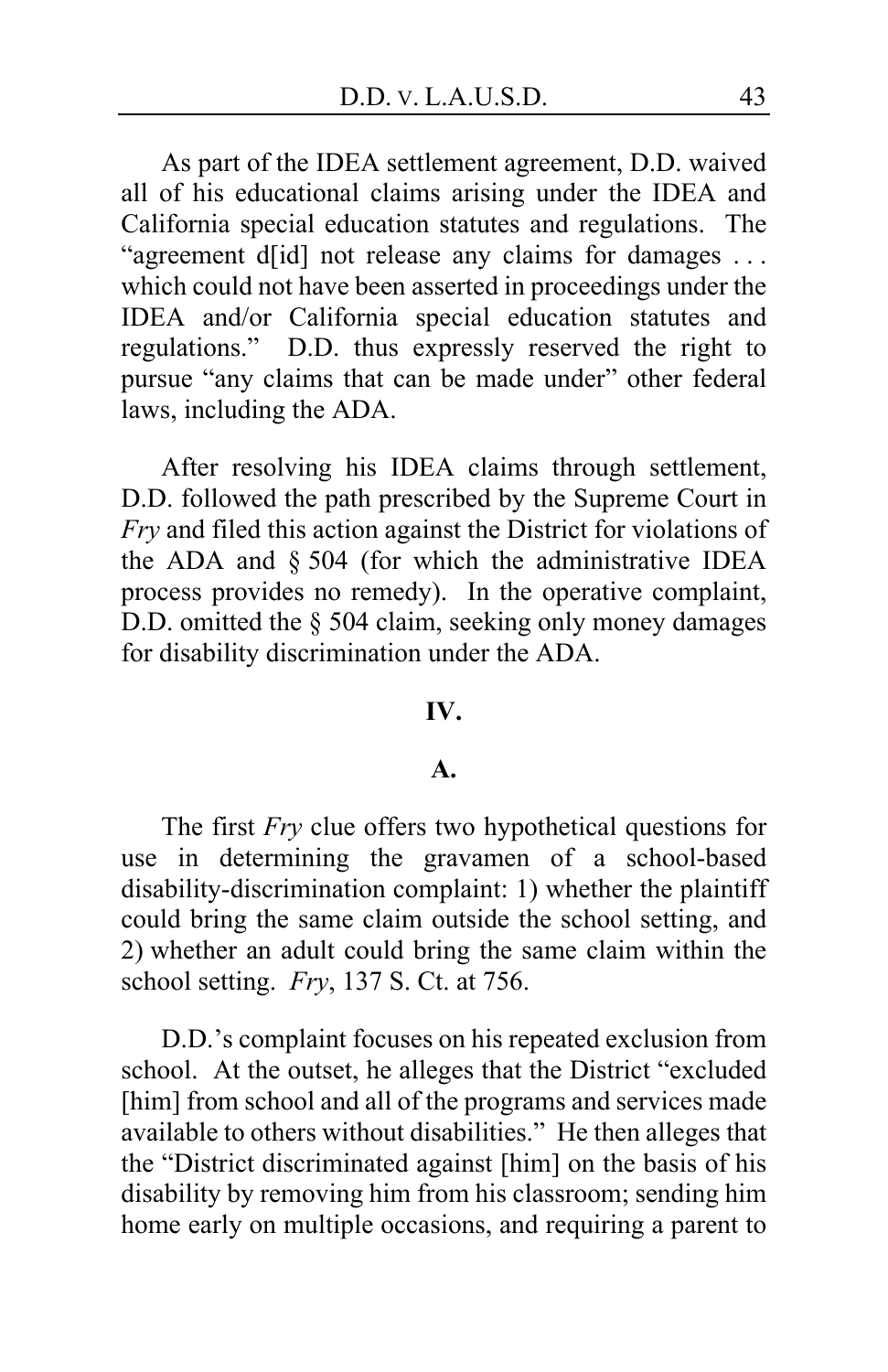attend school with [him] to serve as his one-to-one aide instead of providing one."

D.D. alleges that during his kindergarten and first-grade years, school staff "regularly" called D.D.'s parents to pick him up from school early, which "exclud<sup>[ed]</sup> him from participation in all school activities." When D.D. was in first grade, "staff presented Parent an ultimatum: either pick him up from school or have a family member serve as his one-toone aide to enable D.D. to participate in the classroom." As a second-grader, "D.D. was left to his own devices" and was "commonly" allowed to "le[ave] class and walk[] around the campus for almost the entire school day unattended." In sum, D.D. alleges that "[r]ather than offering meaningful and appropriate behavior accommodations and allowing D.D. to attend school for the same amount of time as typical peers, District discriminated against D.D. on the basis of his disability by excluding him from school, refusing to offer an aide, only allowing him to stay in school if his Parent served as an aide, and by enabling him to be subjected to an unsafe school environment."

D.D. further alleges that due to the District's failure to accommodate him, he was routinely bullied on the school bus, came home with bruises multiple times, was attacked by students, and had his head slammed into a wall by a staff member. To deal with the school bus issues, D.D.'s parents "requested an aide for the bus, but none was provided." District staff allegedly threatened D.D., telling him "that if he did not behave, they would call the police and he would end up either in jail or in the hospital again." These threats "traumatized" D.D., "making it impossible for him to attend school altogether." Along with a "denial of equal access to the benefits of a public education," D.D. alleges that he suffered "humiliation, hardship, anxiety, depression[,] and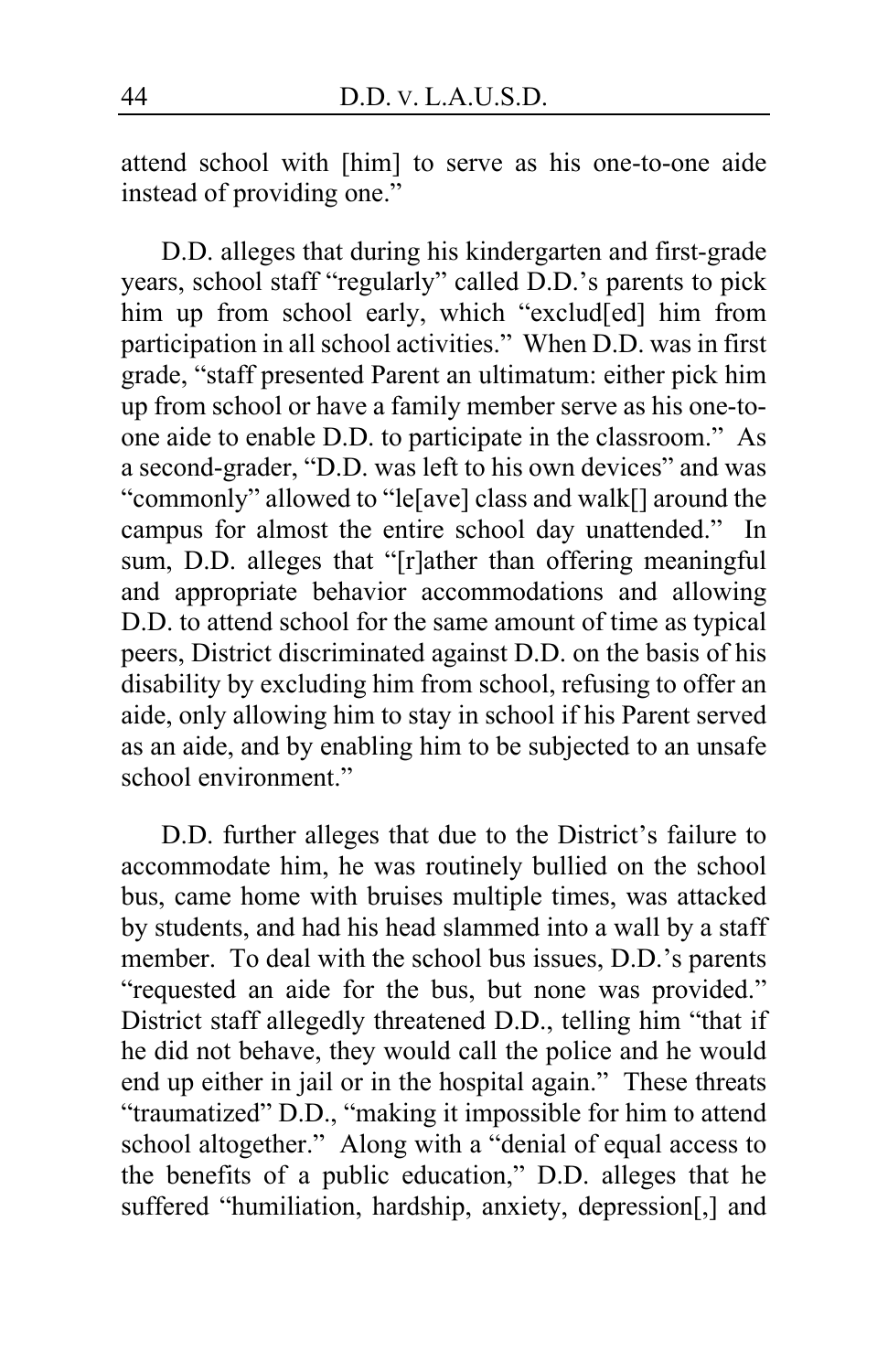loss of self-esteem" as a result of the District's "failure to address and provide accommodations, modifications, services<sup>[1]</sup>, and access required due to D.D.'s disabilities."

Clearly, the gravamen of D.D.'s complaint is a challenge to his lack of *access* to the educational program or services the District provided. I fail to understand how, for example, the District's alleged failure to provide a one-to-one aide on the school bus has anything to do with the *adequacy* of the instructional program the District provided, as the majority effectively insists. D.D. alleges that the District denied him the opportunity to attend school *at all* because of his disability-related behavior, unless accompanied by a parent. D.D.'s claim thus sounds squarely in the ADA: he alleges that he was denied meaningful access to his public educational program because the District failed to provide reasonable accommodations for his disability. These allegations are more than sufficient to satisfy the pleading standard for an ADA claim.**[3](#page-44-0)**

The difference in the statutes' goals is key to understanding whether administrative exhaustion should apply to D.D.'s Title II ADA claim: while the IDEA focuses on the provision of an individualized educational program to

<span id="page-44-0"></span>**<sup>3</sup>** The District Court dismissed D.D.'s action pursuant to Federal Rule of Civil Procedure 12(b)(6) on the basis that the complaint failed to state a claim. Because D.D. stated a valid claim for disability discrimination under the ADA, the District's motion to dismiss under Rule 12(b)(6) should have been denied. Exhaustion is an affirmative defense subject to a motion for summary judgment, not dismissal for failure to state a claim. *See Albino v. Baca*, 747 F.3d 1162, 1169, 1171 (9th Cir. 2014) (en banc) (overruling *Payne* on the procedural issue and holding that exhaustion questions should be decided on summary judgment, not on a motion to dismiss under Rule 12(b)(6), unless the failure is clear from the face of the complaint).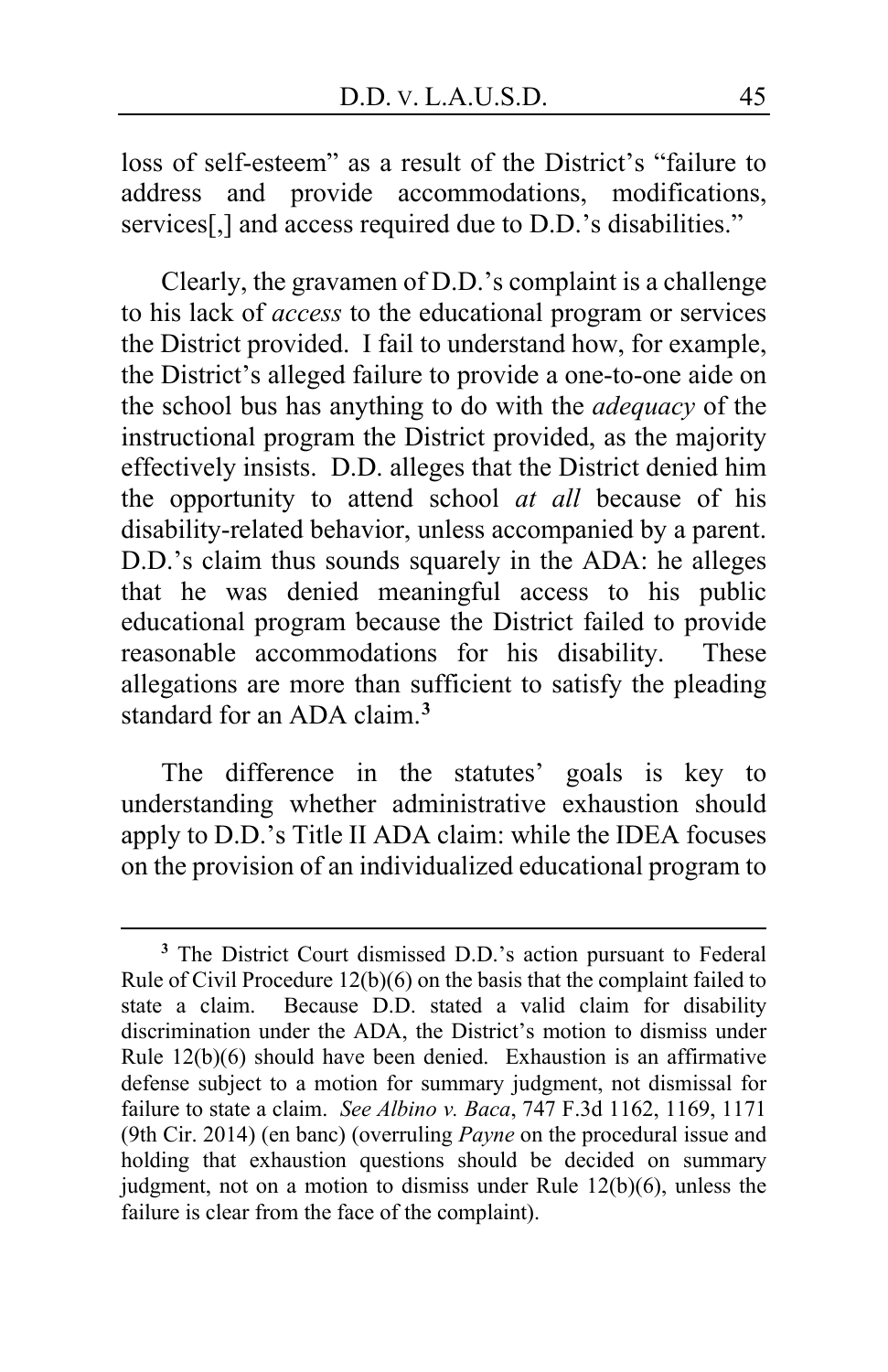meet a child's specific educational needs, *see Honig v. Doe*, 484 U.S. 305, 311 (1988), the ADA focuses on the barriers that exist to deny the student the opportunity to obtain such individualized attention, *Fry*, 137 S. Ct. at 756. Administrative exhaustion "is not intended to temporarily shield school officials from all liability for conduct that violates constitutional and statutory rights that exist *independent* of the IDEA and entitles a plaintiff to relief *different* from what is available under the IDEA." *Payne*, 653 F.3d at 876 (emphasis in original).

D.D. requested reasonable accommodations from the District, including a one-to-one behavior aide, "so that he could have equal access to his public education, and the programs and services offered by LAUSD to the same extent as his peers without disabilities." D.D.'s requests for the District to support his behavioral needs so that he could remain in school, and do so without being subjected to attacks, threats, and abuse, could not be brought in exactly the same way against a public library, or by an adult plaintiff, such as an employee or visitor to the school. But visitors to public libraries and adults employed by or visiting schools could well request similar, if not precisely the same, relief, to ensure access and nondiscriminatory participation—for example, nearby security officers, or permission to bring in a service animal.

Like such officers or animals, D.D.'s requested one-toone behavior aide was intended to enable D.D. to remain in the classroom and participate alongside his peers. For example, in the operative complaint, D.D. alleges that after he was sent home because of his problematic behavior, his mother requested a one-to-one aide to "accommodate D.D.'s needs and enable him to participate with his peers." He further alleges that school staff required his parents to "either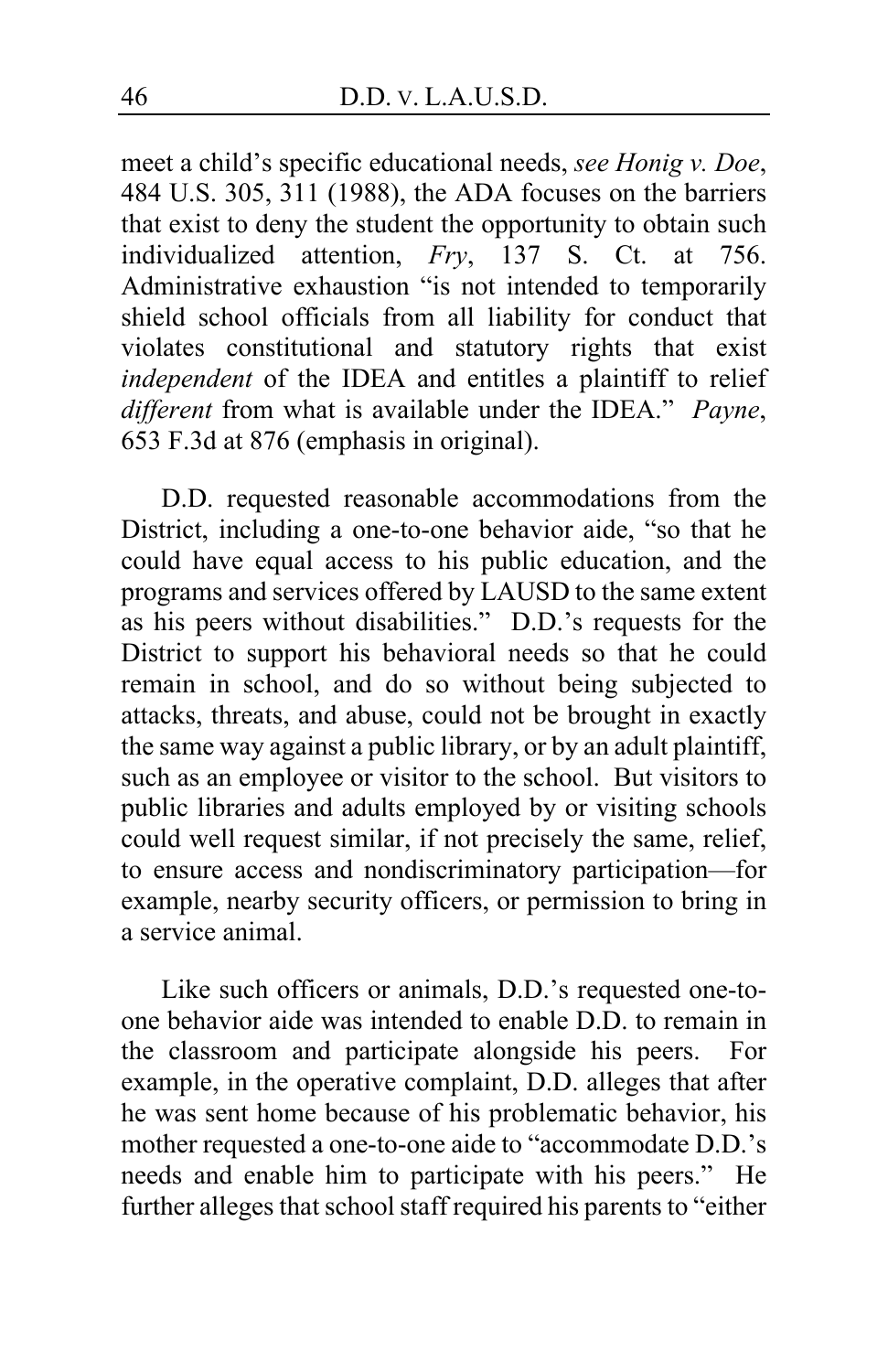pick [D.D.] up from school or have a family member serve as his one-to-one aide to enable D.D. to participate in the classroom." As a result, "[D.D.'s parent] attended school with D.D. on most days to monitor D.D.'s behavior and enable him to access his education to the same extent as students without disabilities." After "D.D.'s disruptive, disability-related behavior continued to escalate[,] Parent again requested reasonable accommodations for her son's disability-related behavior, including a one-to-one aide." Additionally, "[D.D.] was routinely bullied on the bus to and from school without behavior support. Parent requested an aide for the bus, but none was provided." A library visitor or adult seeking school access could similarly request as an accommodation the presence of security personnel or service animals to address both the plaintiff's behavioral issues and discriminatory and abusive behavior by others in response to those issues.

Given these allegations, the first *Fry* clue is helpful in determining whether D.D.'s ADA claim is a disguised FAPE claim, as long as we recognize that the analogy between other locations or other plaintiffs and the child seeking to assure school access need not be exact. Indeed, it is unlikely that the *Fry* clues were intended to exclude students with behavioral—as opposed to physical—disabilities from recourse under Title II of the ADA because children's needs at school may require accommodations somewhat different from—but analogous to—those appropriate for adults or in other public buildings. The majority's rote application of the first *Fry* clue is therefore incorrect.

The majority makes much of the fact that D.D.'s operative complaint alleges that the District failed to provide one of the same services that he pursued administratively under the IDEA—a one-to-one classroom aide. But this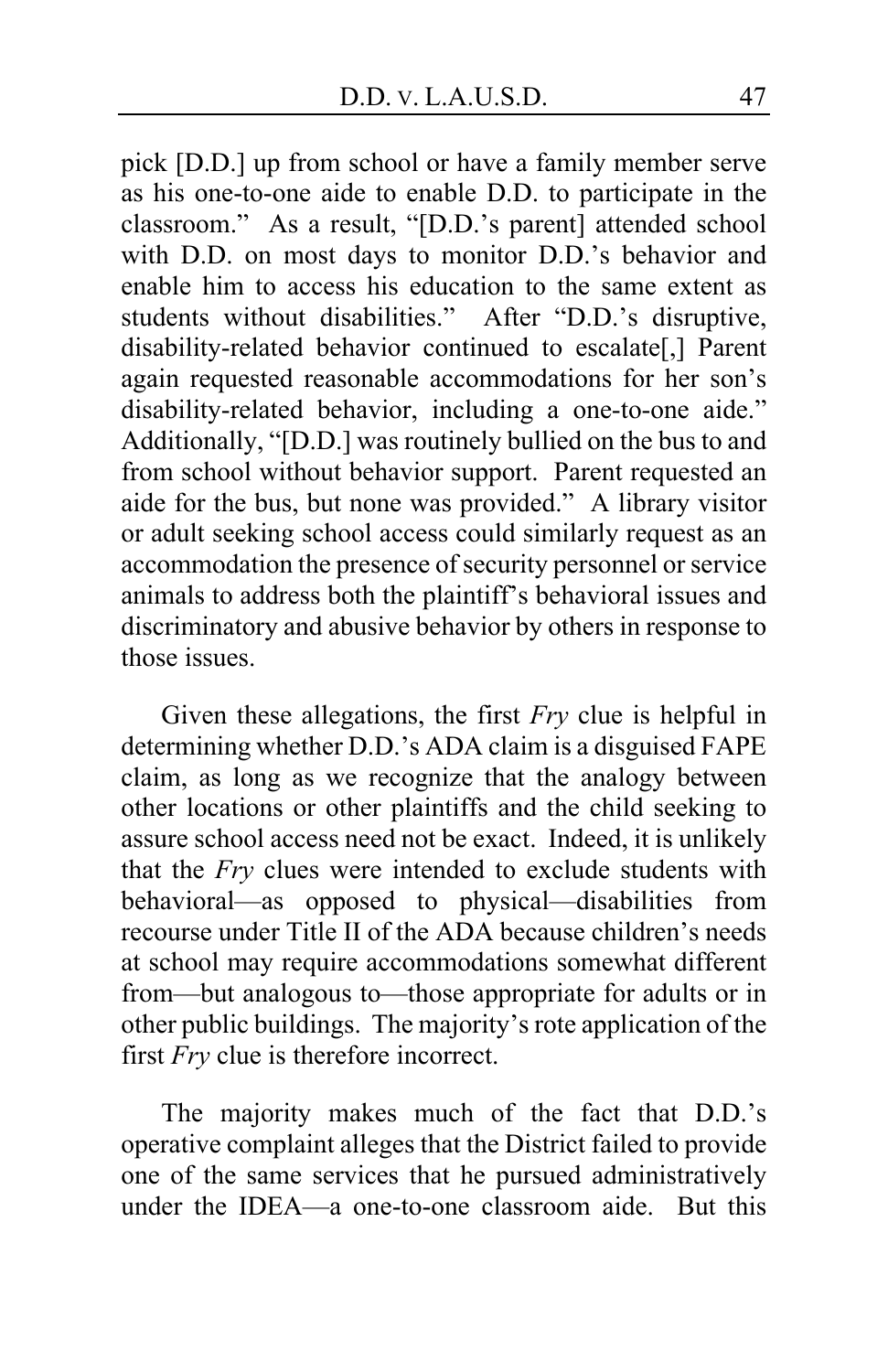overlap does not transform a claim that seeks relief under Title II of the ADA into a disguised FAPE claim. Where a child with disabilities has experienced both a denial of a FAPE in violation of the IDEA and exclusion from school in violation of the ADA, some overlap in the facts relevant to each is expected. As the Supreme Court observed, "[t]he same conduct might violate all three [disability discrimination] statutes." *Fry*, 137 S. Ct. at 756. And as the "master of the claim," a plaintiff has a right to bring claims under each. *See id.* at 755. For purposes of determining the applicability of administrative exhaustion, the question is whether D.D. plausibly alleged a claim of disability discrimination separate from the IDEA claim he previously settled.

D.D. plausibly alleged a claim of disability discrimination based on his exclusion from the classroom, and he reasonably sought a one-to-one aide as one remedy for that exclusion, apart from any educational services an aide could have provided. As explained in *Fry*, a child may seek a wheelchair ramp to remedy the denial of access to a school building or to remedy the denial of his right to a FAPE—which he cannot receive "if [he] cannot get inside the school." *Id.* at 756. Similarly, a one-to-one aide could be necessary not only for D.D. to take advantage of other forms of instructional assistance as required by the IDEA but also for D.D. to access and remain in school, as required by the ADA. It is possible that the two different needs may even be met by two different aides, with different qualifications and attributes. The facts in D.D.'s operative complaint allege that without an aide, D.D. would not be able to remain in school at all, and thus would have no opportunity to receive a public education. "After all, if the child cannot get inside the school, he cannot receive instruction there." *Id.*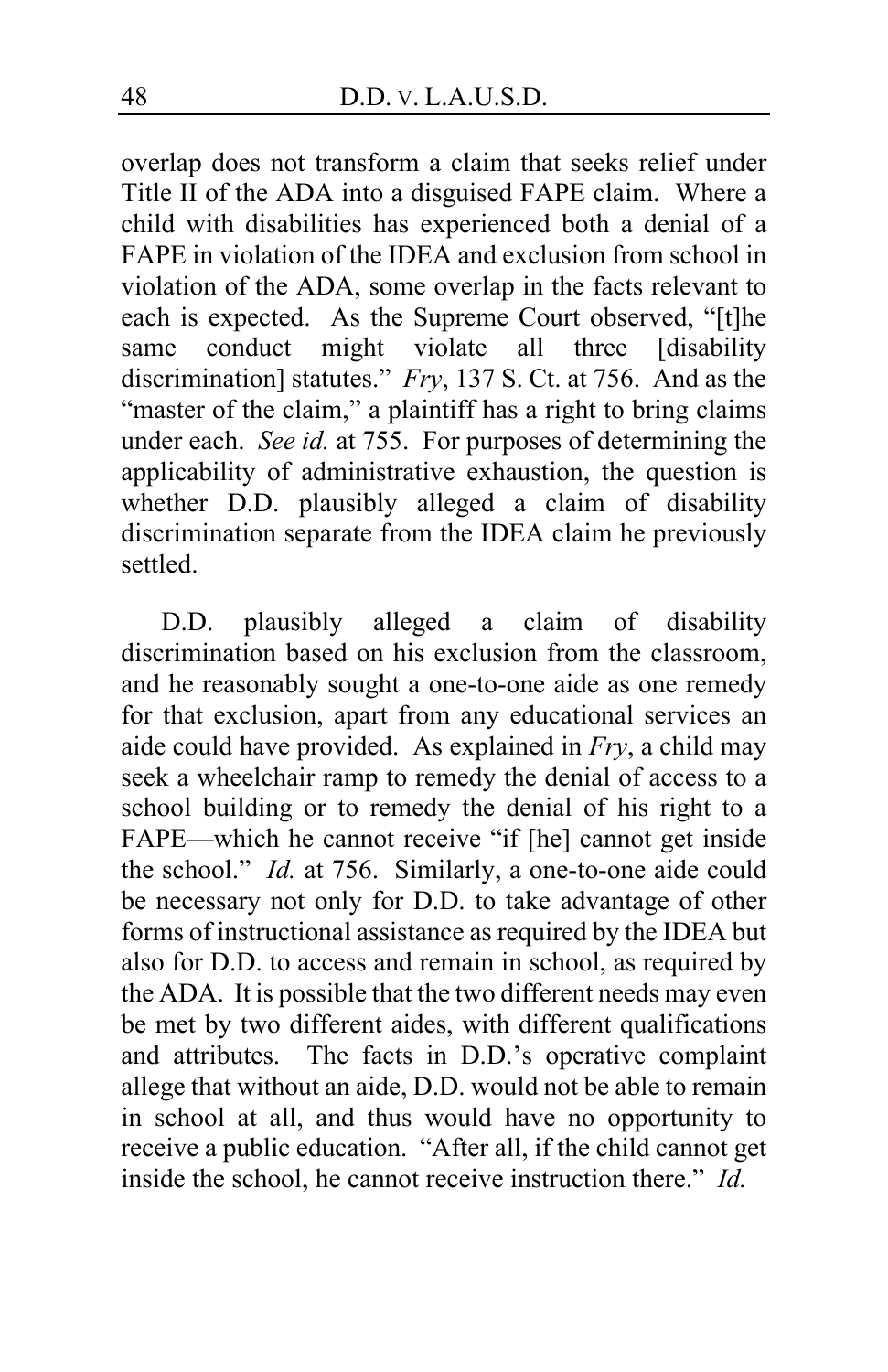Further, even if the one-on-one aide were precluded under a *Fry* analysis—which I do not believe it is—the only consequence would be that any damages specifically traceable to denial of that aide could not be recovered. The gravamen of the complaint would remain discriminatory exclusion from school and discriminatory abuse, threats, and physical attacks while in school, and damages traceable to those circumstances would still be available.

#### **B.**

The second *Fry* clue is the procedural history of the plaintiff's pursuit of relief. *See id.* at 757. The majority characterizes D.D.'s complaint as "artful pleading" because he first pursued an IEP, but does not allege this in his complaint—leading the majority to conclude D.D.'s claim is necessarily a disguised FAPE claim. But in his operative complaint, D.D. tells the story of the District's alleged violations of his rights. Under the majority's reasoning, it is not clear what D.D. could have done to avoid the accusation of "artful pleading." *Fry* urges courts to "consider substance, not surface": the principal inquiry is whether a plaintiff's complaint "seeks relief for the denial of an appropriate education." *Id.* at 755.

In concluding that administrative exhaustion of D.D.'s ADA claim is required, the majority has transformed § 1415(*l*) from a provision specifically crafted to preserve the availability of other forms of relief alongside the IDEA into one that forecloses all cases involving the mistreatment of students with disabilities by a school. The majority has taken away from D.D. and future litigants exactly what Congress and the Supreme Court in *Fry* sought to protect: the right to file an action alleging claims of disability discrimination outside the IDEA's limited, education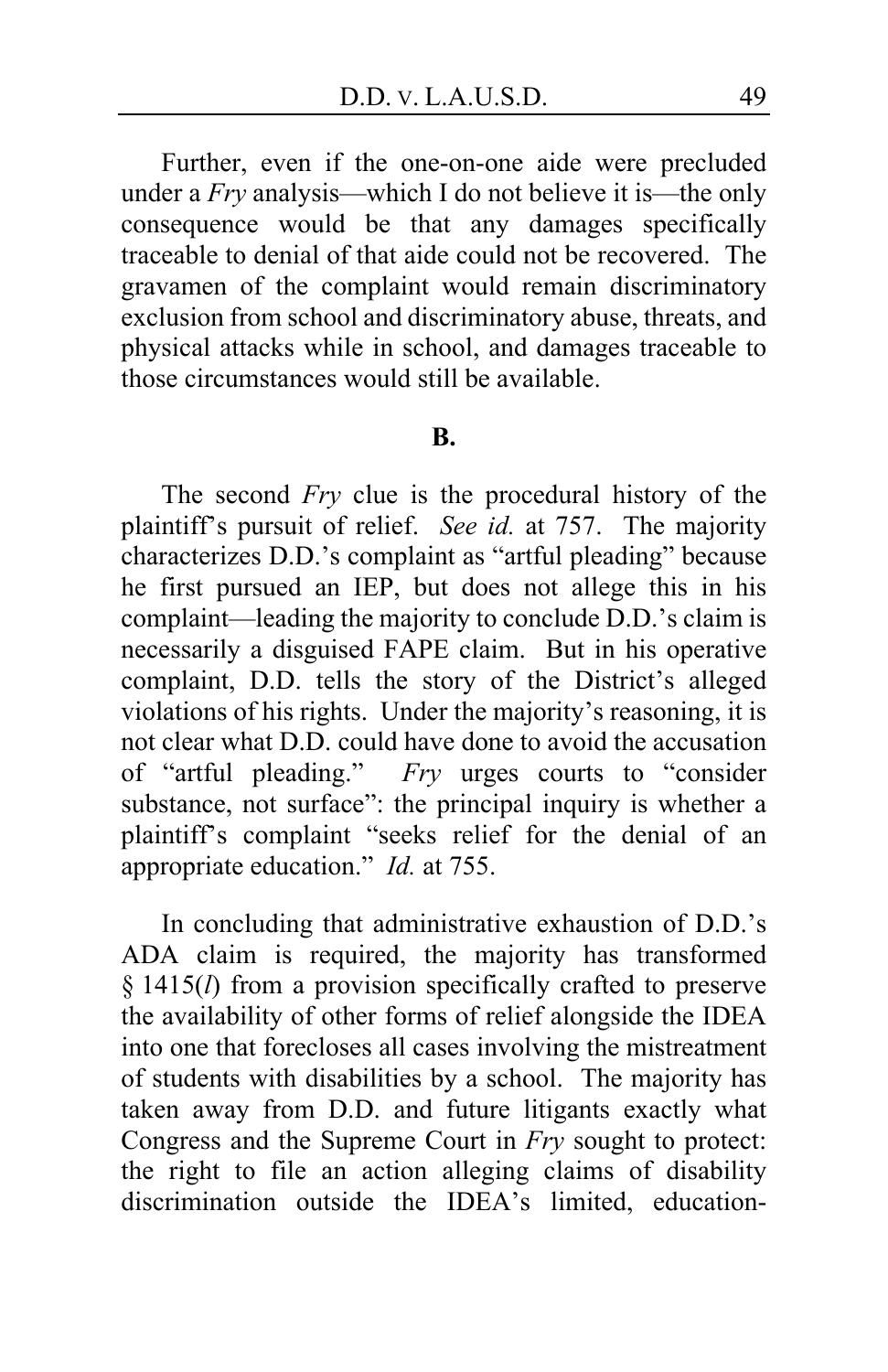centered scope without having to exhaust the IDEA administrative process.

Having resolved his IDEA claims through settlement, D.D. now pursues a claim whose gravamen relates to his discriminatory treatment on the basis of his disability, not the adequacy of the individualized education provided by the District. *Fry* directs courts to ensure that students who receive special education and have an IEP are not denied their right to pursue their *non*-IDEA claims directly in court. 137 S. Ct. at 754–55. D.D.'s operative complaint makes clear that his ADA claim does not challenge the adequacy of his instruction and related services, and therefore, does not "seek[] relief that is also available under [the IDEA]." 20 U.S.C. § 1415(*l*); *see McIntyre*, 976 F.3d at 915 ("Thus, because McIntyre seeks relief for the District's failure to provide specific accommodations that are neither 'special education' nor a 'related service'—the constituent parts of the IDEA's FAPE requirement—she does not seek relief for the denial of FAPE.").

## **V.**

Requiring IDEA exhaustion before seeking relief not available under the IDEA contravenes congressional intent, departs from Supreme Court precedent, and restricts students' rights under other disability discrimination statutes like the ADA. *See Payne*, 653 F.3d at 874 ("The IDEA's exhaustion requirement applies to claims only to the extent that the relief actually sought by the plaintiff could have been provided by the IDEA."). The majority opinion will discourage students and their families from settling IDEA administrative due process complaints and will be a trap for unsuspecting parents who believe that settlement language that preserves non-IDEA claims does just that. By upholding the district court's dismissal order, the majority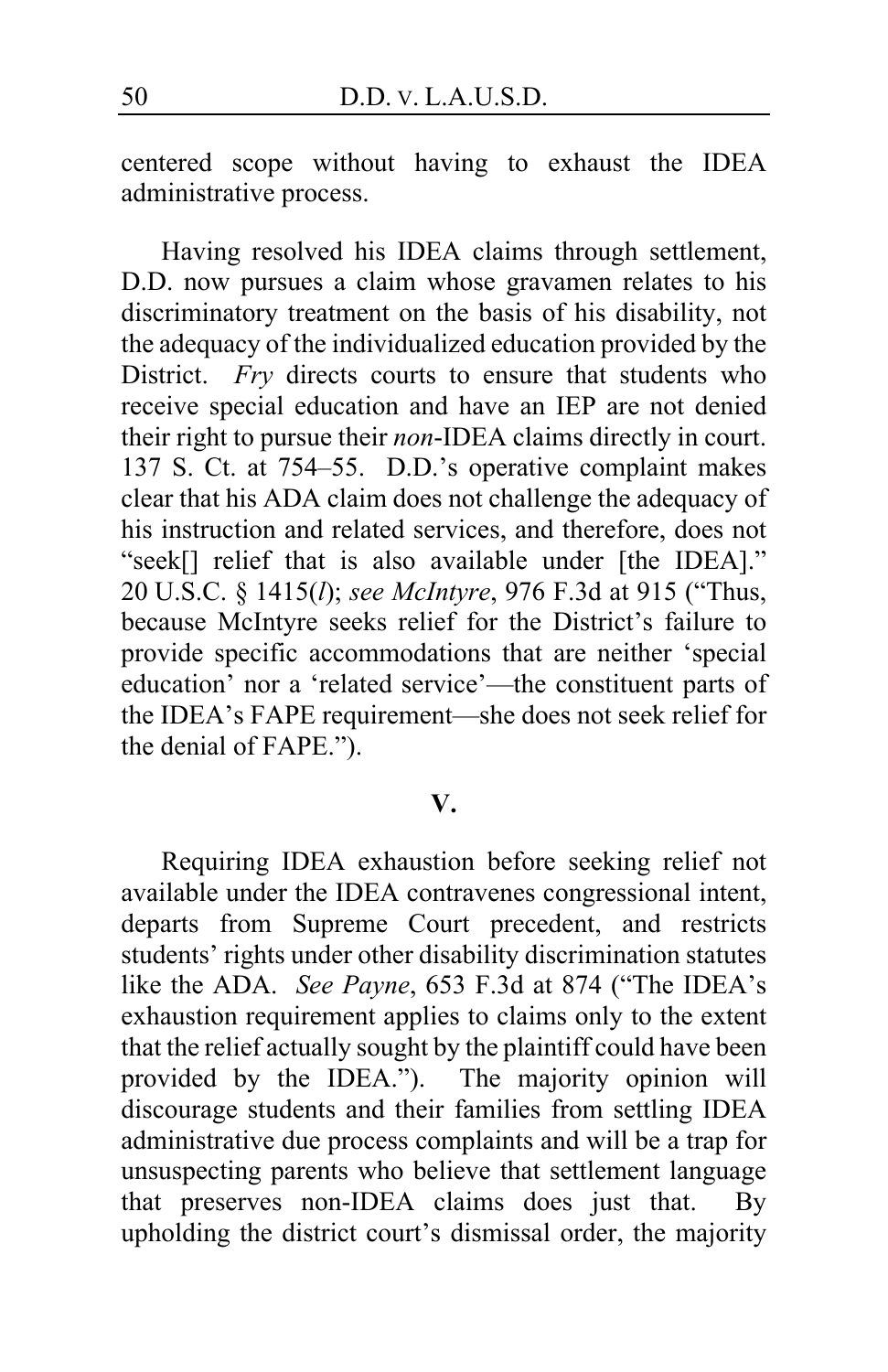has effectively sanctioned a system in which students can involuntarily and unknowingly waive their civil rights claims, even when preserved in writing by the parties.

The scope of IDEA administrative hearings is limited: hearing officers can only address and resolve whether a school has met its obligation to provide a student with a FAPE. *Fry*, 137 S. Ct. at 754. A plaintiff like D.D., seeking redress for something other than a denial of a FAPE, cannot obtain any relief from the administrative hearing process. Where, as here, a student seeks monetary damages under the ADA for harms not redressable under the IDEA, further administrative efforts would be futile. *See Payne*, 653 F.3d at 871–72. There is simply no further relief that such a student could obtain through the IDEA's administrative process. The majority has unduly burdened students with disabilities with having to proceed with a full hearing at the administrative level for claims that do not implicate a FAPE simply because the discrimination they suffer happens at school.

For the above reasons, I would reverse the district court's dismissal order and remand for further proceedings related to D.D.'s ADA claim. I respectfully dissent.**[4](#page-50-0)**

I also agree with Judge Berzon that, if the question were properly before us, we should hold that the exhaustion requirement is satisfied

<span id="page-50-0"></span>**<sup>4</sup>** Because I disagree with the majority's holding that the gravamen of D.D.'s operative complaint is a disguised FAPE claim, I do not address whether exhaustion is unnecessary when the relief sought damages—cannot be awarded by an IDEA hearing officer. On that issue, I agree with Judge Bumatay's dissent that exhaustion is not required. I therefore join Parts IB and II of Judge Bumatay's dissent as an alternative basis for allowing D.D.'s ADA damages claim to proceed.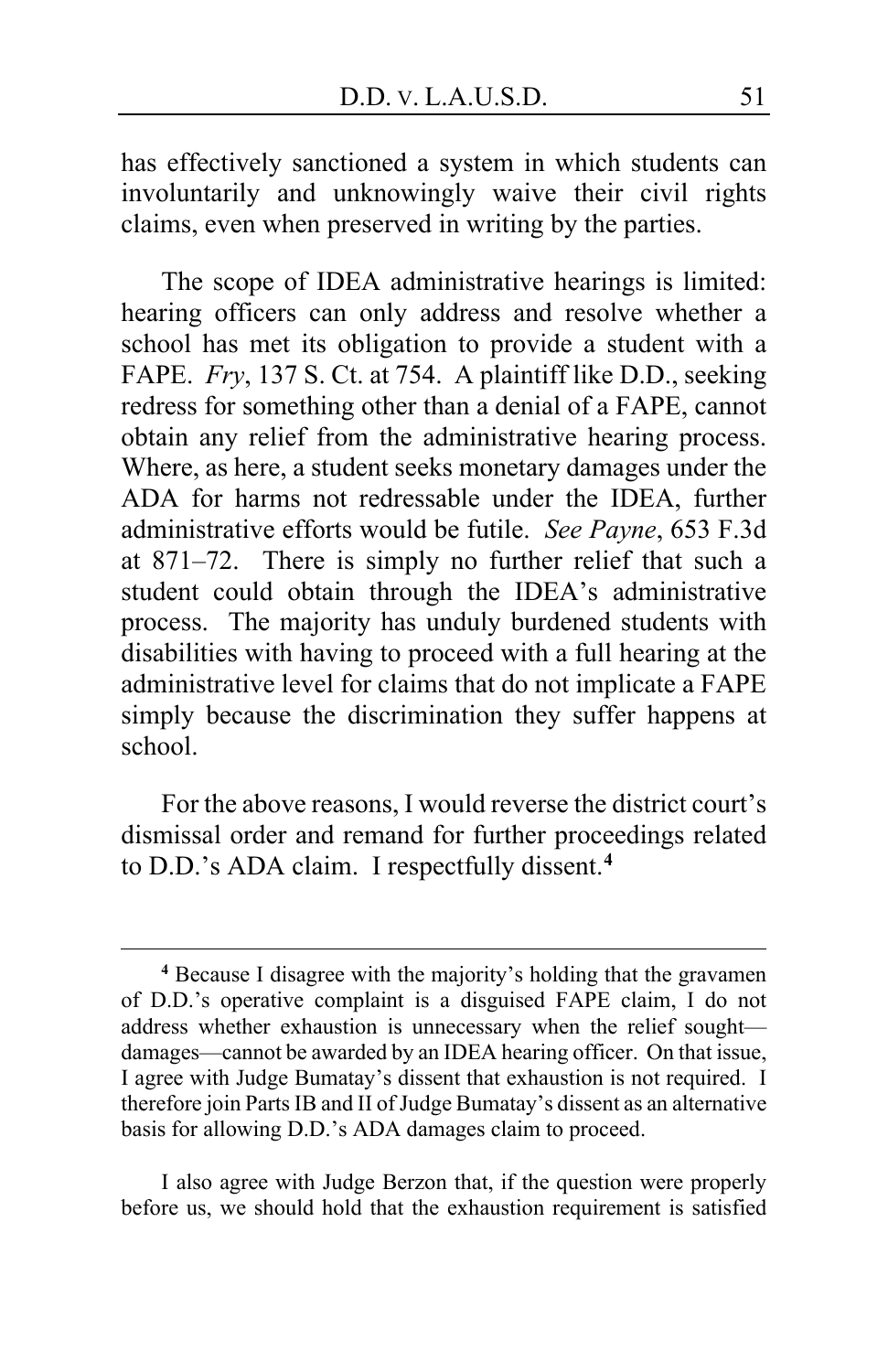BERZON, Circuit Judge, with whom Chief Judge Thomas and Judge Paez join, dissenting:

I join Judge Paez's dissent in full and join the dissenting portions of Judge Bumatay's opinion. I write separately to call attention to the "interesting question" mentioned, but not decided, by the majority: "whether settlement after IDEAprescribed mediation amounts to exhaustion." Majority op. [27.](#page-26-0) Although the issue may not be a live one in this appeal, *see id.* at [27,](#page-26-1) it is a serious question that, had it been properly raised, would, in my view, have provided a much more straightforward resolution of this case than the factbound issue debated in the majority opinion and Judge Paez's dissent.

As then-Chief Judge Briscoe of the Tenth Circuit persuasively demonstrated, the exhaustion provision in the Individuals with Disabilities Education Act ("IDEA"), 20 U.S.C. § 1415(*l*), "can reasonably, and indeed should, be interpreted as merely requiring a claimant to make full use of the procedures outlined in §§ 1415(f) and (g) to attempt to resolve her IDEA claim"—including use of the mediation and settlement conference provisions included in the statute. *A.F. ex rel Christine B. v. Espanola Pub. Schs.*, 801 F.3d 1245, 1256 (10th Cir. 2015) (Briscoe, C.J., dissenting); *see* 20 U.S.C. § 1415(f)(1)(B)(i) (mandating a "[p]reliminary meeting" to allow "the parents of the child [to] discuss their complaint, and the facts that form the basis of the complaint," and to afford "the local educational agency . . .

when the parties have settled disputed IDEA issues through the administrative hearing and mediation process, as here. I therefore join Judge Berzon's dissent in full.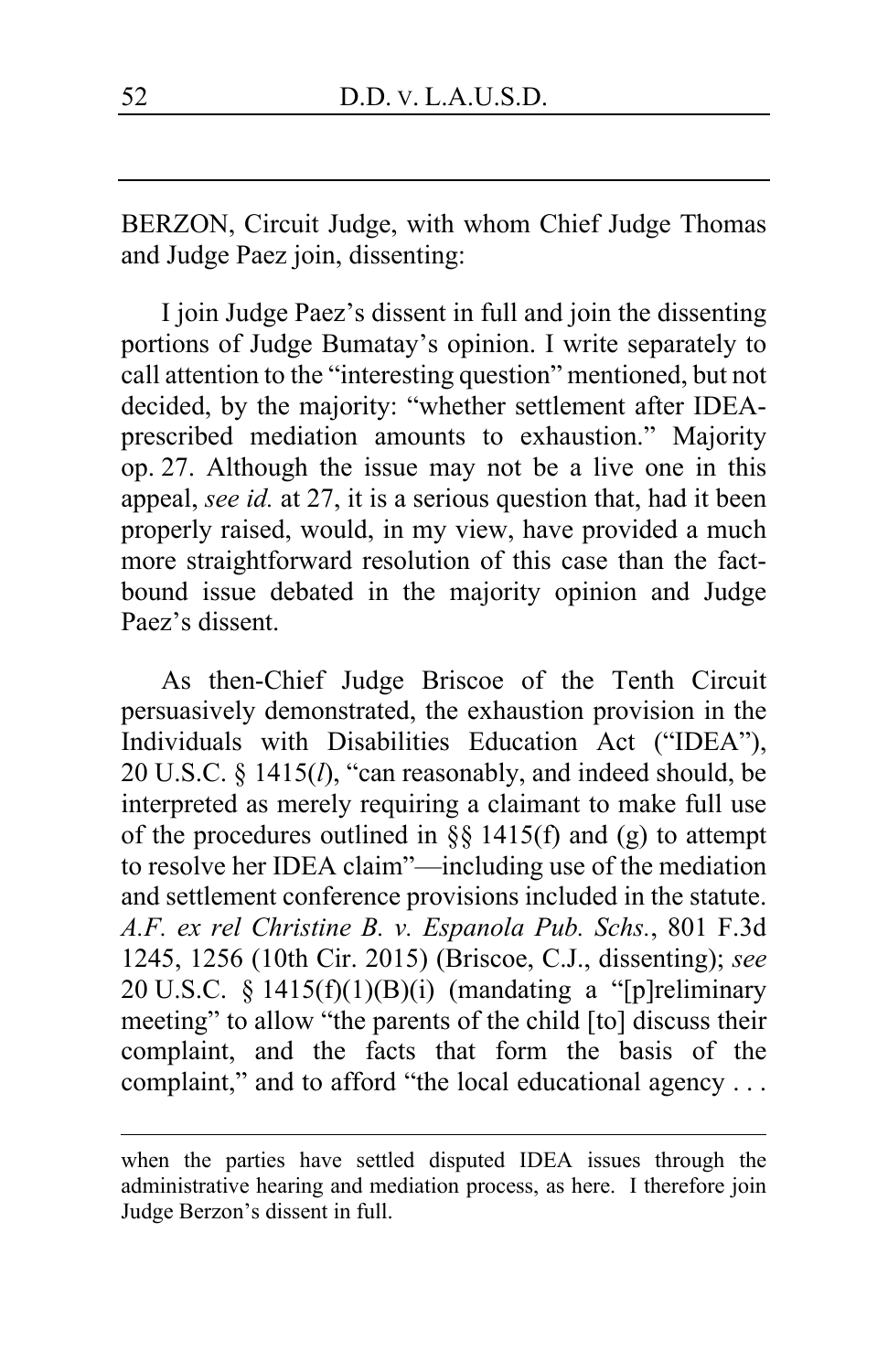the opportunity to resolve the complaint," unless the parties agree in writing to waive the meeting or agree "to use the mediation process described in subsection (e)"); § 1415(f)(1)(B)(iii) (setting forth procedures for the parties to execute a "[w]ritten settlement agreement" if "a resolution is reached to resolve the complaint" at the preliminary meeting); *id.* § 1415(e) (detailing a mediation process allowing parents and educational agencies "to resolve the complaint" through "a legally binding agreement," *id.*  $§ 1415(e)(2)(F)).$ 

The exhaustion provision should be read to encompass a settlement reached through the IDEA's prescribed procedures "not only because the statutory framework anticipates, and in fact encourages, resolution of IDEA claims by way of mediation, but also because a mediated resolution leaves nothing to be decided at a due process hearing or in an administrative appeal." *A.F. ex rel Christine B.*, 801 F.3d at 1256 (Briscoe, C.J., dissenting). Here, for example, the settlement agreement expressly recognized that D.D.'s damages claims could not be resolved in an administrative hearing. The agreement did "not release any claims for damages required to be asserted in a court of law *and which could not have been asserted in proceedings under the IDEA*." A fair reading of this language is that the parties intended to allow damages claims under the Americans with Disabilities Act to go forward because they could not have been brought under the IDEA.

Both the First and Tenth Circuits have excused exhaustion as futile in cases in which the plaintiffs engaged in the IDEA's prescribed process and reached agreements with their school districts granting them all the relief they sought under the IDEA. *Doucette v. Georgetown Pub. Schs.*, 936 F.3d 16, 33 (1st Cir. 2019); *Muskrat v. Deer Creek Pub.*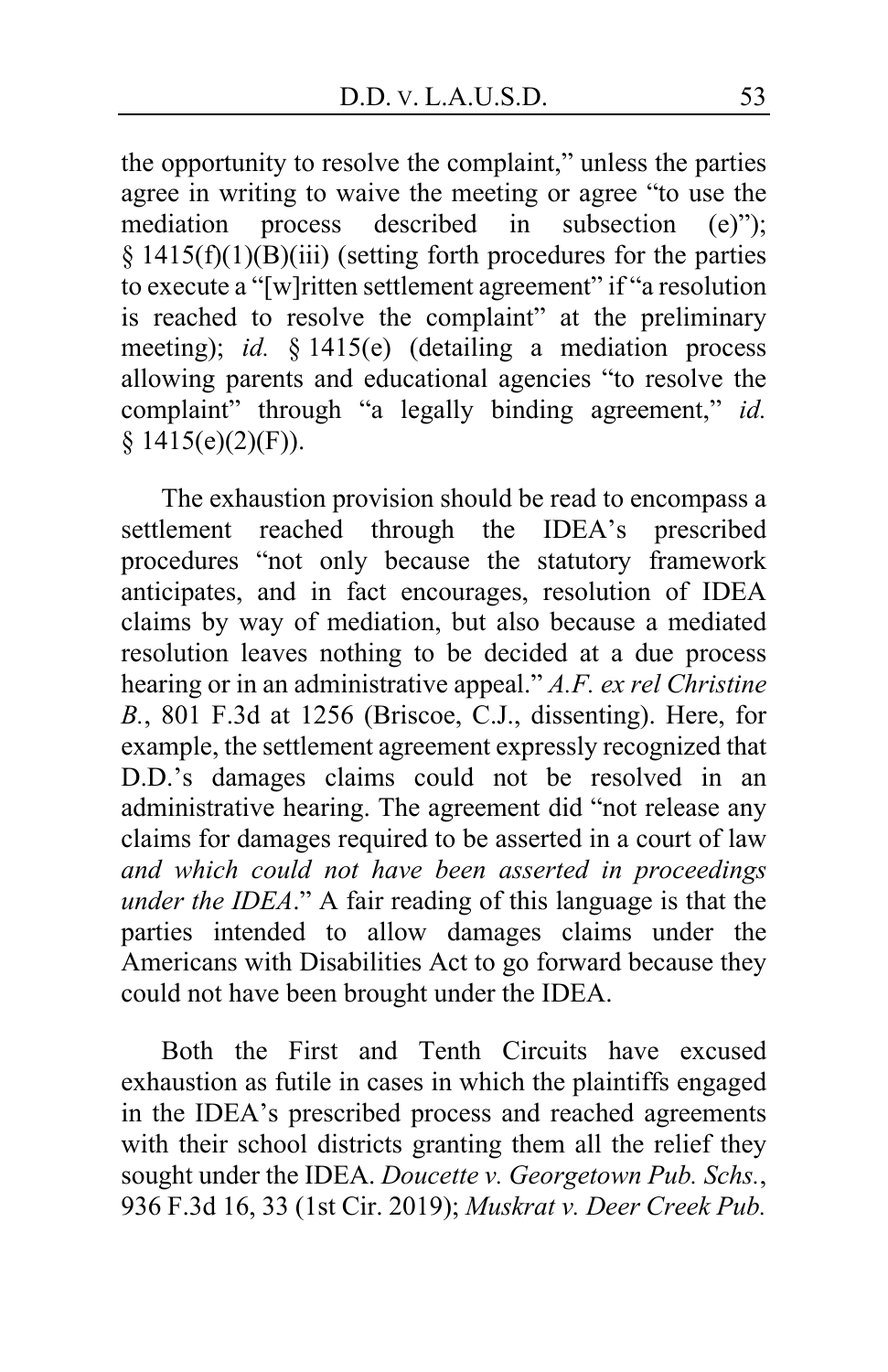*Schs.*, 715 F.3d 775, 786 (10th Cir. 2013). "Having achieved success through their interactions with local school officials, there was no need for the [plaintiffs] to seek a[n administrative] hearing," *Doucette*, 936 F.3d at 30, and "it would have been futile to then force them to request a formal due process hearing—which in any event cannot award damages—simply to preserve their damages claim," *Muskrat*, 715 F.3d at 786. But resort to the less-than-clear futility doctrine is unnecessary under Chief Judge Briscoe's persuasive interpretation of the statute.

I note that if our court were to adopt Judge Bumatay's position that exhaustion is not required when plaintiffs seek money damages not available under the IDEA, Bumatay op. [32,](#page-31-0) the settlement problem would be diminished. Typically, once plaintiffs have settled their IDEA claims, a claim for damages is what is left.

But even if that position is not adopted, I would still read the statute not to require further exhaustion after plaintiffs have settled their IDEA claims. As Chief Judge Briscoe asked, "why would Congress, after creating a framework that quite clearly encourages resolution of IDEA claims by various means, force a claimant to avoid resolution of her claim by mediation or preliminary meeting . . . ? Doing so would effectively render superfluous the mediation and preliminary meeting provisions of the statute." *A.F. ex rel Christine B.*, 801 F.3d at 1256 (Briscoe, C.J., dissenting).

We have also recognized the preeminent importance of settlement efforts in this context, given that "the slow and tedious workings of the judicial system make the courthouse a less than ideal forum in which to resolve disputes over a child's education." *Clyde K. v. Puyallup Sch. Dist., No. 3*, 35 F.3d 1396, 1402 (9th Cir. 1994). "[E]veryone's interests are better served when parents and school officials resolve